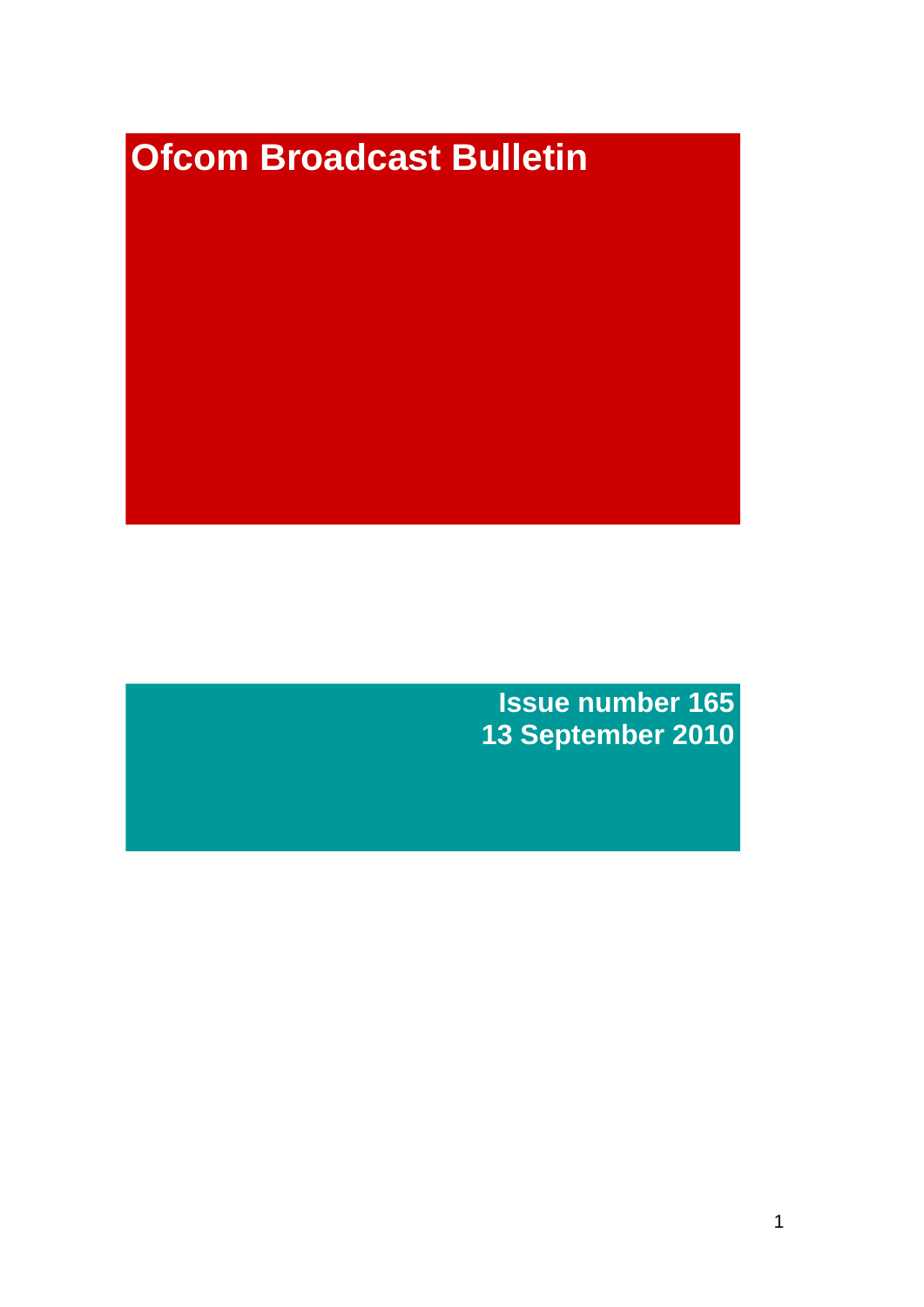# **Contents**

| <b>Introduction</b>                                                                                                                             | 4  |
|-------------------------------------------------------------------------------------------------------------------------------------------------|----|
| <b>Note to Broadcasters</b><br>Broadcasting Code changes: Section Ten of the Code                                                               | 5  |
| <b>Standards cases</b>                                                                                                                          |    |
| In Breach                                                                                                                                       |    |
| <b>The Jon Gaunt Show</b><br>Talksport Radio, 10 October 2008                                                                                   | 7  |
| <b>The Jon Gaunt Show</b><br>Talksport Radio, April 2006                                                                                        | 16 |
| <b>The Rundown</b><br>ABS-CBN News Channel, 18 June 2010, 18:00<br><b>Balitang America</b>                                                      |    |
| ABS-CBN News Channel, 18 June 2010, 19:00                                                                                                       | 22 |
| <b>The Sports Bar</b><br>Gold (Birmingham), 28 April 2010, 18:00                                                                                | 27 |
| <b>Apne Sitaray</b><br>Venus TV, 26 May, 20:00                                                                                                  | 30 |
| <b>Bang Babes</b><br>Tease Me, 23 July 2010, 21:45 to 22:30<br><b>Bang Babes</b><br>Tease Me, 31 July 2010, 01:40 to 02:15<br><b>Bang Babes</b> |    |
| Tease Me, 6 August 2010,<br>22:00 to 22:25 and 00:00 to 00:45                                                                                   | 33 |
| <b>Early Bird</b><br>Tease Me TV (Freeview) 25 July 2010, 07:25 to 07:45                                                                        | 39 |
| Resolved                                                                                                                                        |    |
| <b>The Drive Time Show</b><br>Buzz Asia, 5 July 2010, 16:00                                                                                     | 42 |
| Not in Breach                                                                                                                                   |    |
| <b>An Inconvenient Truth</b><br>Channel 4, 4 April 2009 21:20 (6 April 2009 on S4C)                                                             | 44 |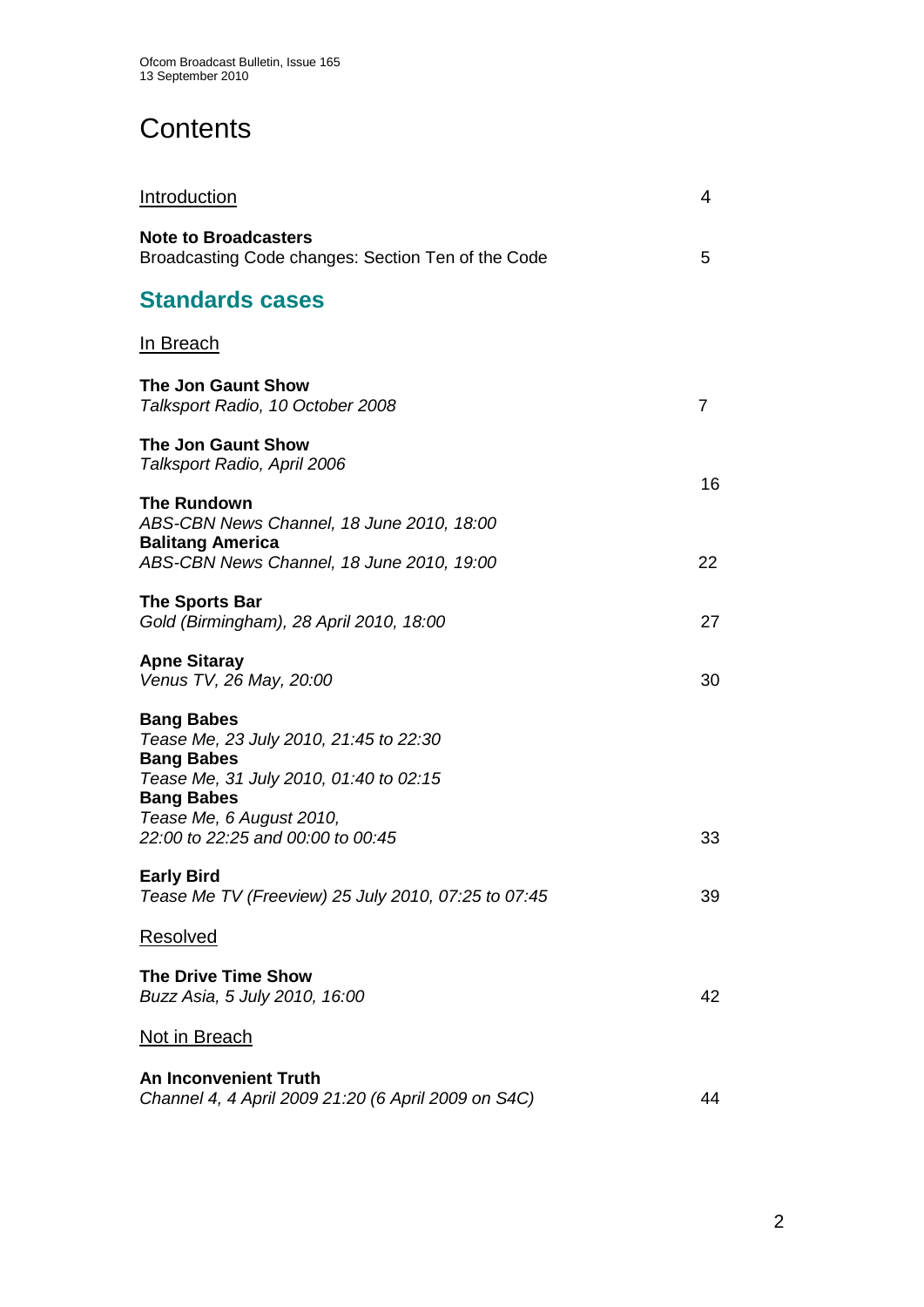# **Advertising Scheduling cases**

In Breach

| <b>Advertising minutage</b><br>ESPN, ESPN Classic Sport UK, ESPN America,<br>various dates between 3 and 15 June 2010, various times | 56 |
|--------------------------------------------------------------------------------------------------------------------------------------|----|
| <b>Advertising minutage</b><br>Wedding TV Asia, 3 May 2010, 20:00                                                                    | 58 |
| <b>Fairness &amp; Privacy cases</b>                                                                                                  |    |
| <b>Not Upheld</b>                                                                                                                    |    |
| <b>Complaint by Miss Shamima Hussain</b><br>Detailed Story, Channel S, 22 June 2009                                                  | 59 |
| Other programmes not in breach                                                                                                       | 64 |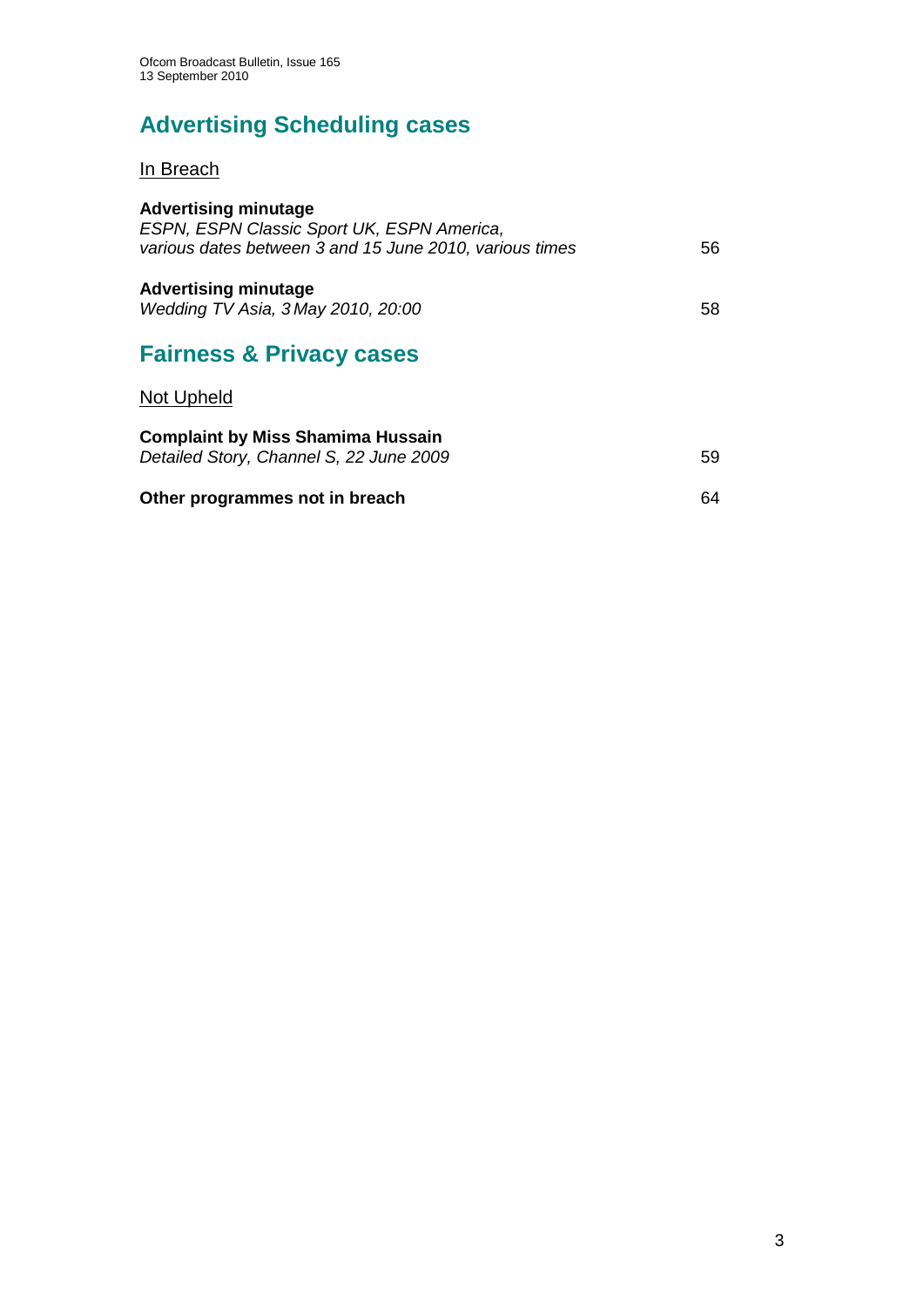# **Introduction**

1

The Broadcast Bulletin reports on the outcome of investigations into alleged breaches of those Ofcom codes with which broadcasters regulated by Ofcom are required to comply. These include:

a) Ofcom"s Broadcasting Code ("the Code"), the most recent version of which took effect on 1 September 2010 and covers all programmes broadcast on or after 1 September 2010. The Broadcasting Code can be found at: [http://stakeholders.ofcom.org.uk/broadcasting/broadcast-codes/broadcast-code/.](http://stakeholders.ofcom.org.uk/broadcasting/broadcast-codes/broadcast-code/)

Note: Programmes broadcast prior to 1 September 2010 are covered by either the 2009, 2008 or the 2005 versions of the Code (depending on the date of their broadcast).

- b) the Code on the Scheduling of Television Advertising ("COSTA") which came into effect on 1 September 2008 and contains rules on how much advertising and teleshopping may be scheduled in programmes, how many breaks are allowed and when they may be taken. COSTA can be found at: [http://stakeholders.ofcom.org.uk/broadcasting/broadcast-codes/advert-code/.](http://stakeholders.ofcom.org.uk/broadcasting/broadcast-codes/advert-code/)
- c) certain sections of the BCAP Code: the UK Code of Broadcast Advertising, which relate to those areas of the BCAP Code for which Ofcom retains regulatory responsibility. These include:
	- the prohibition on "political" advertising;
	- sponsorship (see Rules 9.2 and 9.3 of the Code);
	- 'participation TV' advertising. This includes long-form advertising predicated on premium rate telephone services – most notably chat (including "adult" chat), "psychic" readings and dedicated quiz TV (Call TV quiz services). Ofcom is also responsible for regulating gambling, dating and "message board' material where these are broadcast as advertising<sup>1</sup>; and
	- the imposition of statutory sanctions in advertising cases.

The BCAP Code can be found at: [www.bcap.org.uk/The-Codes/BCAP-Code.aspx](http://www.bcap.org.uk/The-Codes/BCAP-Code.aspx)

Other codes and requirements may also apply to broadcasters, depending on their circumstances. These include the Code on Television Access Services (which sets out how much subtitling, signing and audio description relevant licensees must provide), the Code on Electronic Programme Guides, the Code on Listed Events, and the Cross Promotion Code. Links to all these codes can be found at: <http://stakeholders.ofcom.org.uk/broadcasting/broadcast-codes/>

It is Ofcom"s policy to describe fully the content in television and radio programmes that is subject to broadcast investigations. Some of the language and descriptions used in Ofcom"s Broadcast Bulletin may therefore cause offence.

<sup>&</sup>lt;sup>1</sup> BCAP and ASA continue to regulate conventional teleshopping content and spot advertising for these types of services where it is permitted.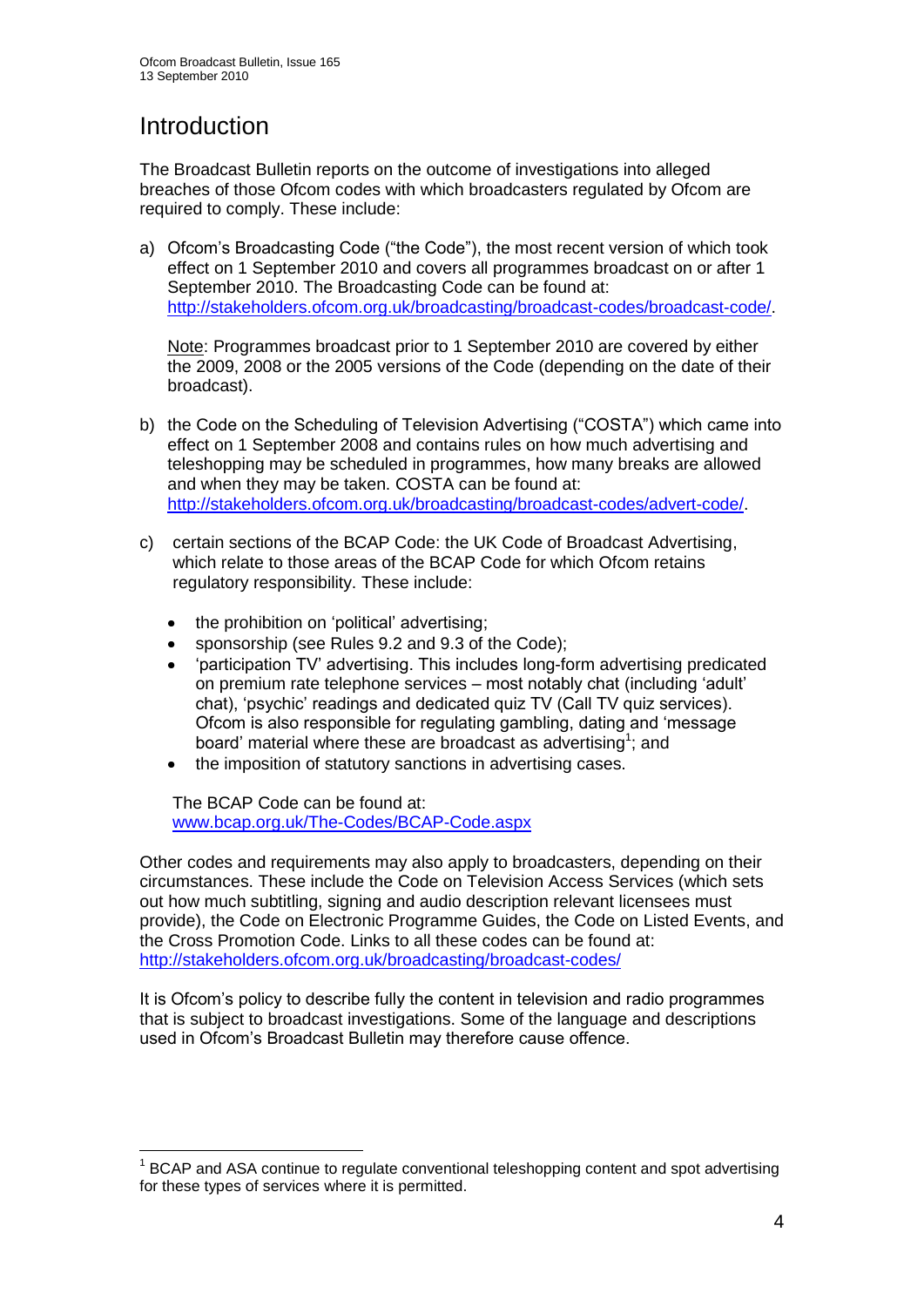## **Note to Broadcasters**

## **Broadcasting Code changes: Section Ten of the Code**

On 1 September 2010 new rules within Section Ten came into force. The amended Code can be seen at [http://stakeholders.ofcom.org.uk/broadcasting/broadcast](http://stakeholders.ofcom.org.uk/broadcasting/broadcast-codes/broadcast-code/)[codes/broadcast-code/.](http://stakeholders.ofcom.org.uk/broadcasting/broadcast-codes/broadcast-code/)

New guidance to Section Ten was also published at the same time and can be found at: [http://stakeholders.ofcom.org.uk/broadcasting/guidance/programme](http://stakeholders.ofcom.org.uk/broadcasting/guidance/programme-guidance/bguidance/)[guidance/bguidance/.](http://stakeholders.ofcom.org.uk/broadcasting/guidance/programme-guidance/bguidance/)

The new rules were consulted on as part of Ofcom"s examination of "Participation TV". Ofcom"s consultation-statement confirming the introduction of the rules is at: [http://stakeholders.ofcom.org.uk/binaries/consultations/participationtv3/summary/ptv3](http://stakeholders.ofcom.org.uk/binaries/consultations/participationtv3/summary/ptv3.pdf) [.pdf.](http://stakeholders.ofcom.org.uk/binaries/consultations/participationtv3/summary/ptv3.pdf)

The new rules tighten the regime for the use of premium rate telephone services (PRS) which are permitted to be used in editorial programmes. Licensees are urged to familiarise themselves with the new rules and the guidance to them.

As rules have been added to Section Ten, the numbering of the later rules in the section has changed accordingly.

#### **New BCAP Code**

Licensees should also note that on 1 September 2010 the new BCAP Code: the UK Code of Broadcast Advertising came into force. The new BCAP code can be found at: [www.bcap.org.uk/The-Codes/BCAP-Code.aspx.](http://www.bcap.org.uk/The-Codes/BCAP-Code.aspx)

The BCAP code now contains certain rules that allow PRS-based long-form advertising offers of "adult" chat and "psychic" services. Ofcom has responsibility for regulating (under the BCAP Code) long-form advertising material predicated on premium rate telephone services – most notably chat (including "adult" chat), "psychic" readings and dedicated quiz TV (Call TV quiz services). Ofcom is also responsible for regulating gambling, dating and "message board" material where these are broadcast as long-form advertising or "teleshopping".

BCAP and ASA will, however, continue to regulate conventional teleshopping content and spot advertising for the types of service mentioned above where it is permitted.

#### **Broadcasting Code Review: Sections Nine and Ten of the Code**

Further, broadcasters are reminded that on 28 June 2010 Ofcom published its proposals for revising Sections Nine (sponsorship) and Ten (commercial references and other matters) of the Code.

The proposals include new rules to allow product placement on television and liberalisation of the rules on paid-for references to brands and products in radio programming.

The proposals are set out in two separate consultations which are open **until Friday, 17 September 2010.**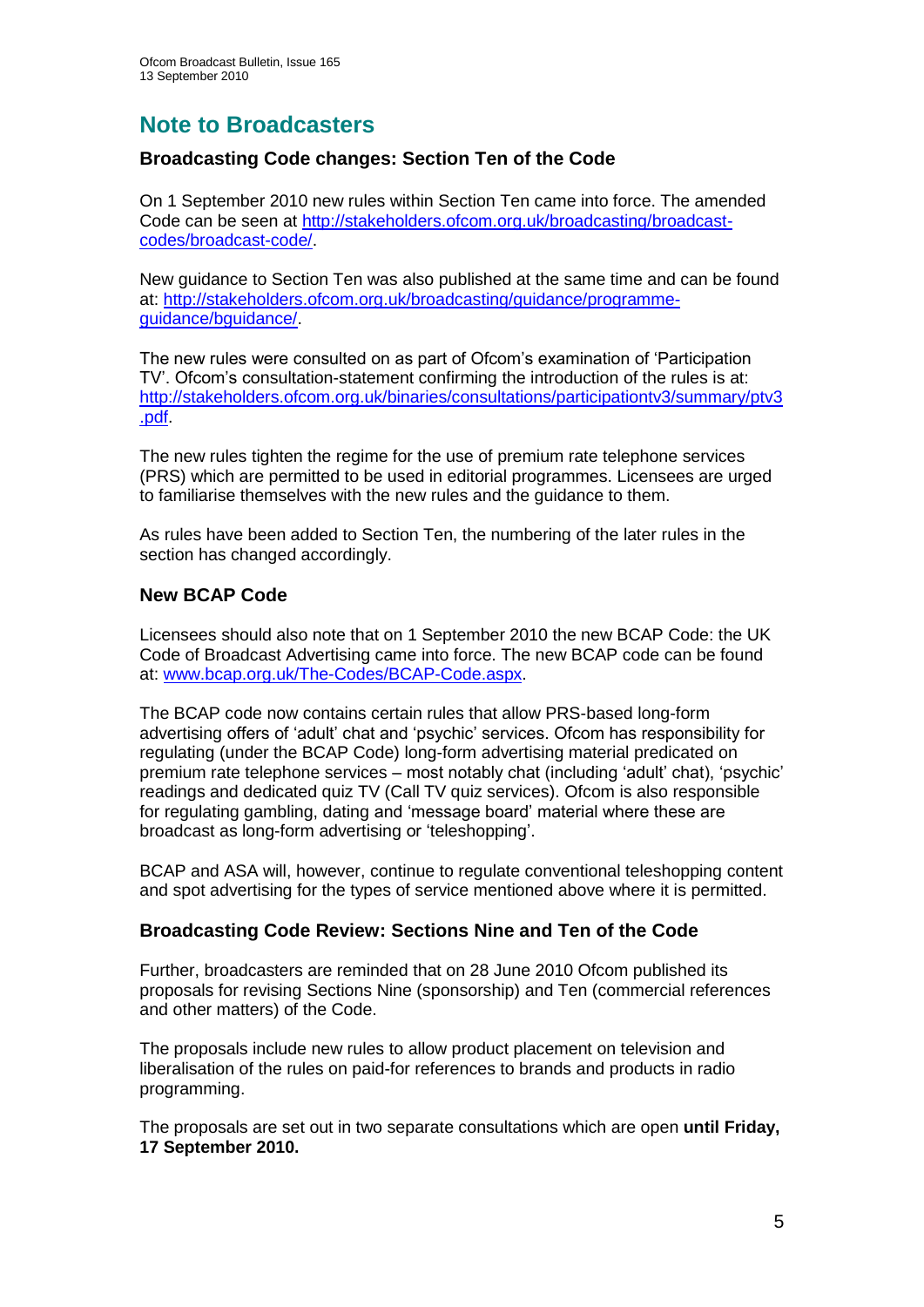The consultation for the proposals relating to television programming can be found here: [http://stakeholders.ofcom.org.uk/consultations/bcrtv2010/.](http://stakeholders.ofcom.org.uk/consultations/bcrtv2010/)

The consultation for the proposals relating to radio programming can be found here: [http://stakeholders.ofcom.org.uk/consultations/bcrradio2010/.](http://stakeholders.ofcom.org.uk/consultations/bcrradio2010/)

**Sections Nine and Ten of the Code will therefore undergo further substantial revision after the conclusion of the consultations and subsequent publication of regulatory statements. The statements are expected to be published later this year.** 

**Until Ofcom has issued the revised Code, broadcasters are reminded that the current Code rules - as operative on 1 September 2010 - remain in force.**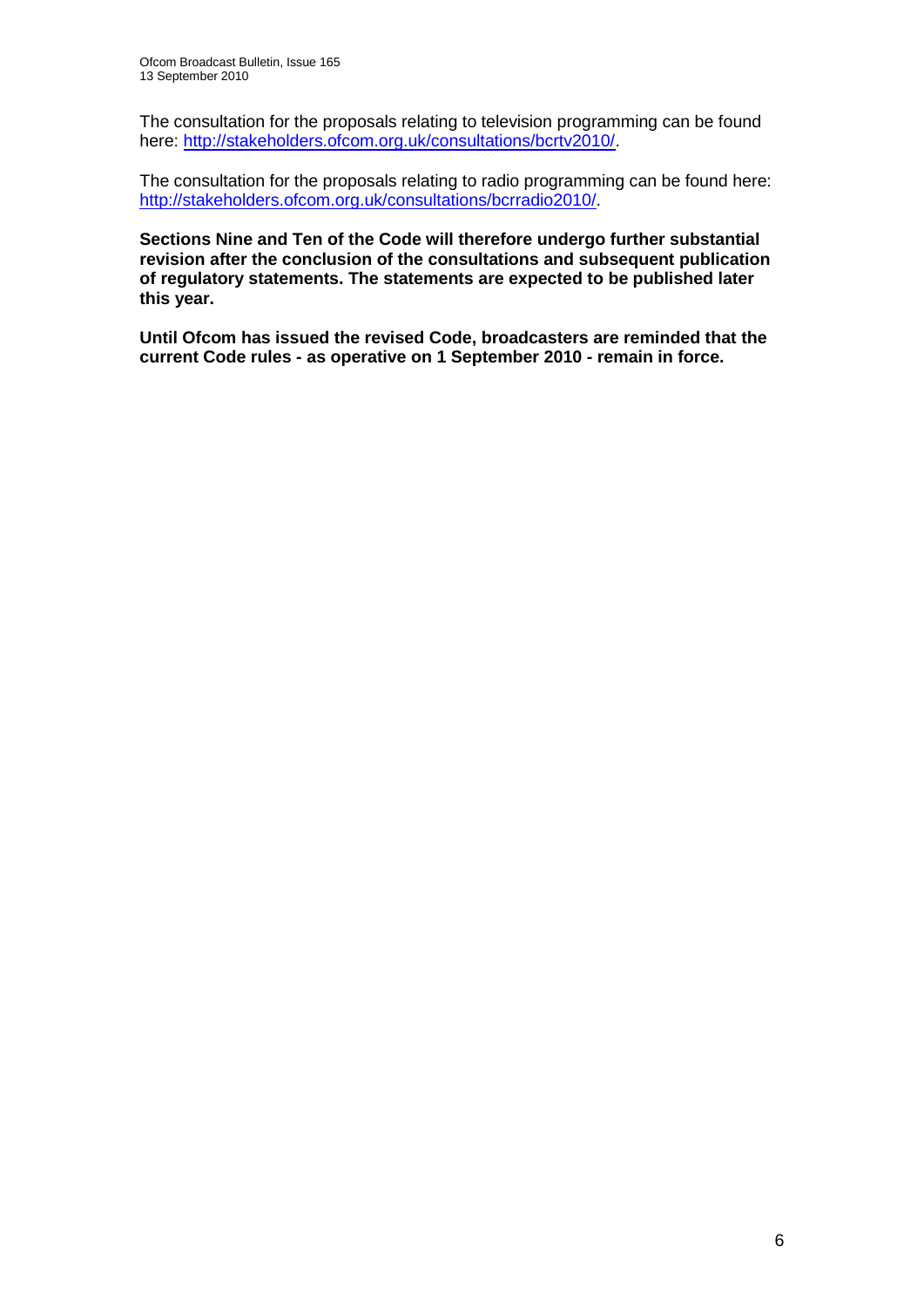## **Standards cases**

## **In Breach**

## **The Jon Gaunt Show**

*Talksport Radio, 10 October 2008* 

#### **Introduction**

This edition of *The Jon Gaunt Show* was broadcast from the Hotel Almyra in Cyprus. Among other subjects, it tackled the global economy, the Icelandic banking crisis, the division of Cyprus, the British Army in Cyprus, the alleged state of "Broken Britain", choosing to live in another country, and buying property abroad.

The programme featured phone-in contributions from listeners and interviews with a number of different individuals including:

- A director of property company Thomson OPI, which offers investment in Cypriot properties;
- A representative from a Cypriot property development company, Aristo Developers; and
- Tony Jacklin, the golfer, who was designing a golf course for an Aristo Developers resort.

The programme followed the general pattern of *The Jon Gaunt Show*, containing interviews, chat, contributions from listeners and comment from the host.

Three listeners complained that the programme amounted to advertising and promoted, in particular, the property company Thomson OPI which offers overseas property ownership opportunities. The complainants were also concerned that the programme contained claims for investment potential in Thomson OPI properties without warnings about risk. The complainants also alleged that Jon Gaunt may have a personal financial interest in promoting Thomson OPI, and questioned the acceptability of the content on this basis.

Ofcom noted the following content in the programme as broadcast:

#### Thomson OPI

Throughout the programme various comments were made about the desirability of Cyprus as a destination and the benefits of buying property abroad. On numerous occasions details of the services offered by Thomson OPI were referred to and the company"s website was given. For example:

Jon Gaunt:

*"Well let"s speak to one of Talksport"s partners in crime, so to speak, at the moment, certainly in property – Thomson OPI..."*;

*"And a very good morning to you listeners. Gaunty coming to you live from Hotel Almyra here in Paphos. If you want any tips on property investment, wherever in the world, remember you"ve just got to go to one place – www.thomsonopi.com.*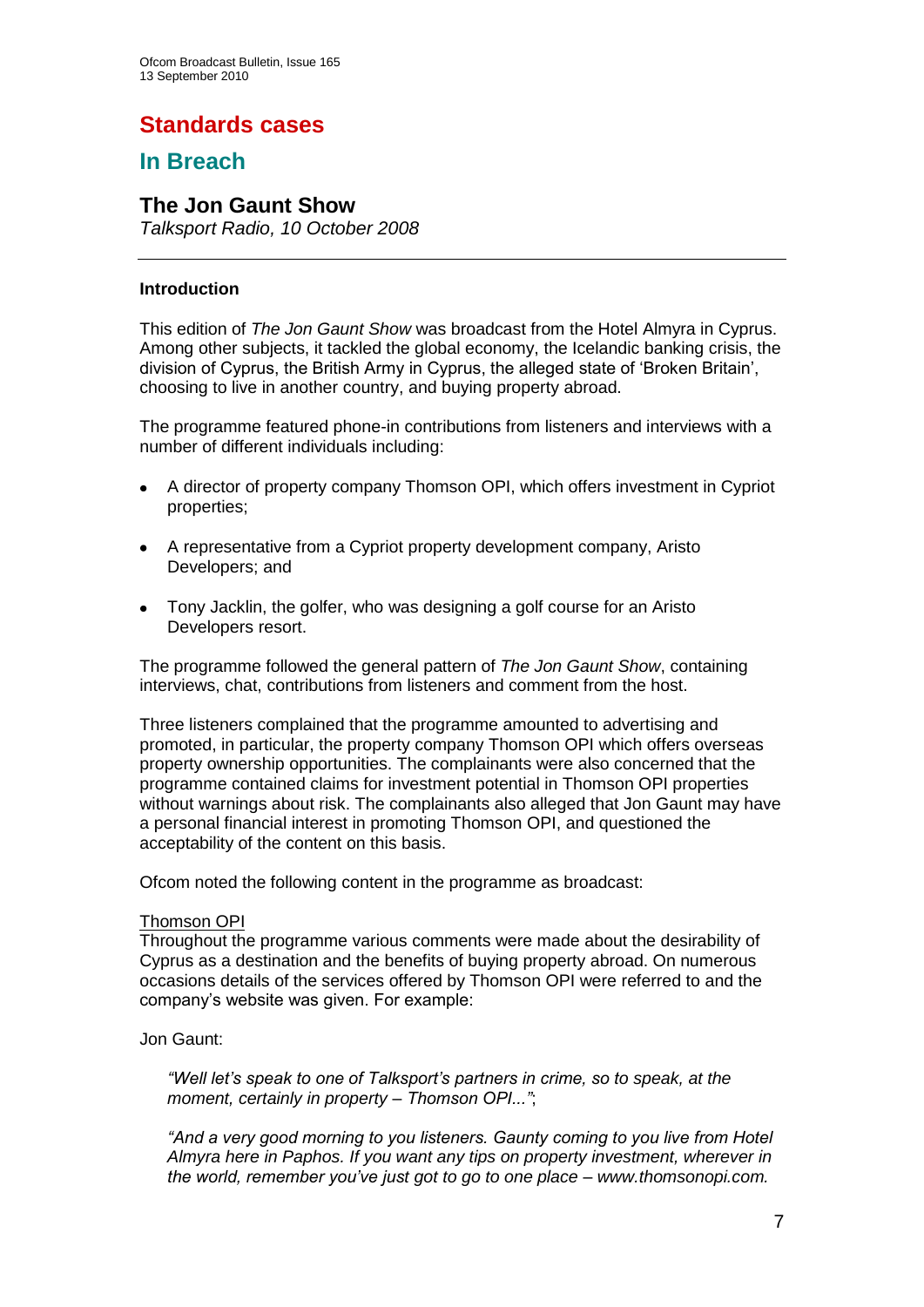*www.thomsonopi.com. Any of the places we"re talking about today or investments round the globe, they"re the people to have a look at first. Check out their website and see what you make of it..."*;

*"And we"re taking your views on overseas property development. Here"s a good email to start us off with, and Mike Thomson"s here. Tell us about the website. If you want to check it out, you"re under no obligation of course, it"s www.thomsonopi.com. Have a look on there. You might get yourself some good tips and some good bargains in terms of overseas property investment..."*; and

*"Remember, although we"re here in Cyprus, it"s only really for illustration. Thomson OPI have got development opportunities all around the globe, in places like France, Spain, America, Bulgaria. So you might want to have a chat with him. You might want to check out their website and then come forward with a question. If you do, it"s www.thomsonopi.com, and then give Mike a call...."*

#### **Secret Vallev**

The programme also contained discussions about a Cypriot property resort called Secret Valley. This resort was being developed by Aristo Developers, with investment opportunities offered through Thomson OPI. Jon Gaunt interviewed a representative of the development company about the resort and they discussed Cyprus and Cypriot culture more generally. Discussions about the resort included:

Aristo Developers representative:

*"We are redesigning the whole resort. We have a number of very well known companies like Ramsa, who has the responsibility to do a fantastic retail centre on our beachfront. Remember, we have about a kilometre of beach front"*; and

#### Jon Gaunt:

*"So it"s basically a golf resort with a beachfront as well. And it"s a kind of place where there"s going to be all, a kind of whole range of properties on offer. Is that right?"*

The presenter also conducted a telephone interview with Tony Jacklin about golf, and Mr Jacklin"s role in designing golf courses at the Secret Valley development. Before speaking to Mr Jacklin, the presenter told the audience:

*"We"re going to be speaking live to Tony Jacklin from his home in Florida. As I say, he"s designed this brand-new course up at Secret Valley on the outskirts of Paphos. I"ve actually seen some of the plans. It"s going to be an outstanding place when that is sorted, let me tell you. And if you want to look at some investment opportunities at that development or other developments, you know where to go, www.thomsonopi.com. They"re our partners in this. Just quickly go to their website, www.thomsonopi.com..."*

#### Hotel Almyra

In addition to the complaints, Ofcom noted that throughout the programme the presenter made frequent references to the Hotel Almyra, the venue of the broadcast, including references to the venue's facilities. Towards the end of the programme the presenter conducted an interview with a representative of the hotel and discussed its history, its recent refurbishment and its facilities. For example, reference was made to the hotel"s new spa and the treatments it offered. At the end of the interview, the presenter said: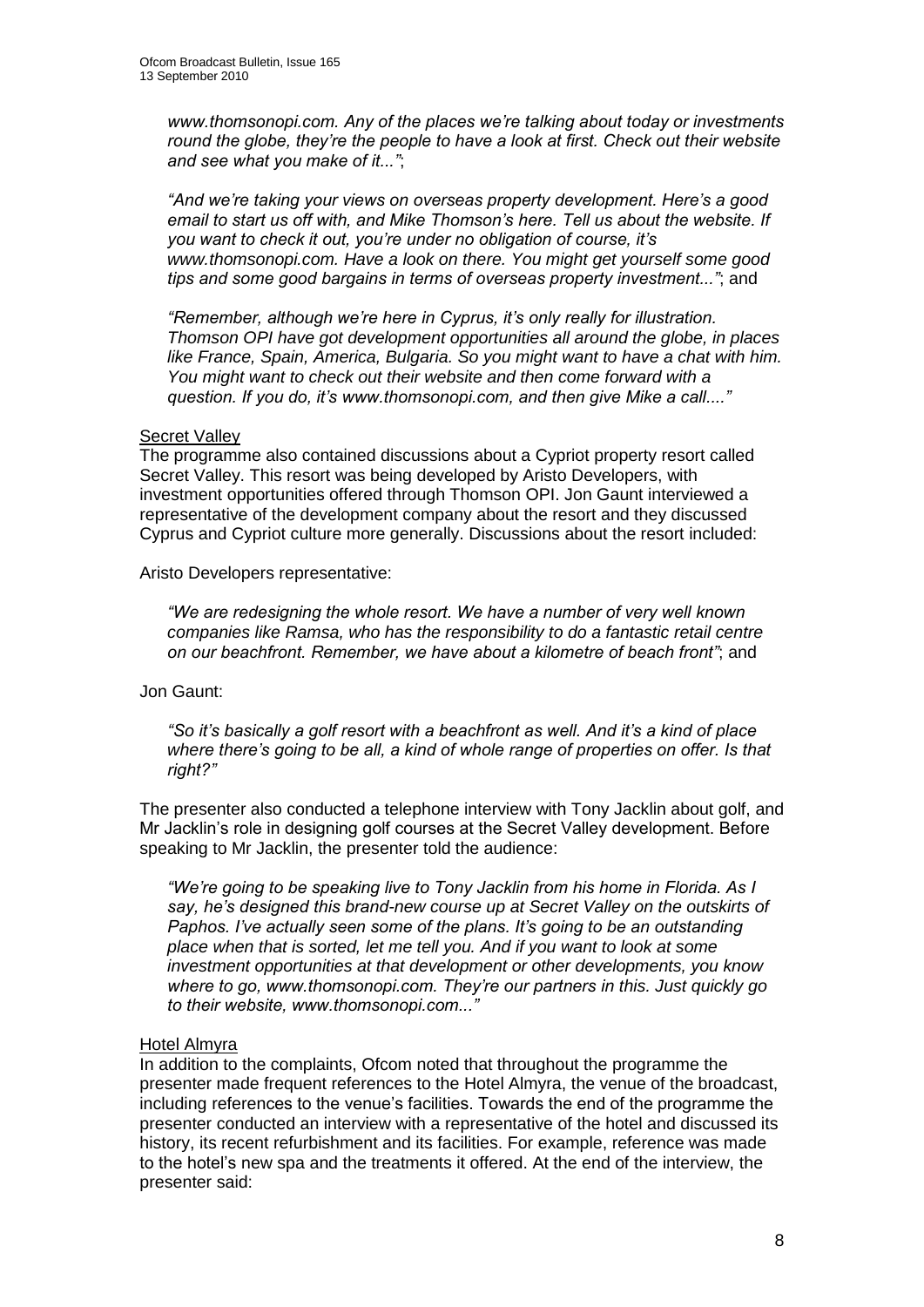*"Well, we think it"s a lovely hotel. Thank you for looking after us. That"s the Hotel Almyra, if you ever want to check it out, why don"t you? You know it makes sense".* 

Ofcom asked Talksport, the licensee, to provide it with a range of information relating to the broadcast, including any contractual arrangements between Talksport and Thomson OPI that had been in place. Ofcom also requested Talksport's comments under the following Code rules:

- Rule 2.1 Generally accepted standards must be applied to the contents of  $\bullet$ television and radio services so as to provide adequate protection for members of the public from the inclusion in such services of harmful and/or offensive material;
- $\bullet$ Rule 10.1 – Broadcasters must maintain the independence of editorial control over programme content;
- Rule 10.2 Broadcasters must ensure that the advertising and programme  $\bullet$ elements of a service are kept separate;
- $\bullet$ Rule 10.3 – Products and services must not be promoted in programmes;
- Rule 10.4 No undue prominence may be given in any programme to a product  $\bullet$ or service; and
- Rule 10.5 Product placement is prohibited.

In addition, in the course of Ofcom"s investigation, Jon Gaunt informed Ofcom that he wished to submit third party representations to be taken into account as part of Ofcom"s consideration of this case. Ofcom agreed to consider Jon Gaunt"s representations on those elements of the case that related specifically to him.

#### **Talksport's response**

Talksport stated that the purpose of the programme was to look at "Broken Britain", a premise of many of the presenter"s programmes. The programme was seeking to discover if life could be better elsewhere. On previous occasions the programme had explored why a record number of British citizens were looking to make a life for themselves abroad. The broadcast picked up the topic and looked at the pitfalls of living in another country and what people should take into consideration before making such a decision. Talksport said that Cyprus was chosen as a suitable place to broadcast from as it has strong connections with Britain, including a large British military presence.

Talksport explained that although an outside broadcast, the programme continued to be a phone-in discussion show including a range of topics and guests. Among the subjects discussed were the global economy, the Icelandic banking crisis, national service, pride in being British, families, zero tolerance policies, the British military in Cyprus, the EU, the division of Cyprus, and sports.

#### *Thomson OPI*

Talksport said that no discussion took place with the programme director or the producer regarding the "inclusion of any commercial element in the planning of the show". Talksport asserted that on the day of the broadcast, Jon Gaunt told the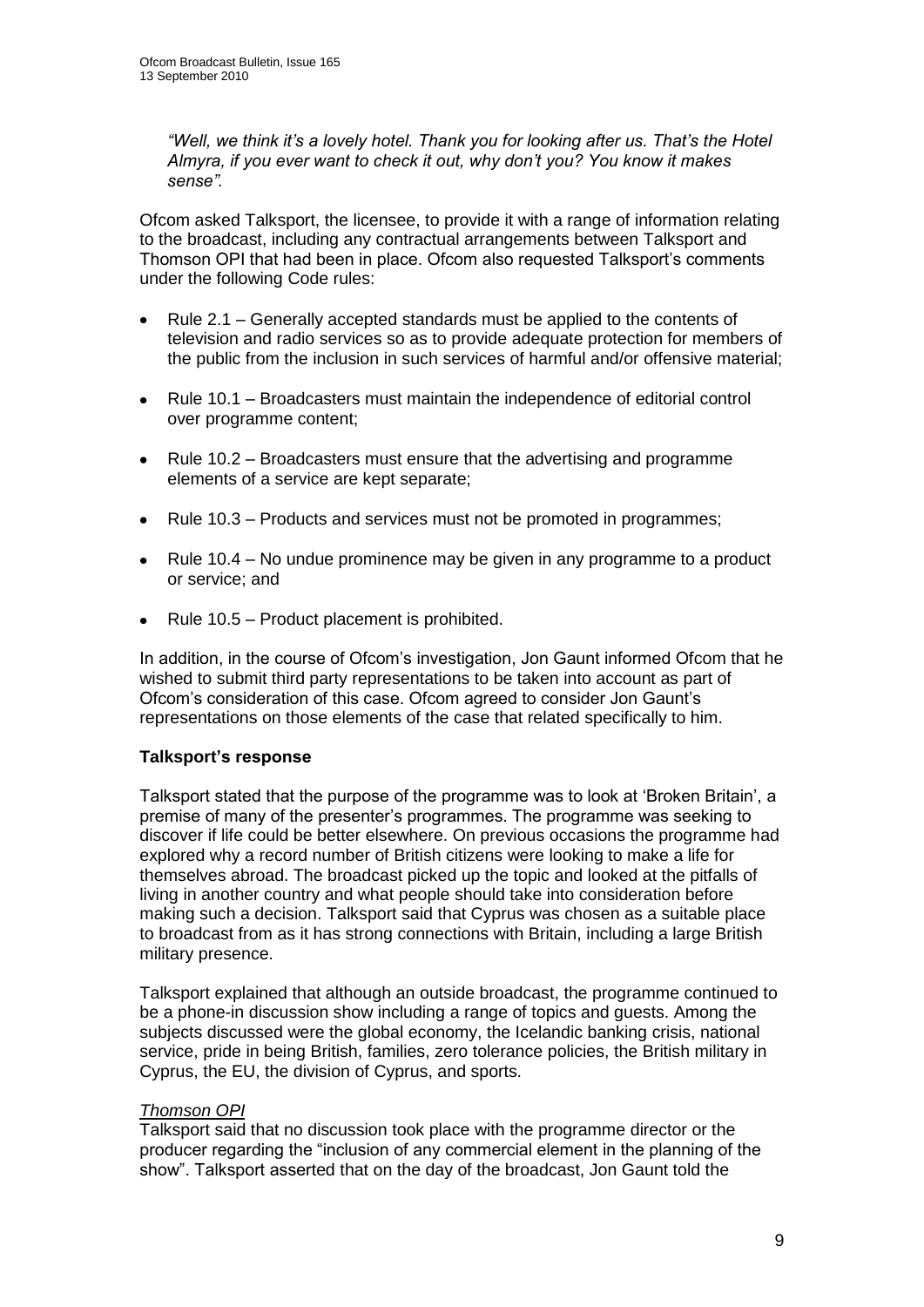producer that he would be interviewing two additional guests – a representative of Aristo Developers and a representative of Thomson OPI – during the show. Talksport explained that it is not unusual for presenters or producers to introduce unplanned guests live during outside broadcasts as and when the situation arises.

Talksport stated that the representative of Thomson OPI was featured in the programme because of the company"s expertise in purchasing property overseas. Given the complexities of moving to another country, it was felt that talking to an individual about how it is done was necessary for the audience"s understanding.

As to the risks in investing in property, Talksport said that Thomson OPI does not offer financial advice and that such advice and provision of finance must be sought by prospective purchasers themselves. In relation to Rule 2.1 (adequate protection from harmful material), Talksport pointed out that during the programme there was discussion about how any buyer needs to be aware that things can go wrong and that the interview had contained repeated references to purchasers needing to do research, consult a good lawyer and that *"the buyer must beware".*

Talksport acknowledged that it did have a commercial arrangement with Thomson OPI but did not believe the programme amounted to an advertisement for the company. Talksport calculated that 12 and-a-half minutes of the three-hour programme were taken up by discussion with Mike Thomson of Thomson OPI.

Talksport supplied Ofcom with a copy of its contract with Thomson OPI. In summary, it was a condition of the contract that Talksport would provide editorial promotion of Thomson OPI – including an annual outside broadcast from a Thomson OPI property, for which Talksport would "endeavour to have this feature hosted by Jon Gaunt". The contract also referred to "editorial support" in other shows, and the promotion of Thomson OPI in pre-recorded advertisements and online. In return, Thomson OPI had agreed to pay Talksport a monthly fee, and Talksport would also receive an additional fee for each Thomson OPI property sold.

Talksport said that the value of the Thomson OPI deal was, in fact, very low in comparison to the station"s commercial revenue for the final quarter of 2008. In any event, the licensee stated that it had received no money from Thomson OPI for property sales and the total income Talksport had generated was only three months" worth of the monthly fee.

Talksport told Ofcom that the contract with Thomson OPI had been arranged by UTV Radio"s [Talksport"s parent company] Director of New Media, and ran contrary to the station"s established compliance practices. Talksport explained that the Director of New Media"s expertise was in telephony and new media and not compliance or commercial arrangements for radio programming. The Director of New Media had operated outside of the licensee"s compliance procedures so that the usual scrutiny was not applied in this case. Talksport explained that central to those standard procedures was that no one individual could be responsible for the approval of an onair project, "...yet, due to a malfunction within the internal Talksport commercial management structure, that is precisely what happened".

Other senior staff had not questioned the terms of the deal with Thomson OPI as it had been assumed that the necessary procedures had been followed. When the contract came to the attention of senior Talksport executives it was terminated. Talksport told Ofcom that the individual in question had since been subject to a disciplinary procedure and had undergone additional compliance training.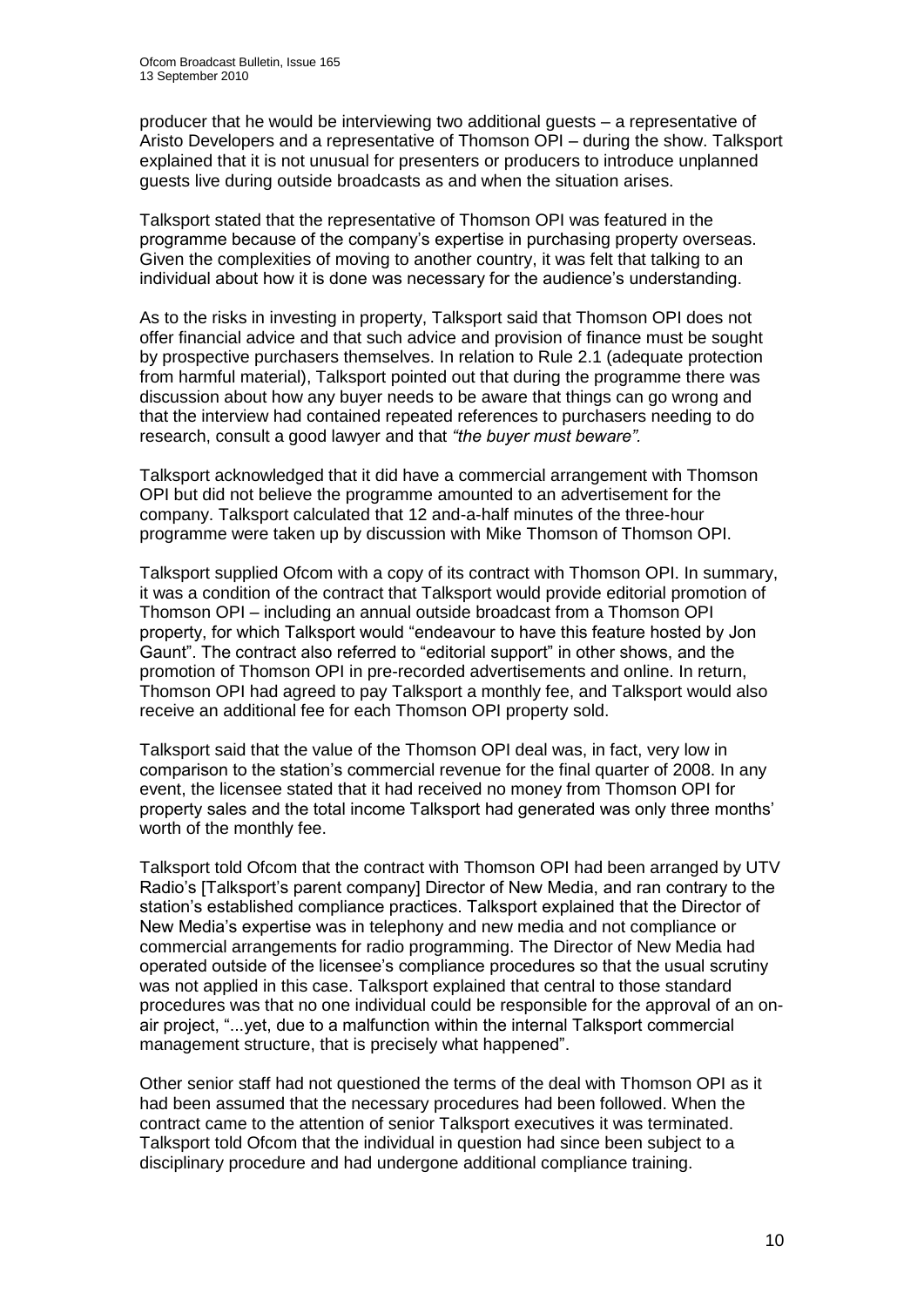In relation to the allegation made by the complainants that Jon Gaunt may have had a personal financial interest in Thomson OPI, Talksport stated that Jon Gaunt had given it his personal assurance that he has no financial association with Thomson OPI, and had not received any recompense from Thomson OPI for this broadcast. Talksport also stated that Mr Gaunt had bought a property in Cyprus through Thomson OPI, before Talksport"s relationship with the company.

Talksport was of the view that "Jon Gaunt"s personal relationship with a director of the company and the fact that he had bought a property through Thompson OPI should have been taken more in account, and whilst the presenter and programme were honest about this relationship it put both in an invidious situation that by default there was confusion about whether or not the presenter and programme were endorsing the product, Talksport accepts this and apologises for any confusion this may have created with the audience..." [It should be noted that Jon Gaunt denied having bought a property through Thomson OPI – see below.]

In conclusion, Talksport admitted that the broadcast had been conducted under the terms of its contract with Thomson OPI and that the contract did not comply with station policy or Ofcom rules. Talksport was of the view that the programme was in breach of Rules 10.2, 10.3, 10.4, and 10.5. However, Talksport denied that Rule 10.1 (independence of editorial control) had been breached, as it stated that Thomson OPI had had no influence in respect of scheduling.

#### *Secret Valley Resort*

Talksport stated that there are no connections and have never been any connections between Talksport and the developers of Secret Valley development. However, Talksport admitted that the broadcast did promote and give undue prominence to the development, in breach of Rules 10.3 and 10.4.

#### *Hotel Almyra*

Talksport also admitted that promotion and undue prominence (Rules 10.3 and 10.4) had been given to the Hotel Almyra, the hotel used for the broadcast. However, Talksport stated that it had no commercial arrangement with the hotel. Furthermore, Jon Gaunt and Thomson OPI had assured Talksport that they had no commercial interest in the hotel. Talksport confirmed that none of its employees had received any payment for referring to the hotel. Talksport explained that the hotel had been selected as it was the most suitable location technically from which to broadcast the programme. It stated that there had been no discussion in advance of the broadcast about the content featuring or referring to the hotel, therefore "the issue of compliance did not arise..."

Overall, Talksport stated that it believed it "can learn" from the broadcast. In particular Talksport acknowledged that there should have been a clearer division between the editorial content of the programme and Talksport"s commercial interests with Thomson OPI. It also accepted that a wider range of property experts should have been used in the broadcast.

Talksport emphasised the remedial steps it had taken to prevent any repetition. These include a requirement that no commercial arrangement is entered into without the signature of both the Sales Director and the Programme Director or their designated deputies. Further, all producers, presenters and sales staff had been comprehensively briefed on the importance of compliance regarding commercial references and a training programme had been initiated for all new starters and existing personnel.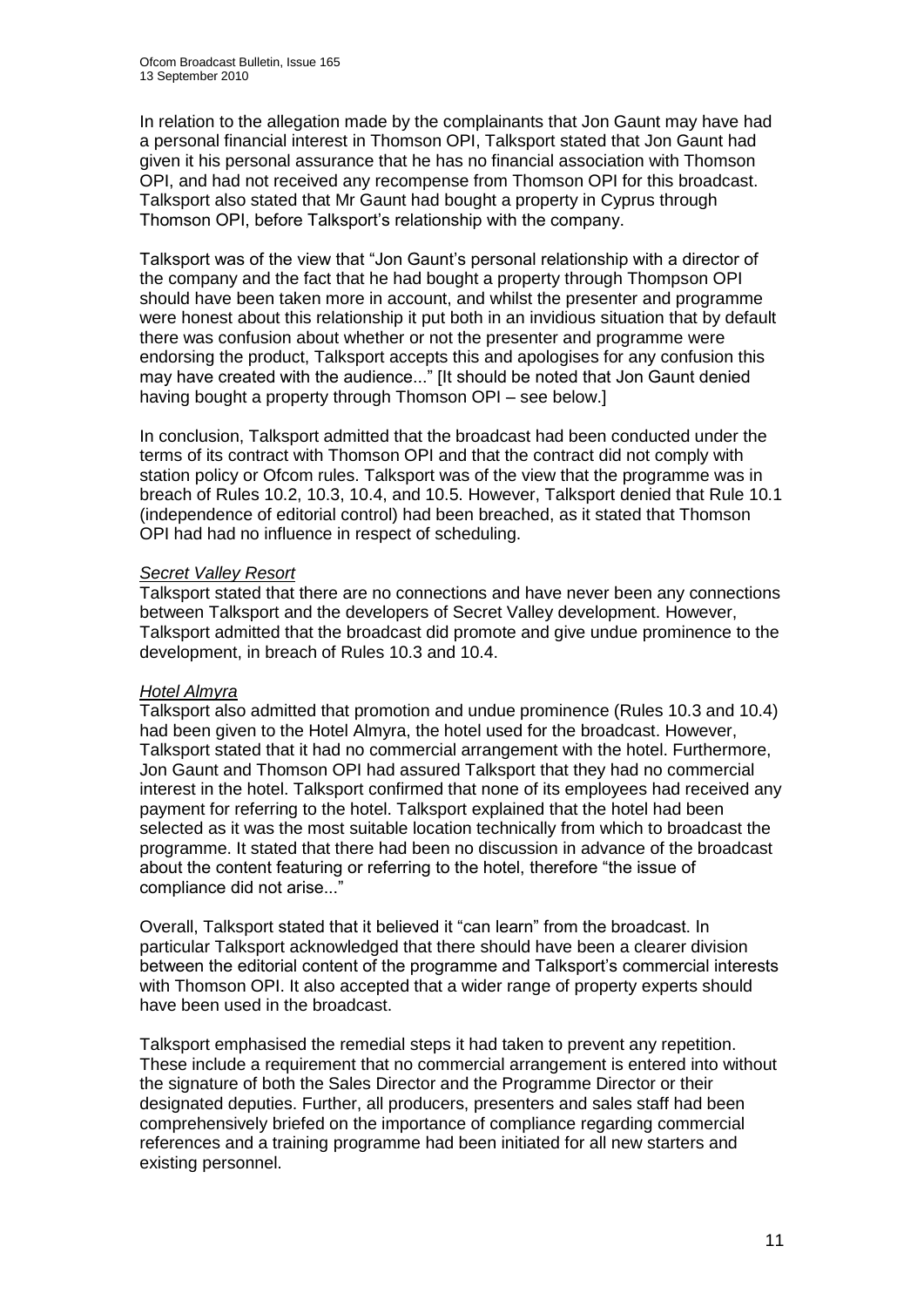The licensee wished to stress that it "deeply regrets" the breaches of the Code that had taken place. Talksport said that it was wholly committed to compliance with its obligations as a licensee and to dialogue with Ofcom.

#### **Jon Gaunt's representations**<sup>1</sup>

Jon Gaunt wished to clarify that he was "merely the presenter" of the programme and the content of the programme was controlled by the Editor and Producer, save to the extent that Mr Gaunt suggested the inclusion of representatives of the local football team and the British Army Garrison as programme guests.

Mr Gaunt stated that, while he had assisted the Producer in working out the running order of the show, it was clear from the outset that the representative from Thomson OPI would be a major guest. Mr Gaunt was of the view that senior management at Talksport was "absolutely aware" of this. Mr Gaunt stated that he was not the person who decided who would be on the programme as guests - Talksport managers decided that. Mr Gaunt firmly believed "that the producer was fully aware of the commercial element of the programme".

Mr Gaunt confirmed to Ofcom that he has never had any financial interest in Thomson OPI and has not received financial compensation from Thomson OPI. Further, he was never involved in any commercial negotiations with Talksport or Thomson OPI.

Mr Gaunt advised that, contrary to Talksport"s representations, he did not buy a property through Thomson OPI before Talksport"s relationship with the company. He explained that he did not proceed to buy a property through the company at all.

Mr Gaunt also stated to Ofcom that he does not have any commercial interest in the Hotel Almyra and that it was the Talksport"s decision to broadcast from this venue.

In conclusion, Mr Gaunt stated that any breach of the Code that Ofcom may find was not as a result of any decisions or actions on his part, and was, in his opinion, "...something that lies firmly in the lap of Talksport's management...".

#### **Decision**

1

The rules in Section Ten of the Code are based on two fundamental principles: to ensure that the independence of editorial control over programme content is maintained and that programmes are not distorted for commercial purposes; and to ensure that the advertising and programme elements of a service are clearly separated.

The rules are designed to safeguard editorial integrity and ensure that programming and advertising are distinct from each other. This provides important protection for listeners by ensuring that they can differentiate between an independent editorial voice and paid-for marketing material. Listeners should be made aware of when they

 $<sup>1</sup>$  Having taken account of both Talksport's and Jon Gaunt's representations in this case.</sup> Ofcom noted that there were areas of dispute between Talksport and Jon Gaunt in relation to various aspects of this broadcast and its surrounding circumstances. Ofcom considered that some of the specific areas of factual dispute between Talksport and Mr Gaunt were not relevant to Ofcom"s consideration of this case, and therefore they have not been detailed in this finding.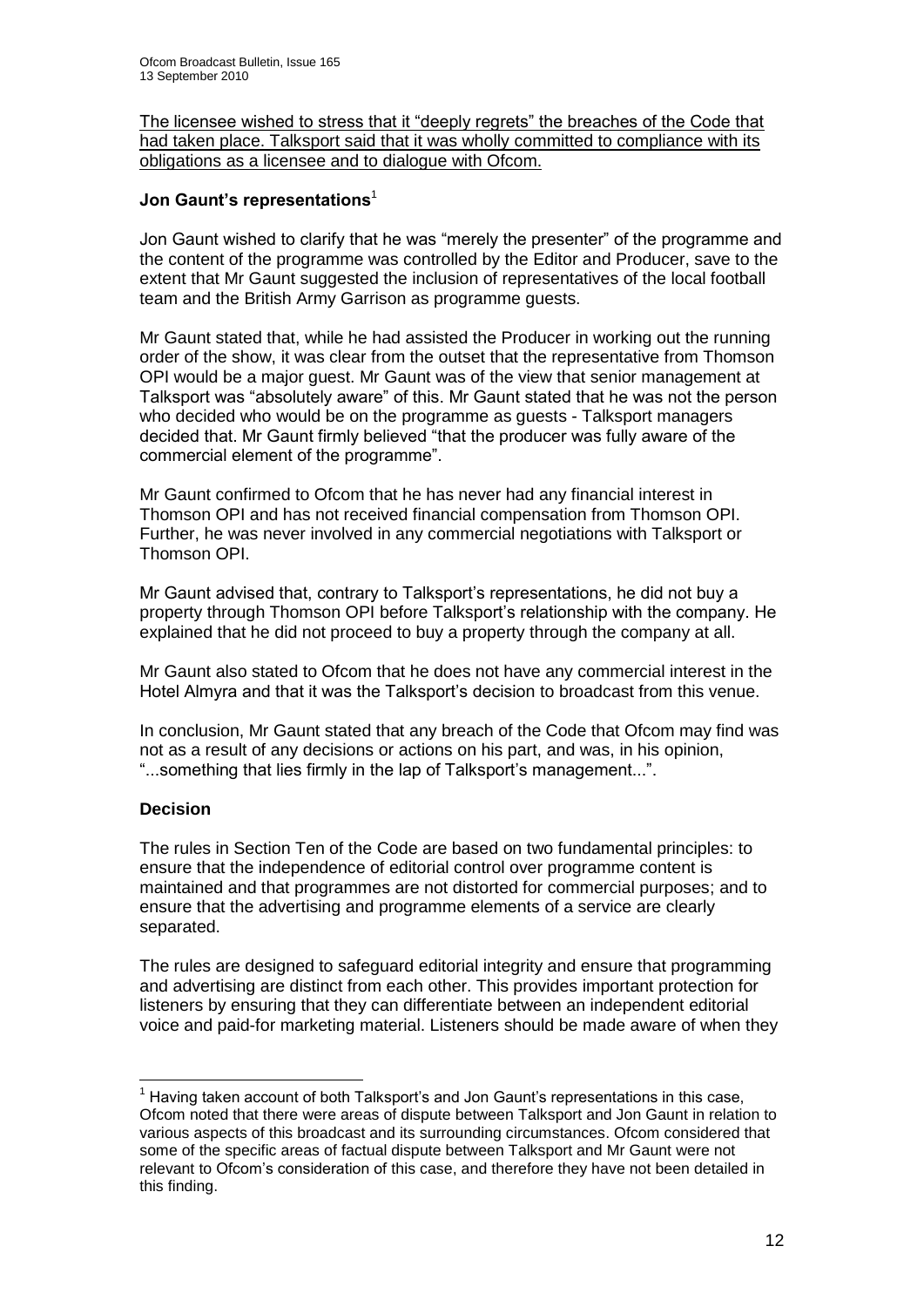are being sold to, as a result of a commercial arrangement between the station and a third party.

In this case, a commercial agreement was in place between Talksport and Thomson OPI. A condition of this contract was that Thomson OPI would receive promotion in Talksport"s programming. This resulted in paid-for promotional references to Thomson OPI and an associated company, Aristo Developers, featuring prominently within the editorial content of the programme.

Further, there was a revenue share arrangement in place - it was a condition of the commercial agreement that Thomson OPI would pay Talksport a specified amount for each Thomson OPI property sold, on a quarterly basis in arrears. This was to be offset against the "tenancy fee" already paid for the quarter.

Ofcom noted Talksport"s submission that it had not, in fact, received any salesrelated payment, and could not have done as no sales were made. Nevertheless, the agreement between Talksport and Thomson OPI led to the programme being distorted for commercial purposes. It was clear that this commercial arrangement was entirely at odds with the fundamental principles of Section Ten of the Code.

In relation to the broadcast itself, Ofcom noted that there was disagreement between Talksport and Jon Gaunt, namely about: whether the presenter had been responsible for arranging for some of the guests to appear in the broadcast; and whether the presenter had had a personal interest in Thomson OPI (as alleged by the complainants). Given that a commercial arrangement had been put in place between Talksport and Thomson OPI, Ofcom did not consider this disagreement to be material to its consideration of the case. Irrespective of the details, it was the fundamental responsibility of Talksport to ensure the compliance of the material it broadcast. Ofcom considered it wholly unacceptable that Talksport had submitted that, in advance of the broadcast, it had had no knowledge of either the commercial agreement or the intended programme content.

Ofcom noted that Talksport had argued that the broadcast had been editorially justified as it featured topics ('Broken Britain' and living abroad) that had been a premise of many of the presenter"s previous programmes. However, the licensee had also admitted that the programme "was broadcast under the terms of the commercial agreement" and was therefore not compliant with the Code.

Ofcom concluded that, irrespective of any editorial justification, the frequent references to Thomson OPI and the Secret Valley resort had resulted from a commercial arrangement in which Thomson OPI had paid for the editorial exposure. The commercial arrangement met the definition of product placement which is prohibited by the current Code, and the broadcast was therefore in breach of Rule 10.5. Ofcom was particularly concerned that the commercial arrangement in question had not been made sufficiently clear to the audience.

Ofcom did not accept Talksport"s submission that the broadcast was not in breach of Rule 10.1 (independence of editorial control) on the basis that no influence had been exercised by Thomson OPI over scheduling. In so doing, Ofcom took into account that Talksport had admitted that the contract underlying this broadcast had not adhered to its internal compliance procedures, and did not comply with either station policy or Ofcom rules. Ofcom concluded that Talksport had failed to maintain its independence of editorial control over its programme content, and found that the broadcast was in breach of Rule 10.1 of the Code.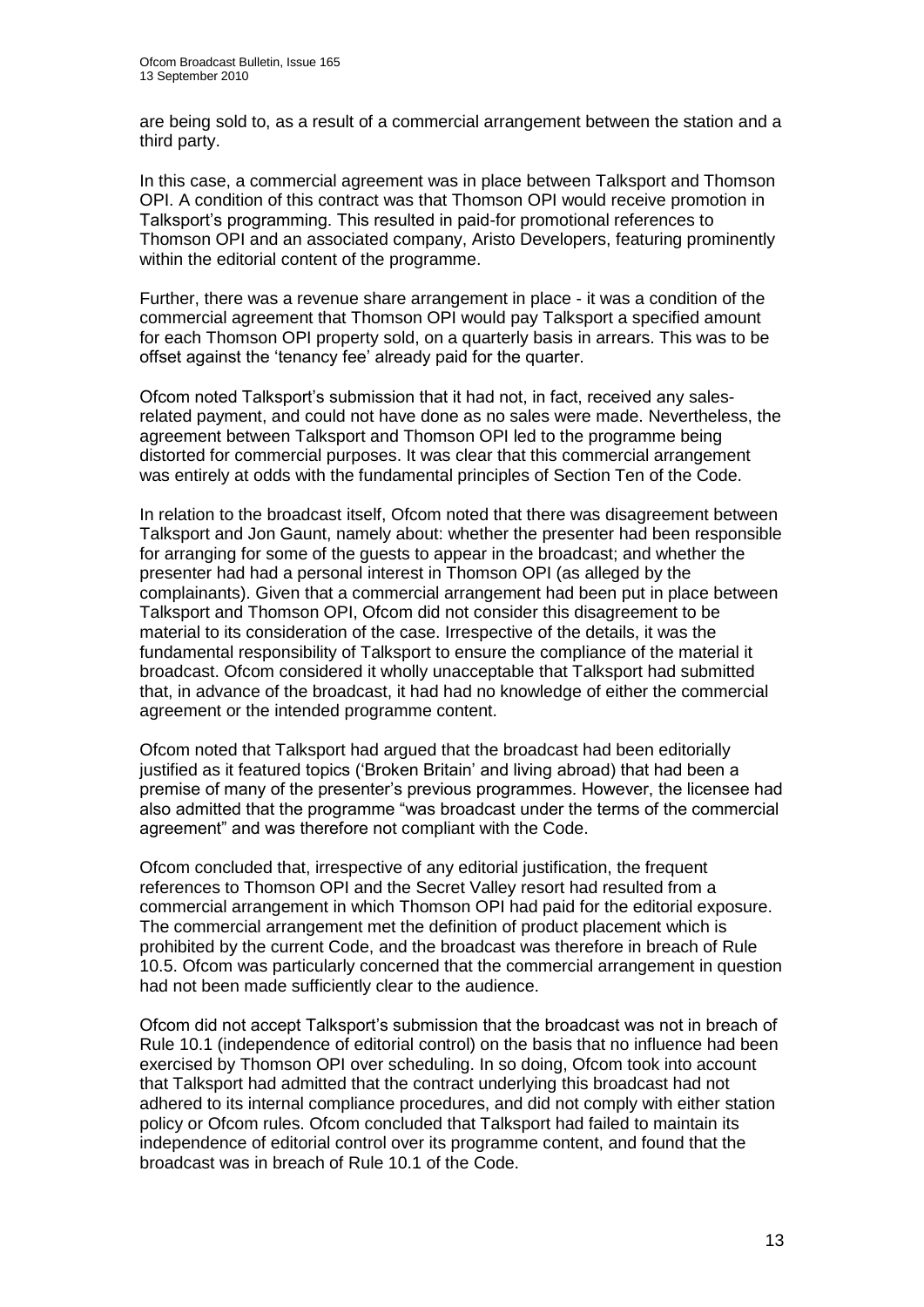In Ofcom"s view, the commercial agreement Talksport had entered into with Thomson OPI gave rise to broadcast content that dissolved the necessary distinction between editorial and advertising, to the extent that the broadcast was in breach of Rule 10.2 (separation of advertising and programming). This arrangement led inevitably to the promotion of Thomson OPI"s business and the Secret Valley resort, with several endorsements employing a highly promotional and positive tone, such as: *"If you want any tips on property investment, wherever in the world, remember you"ve just got to go to one place – www.thomsonopi.com"* and *"Remember, although we"re here in Cyprus, it"s only really for illustration. Thomson OPI have got development opportunities all around the globe, in places like France, Spain, America, Bulgaria…"*.

The broadcast also included frequent encouragements to listeners to contact Thomson OPI for the purpose of property purchases and investment, for example: *"Any of the places we"re talking about today or investments round the globe, they"re the people to have a look at first. Check out their website and see what you make of it..."* and *"*…*You might get yourself some good tips and some good bargains in terms of overseas property investment..."*.

Given the highly promotional nature and tone of these references, Ofcom found the broadcast in breach of Rule 10.3 (no promotion of products or services). Furthermore, the extent and frequency of the references also resulted in a breach of Rule 10.4 (no undue prominence).

Ofcom found no evidence to suggest that the references to the Hotel Almyra resulted from a commercial arrangement. However, as admitted by Talksport, the references were promotional and unduly prominent. Ofcom found that there was unjustifiable exposure given to the hotel in the course of the broadcast, including a range of details about its facilities, an interview with a hotel representative, and encouragement to listeners and endorsement in relation to the hotel, for example: *"That"s the Hotel Almyra, if you ever want to check it out, why don"t you? You know it makes sense"*. Ofcom concluded that the references to the hotel were therefore also in breach of Rules 10.3 and 10.4 of the Code

In relation to the risks involved in property investment, Ofcom acknowledged that cautions were given about the desirability of research and, more importantly, of independent advice before buying overseas property. In this case Ofcom concluded that adequate care had been taken such that listeners could not be said to have been exposed to the potential for harm through unqualified investment claims. We judged therefore that Rule 2.1 was not breached.

Nonetheless, the circumstances in which the unequivocal breaches of Section Ten in this case had occurred were a matter of great concern to Ofcom, particularly as the existence of the commercial relationship between Thomson OPI and the broadcaster had not been made sufficiently clear to the audience. The result was that Talksport had effectively passed off paid-for advertising as editorial programming.

Ofcom was extremely concerned by Talksport"s submission that the commercial arrangement had been put in place, and the resulting programming broadcast, without the knowledge of Talksport"s senior management. It remained unclear to Ofcom how such a situation could have arisen. The incident indicated to Ofcom that there were significant flaws in the licensee's compliance procedures.

**The circumstances of both this case and the associated case (see following finding) have raised significant concerns about Talksport's enforcement of the**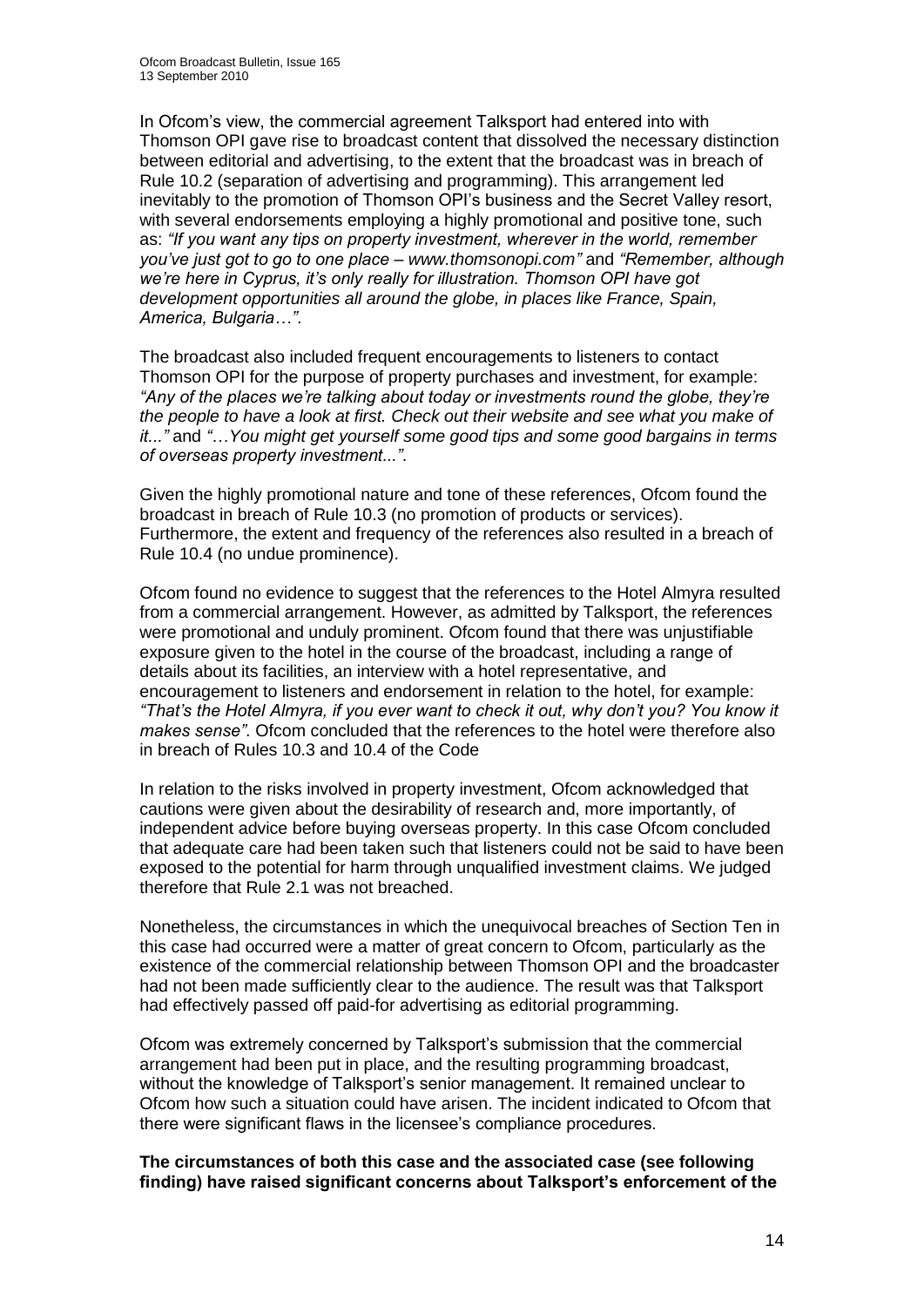**compliance procedures it had in place at this time of these breaches. Ofcom is therefore requiring Talksport to attend a meeting to provide further detail on the measures it has taken to improve its compliance procedures. Talksport should be in no doubt that if similar compliance issues arise, Ofcom will consider taking further regulatory action.**

**Breaches of Rules 10.1, 10.2, 10.3, 10.4 and 10.5**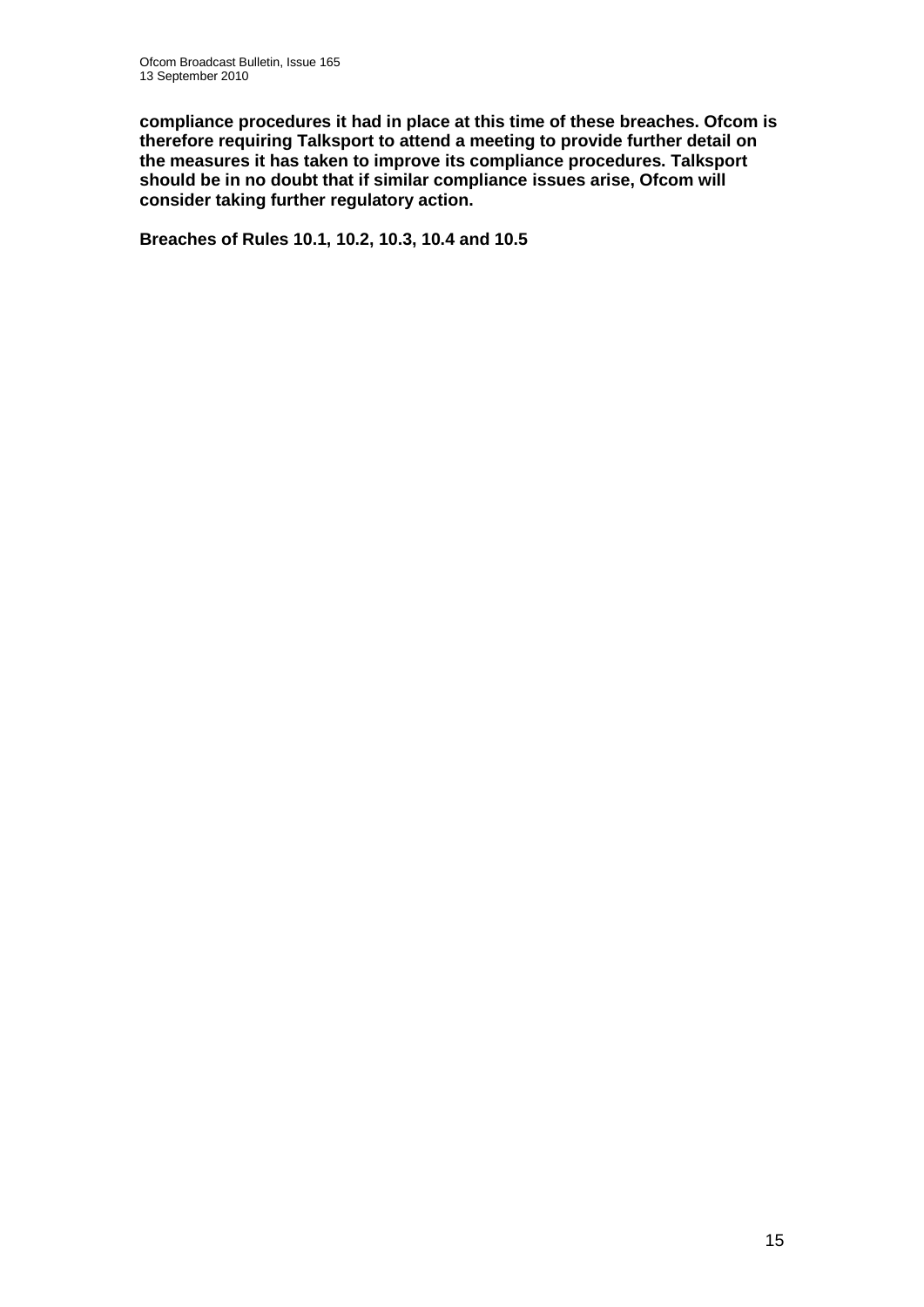# **In Breach**

## **The Jon Gaunt Show**

*Talksport Radio, April 2006*

#### **Introduction**

During Ofcom"s investigation of the *The Jon Gaunt Show* broadcast on 10 October 2008 ("the Cypriot property case" - see previous finding), Talksport, the licensee, volunteered information to Ofcom about another of its commercial contracts.

In 2006, Talksport entered into a contract with a company called Football Village Ltd, the agent for a Spanish property developer, Valle Romano. The contract – a copy of which Talksport disclosed voluntarily to Ofcom – committed Talksport to providing, among other things, commercial airtime "using pre-recorded commercials across every week" and "an online presence during the contract period". Football Village Ltd undertook to pay Talksport a fee for every property sold. The contract did not include any condition about the use of editorial time for the promotion of Football Village Ltd.

While the contract was in operation, two outside broadcasts of the *Jon Gaunt Show* were made from Spain. However, given the time which had passed between the broadcasts and Talksport"s bringing them to Ofcom"s attention, the licensee no longer held any recordings of the broadcasts.

Ofcom independently obtained three extracts of one of the broadcasts from Spain. These were available from the Football Village Ltd website and could be downloaded, apparently as promotional material. All three extracts contained considerable discussion of the merits of the area and the development; one of them containing a highly promotional contribution from the Sky Sports presenter Claire Tomlinson. In the latter, Tomlinson was said to have a commercial relationship with Football Village Ltd.

Talksport acknowledged that another Sky Sports presenter, Jeff Stelling, had been a contributor to the same programme on the subject of the development.

The extracts included the following comments:

Jon Gaunt:

"*…we"re giving away these* [premiership football match] *tickets in association with the people who invited us over here, they"re the people from the Village, this Football Village I"ve been telling you about, where they"re building these apartments where you can make an investment, buy yourself an apartment – and they"re not a great deal of money either, I must tell you – I went to see the site yesterday and it"s really coming on: there"s going to be an 18-hole golf course, and another golf course as well, there"s swimming pools, there"s tennis courts, it"s the business. If you want to check it out have a look at their website villagespain.com… villagespain.com… villagespain.com, well worth a look at…we"re going to talk to Claire Tomlinson later in the programme from Sky, she"s one of the people behind it…*"; and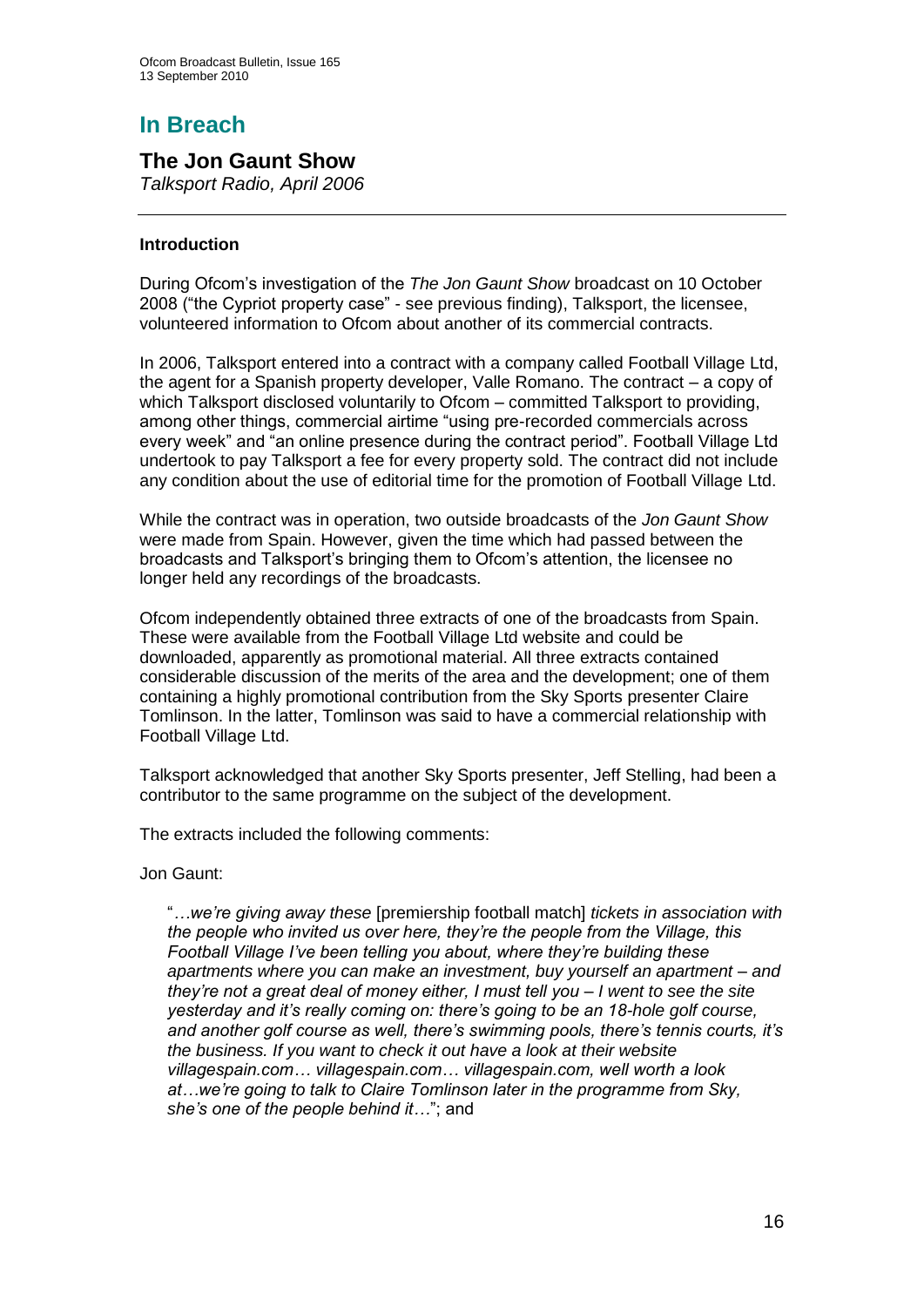#### Jon Gaunt:

*"We"ll also in the next half hour or so talk more about this new village that"s setting up. Basically it"s a football village. You can buy an apartment over here, have a little bit of an investment. It"s up on this massive hill, right, that overlooks the ocean. And there"s gonna be about a thousand of these apartments, and it"s got football fields, two 18 hole championship golf courses. Beautiful, beautiful setting, and the idea is that you come in, you buy one of these and then they"re rented out during the year; you can come over with your family as well. Bit of an investment abroad. If you want to find out more details about it just have a look at their website villagespain.com, now that"s all one word: villagespain.com. Go on that website and I tell you what, I defy you not to be impressed: I was up there yesterday, it is just a building site at the moment, but they"ve built the clubhouse and the quality of the finishing is top, top notch. They"ve got a load of people behind it as well…and they"re gonna have like the top teams, people like Rangers, Celtic, I think the Villa – they"re gonna do summer training camps there as well, so you might have the chance for your kids to meet heroes – so if you"re into sport, you"re into a bit of sun down on the Costa del Sol, kids can play tennis, there"s swimming pools in the apartments, there"s gonna be a 5-star hotel there as well, this could be the investment you"re looking for, and I reckon…they were telling me last night that it's about 40 or 50 grand to get into it, but you'll see it all on the website. These apartments are about 200 grand aren"t they?... £200,000, something like that, it could be the investment you"re looking for: villagespain.com. I was impressed, I was impressed. And as you know, I never tell you anything, I don"t promote anything, that I don"t believe in, and I was pretty, pretty impressed by this place. Looking over the ocean. villagespain.com. But I"ll be straight with you, you"ve got to get in now, and when you come and see it it"s still a building site…it"s one of these things where you"re buying it off plan…but they"ve got all the visuals on the website. You can see it on the website…anyway, villagespain.com… villagespain.com, have a look at it, make your own mind up: I ain"t telling you what to do with your money, you don"t need tips on finance from Gaunty, I can tell you that, looking at the state…"* [extract ends].

#### Claire Tomlinson:

*"*…*I have bought one of these. I mean what can I tell you? Is it the location? Is it the weather? Is it the facilities? Is it the fact that you"re right in the middle of everything? Or, I"ll tell you why I got involved, it"s because the confidence I have in this project and the integrity of this project. If you think that 12 major football clubs in Britain have done due diligence, spent their own money in doing due diligence on this project, so that you have absolute confidence that an investment cannot go wrong, then that is a big plus in my opinion if you"re buying somewhere that you don"t know the market… the clubs have put the money in, the clubs have in effect sponsored this project, they"re behind it, they are recommending it to their fans...football clubs have actually spent their money and done that due diligence on your behalf, then there"s no way this project can go wrong…it"s the integrity and the confidence that people can have…it"s such an easy purchase I can"t tell you…the location of it is absolutely perfect, it"s just 45 minutes from the airport…"*

Ofcom considered that the material raised questions similar to those arising from the Cypriot property case (see previous finding). It therefore provided the extracts of the material it had obtained independently to Talksport, and sought its comments about the broadcast in relation to the following Code rules: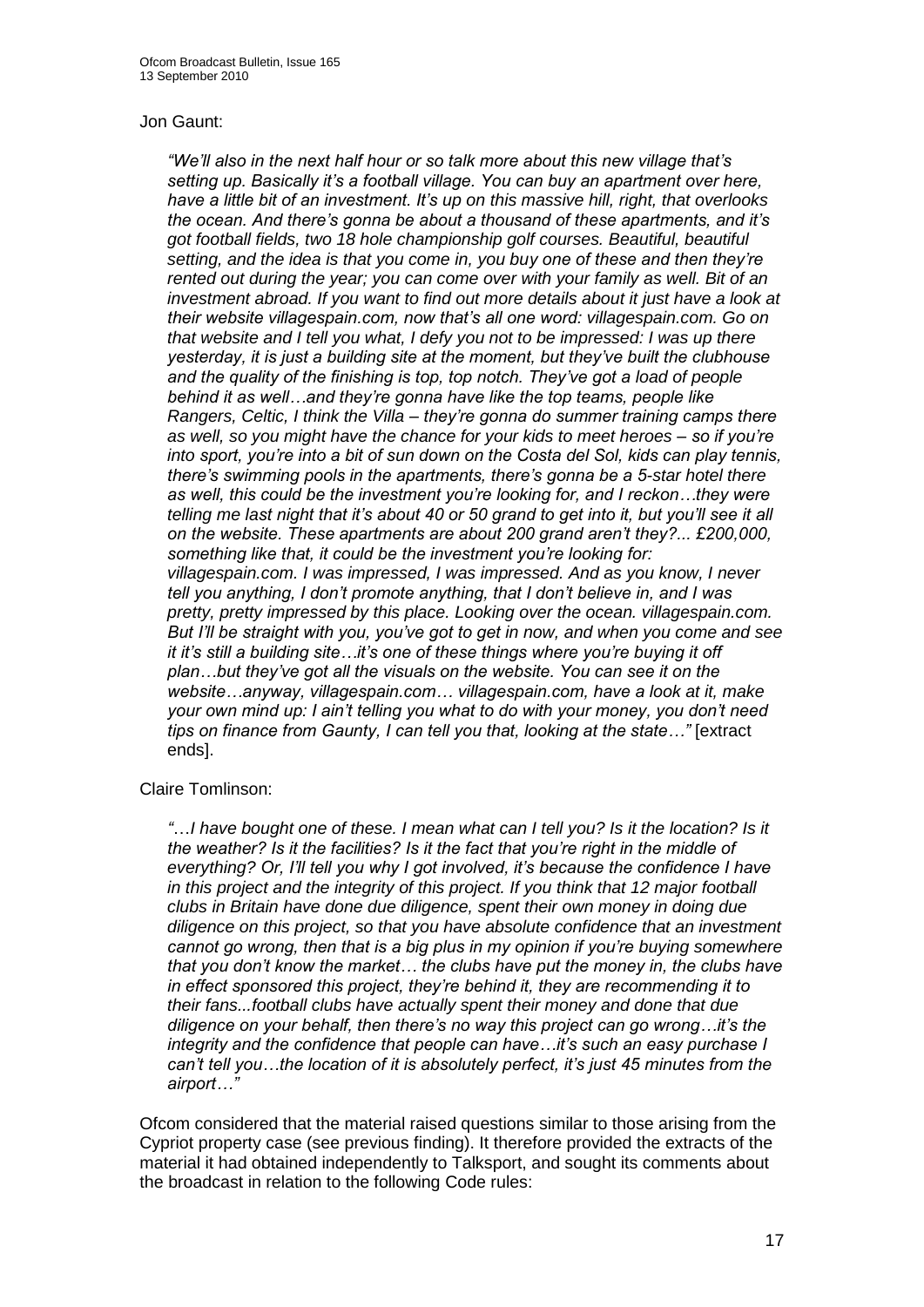- Rule 10.1 Broadcasters must maintain the independence of editorial control  $\bullet$ over programme content;
- $\bullet$ Rule 10.2 – Broadcasters must ensure that the advertising and programme elements of a service are kept separate;
- Rule 10.3 Products and services must not be promoted in programmes;  $\bullet$
- Rule 10.4 No undue prominence may be given in any programme to a product or service; and
- Rule 10.5 Product placement is prohibited.

Ofcom did not seek the licensee"s response in respect of Rule 2.1 (adequate protection against harmful material) in the context of the absence of investment warnings. This was because any decision in respect of that rule would depend on the possible presence in the programming of cautionary advice, something on which no proper conclusion could be reached in the absence of a full recording or transcript.

In addition, as with the Cypriot property case, Jon Gaunt informed Ofcom that he wished his third party representations to be taken into account as part of Ofcom"s consideration of this case. Ofcom agreed to consider Jon Gaunt"s representations on those elements of the case that related specifically to him.

#### **Talksport's response**

Talksport explained that the contract ran between April 2006 and June 2008 when Talksport terminated the contract after the closure of Football Village"s UK offices after the collapse of the Spanish property market.

Talksport pointed out that, unlike the Thomson OPI deal in the Cypriot property case, this contract was limited to an arrangement for spot advertising of Football Village Ltd on Talksport. The contract did not include a commitment by the broadcaster to provide editorial promotion for Football Village Ltd. Talksport explained that it had entered into a sales-linked revenue arrangement because:

"All we wanted to do was put together a deal that got us revenues from the client that was proportional to the success of their business. The client was unable to provide the market price for on-air promotion, so this arrangement was drawn up in an effort to maximise revenues – and the only way this could be achieved was through underwriting the deal through success from advertising. Consequently a property sales revenue arrangement was entered into…"

Talksport said that, as with the Thomson OPI arrangement, senior management within Talksport, including the Programme Director and Sales Director, "…were indirectly aware of the FV [Football Village] and Thomson OPI commercial arrangements but not the detail of the contract or the editorial requirements involved. Neither of these arrangements was handled internally using the set procedures laid down by the radio station. Neither the Programme Director nor the Sales Director was aware that there was an element of editorial inclusion involved. Consequently, the outside broadcasts were regarded to be free of commercial elements and so the issue of compliance in this case did not arise."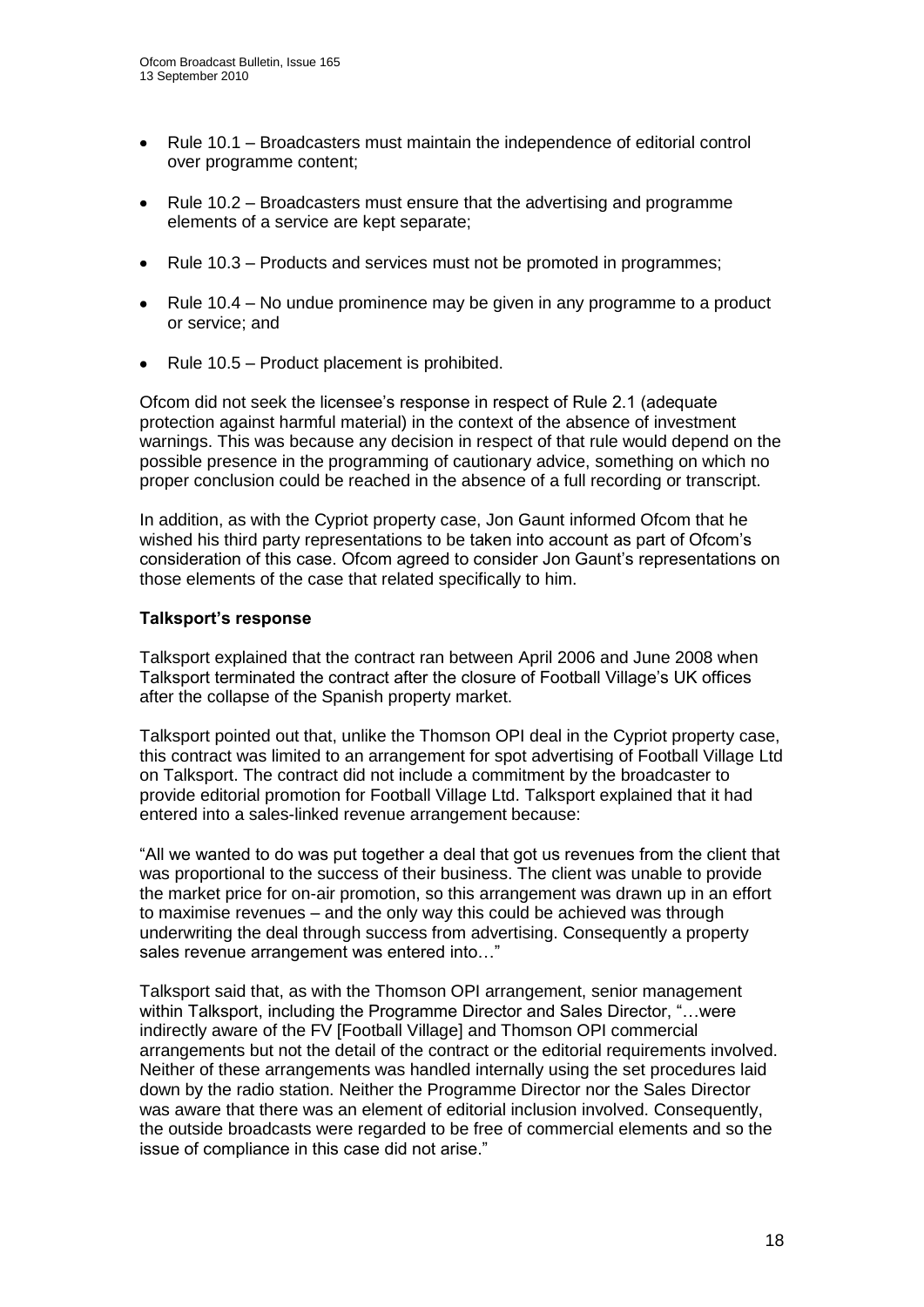As with the Cyprus case (see previous finding), Talksport emphasised the remedial steps it had taken to prevent any repetition. These include a requirement that no commercial arrangement is entered into without the signature of both the Sales Director and the Programme Director or their designated deputies. Further, all producers, presenters and sales staff had been comprehensively briefed on the importance of compliance regarding commercial references and a training programme had been initiated for all new starters and existing personnel.

The licensee wished to stress that it "deeply regrets" the breaches of the Code that had taken place. Talksport said that it was wholly committed to compliance with its obligations as a licensee and to dialogue with Ofcom.

#### **Jon Gaunt's representations<sup>1</sup>**

As with the Cypriot property case, Jon Gaunt wished to clarify that he was "merely the presenter" of the programmes and that the content of the programmes was controlled by the Editor and Producer.

As to the contributions of Ms Tomlinson and Mr Stelling, Mr Gaunt submitted that they were "paid ambassadors for the Football Village and were flown to Spain by the company to be interviewed to promote the Spanish village."

In respect of the cancellation of the contract drawn up between Talksport and Football Village Ltd, Mr Gaunt commented that, "The Football Village contract only ended because the company went into liquidation in the midst of a local planning scandal that included the arrest of the local mayor."

In conclusion, and again as with the Cypriot property case, Mr Gaunt stated that any breach of the Code that Ofcom may find was not as a result of any decisions or actions on his part, and was, in his opinion, "...something that lies firmly in the lap of Talksport"s management...".

#### **Decision**

The rules in Section Ten of the Code are based on two fundamental principles: to ensure that the independence of editorial control over programme content is maintained and that programmes are not distorted for commercial purposes; and to ensure that the advertising and programme elements of a service are clearly separated.

The rules are designed to safeguard editorial integrity and ensure that programming and advertising are distinct from each other. This provides important protection for listeners by ensuring that they can differentiate between an independent editorial voice and paid-for marketing material. Listeners should be made aware of when they are being sold to, as a result of a commercial arrangement between the station and a third party.

<sup>1</sup>  $<sup>1</sup>$  Having taken account of both Talksport's and Jon Gaunt's representations in this case.</sup> Ofcom noted that there were areas of dispute between Talksport and Mr Gaunt in relation to various aspects of this broadcast and its surrounding circumstances. Ofcom considered that some of the specific areas of factual dispute between Talksport and Jon Gaunt were not relevant to Ofcom"s consideration of this case, and therefore have not been detailed in this finding.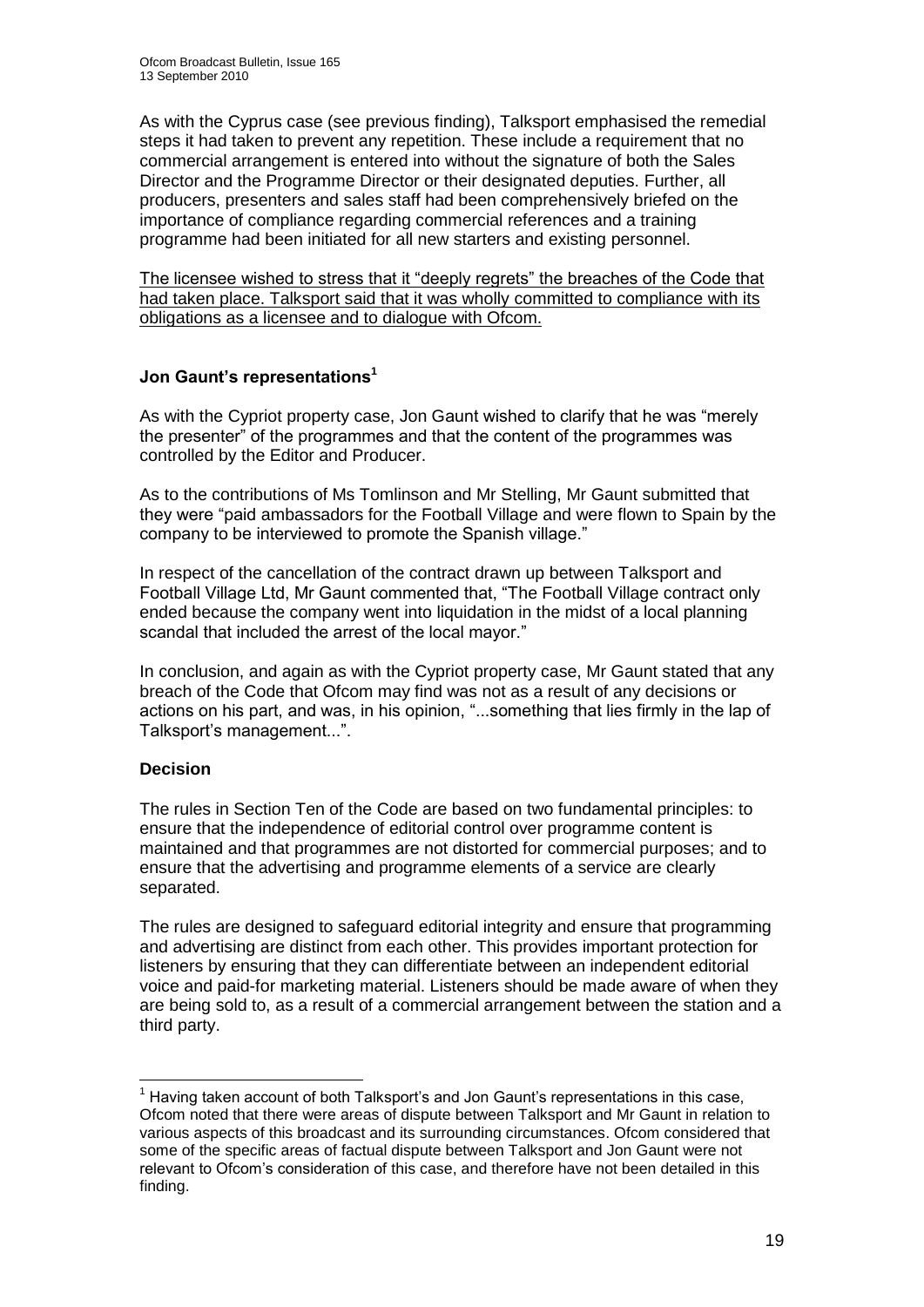Ofcom was particularly concerned about the commercial arrangement entered into by Talksport and Football Village Ltd. Further, the similarity of the terms of the contract drawn up with Football Village Ltd to those of the Thomson OPI agreement (including commissions linked to property sales) suggested to Ofcom that similar expectations between Talksport and its client had been present. However, Ofcom acknowledges that the contract in this case did not explicitly commit Talksport to promote the development in editorial airtime, and therefore it did not record a breach of Rule 10.5 (no product placement).

Ofcom was particularly concerned by Talksport"s submission that the commercial arrangement in place did not adhere to its internal procedures, and that Talksport"s senior management had been unaware of the detail or requirements of the contract, or its impact on the programming. In Ofcom"s view, the evidence of the excerpts suggested strongly that the incentive to promote the development, and so attract income through sales, had driven at least some of the programme content. Ofcom therefore concluded that the licensee"s independence of its editorial control had been compromised, in breach of Rule 10.1.

Ofcom acknowledged that there were only excerpts of one of the programmes in question available, rather than the whole programmes as broadcast. However, the excerpts strongly indicated that a similar degree of promotion as had been afforded to Thomson OPI in the Cyprus-based programming was present in the broadcasts from Spain in respect of Football Village Ltd. Ofcom could not envisage any other editorial material that could have balanced or otherwise editorially justified the nature and extent of the promotion given to the property company. In particular, Ofcom noted the following (see extracts from the programme in Introduction):

- the repeated emphasis and exposure given to the company's website;
- the extent of the uninterrupted promotion and endorsement of the property development;
- the use of at least one interview containing unrestrained praise and promotion of the development; and
- $\bullet$ frequent and explicit encouragement to listeners to consider investing in the development.

All these factors led Ofcom to conclude that the programme contained unequivocal promotion and clear undue prominence for Football Village Ltd. In Ofcom"s view, this editorial content amounted to advertising material within the programming. Further, it did not appear to have been sufficiently clear to the audience that the programming was linked to a commercial arrangement. Therefore, based on the excerpts available, Ofcom concluded that Rules 10.2 (separation of advertising and programming), 10.3 (no promotion of products and services) and 10.4 (no undue prominence) had been breached.

Because Ofcom did not have access to the whole of either programme as broadcast, we could not determine whether investment warnings, or sufficient investment warnings, were present: any possible breach of Rule 2.1 (harm – in this case, potential financial harm) remained impossible to judge.

**The circumstances of both this case and the associated case (see previous finding) have raised significant concerns about Talksport's enforcement of the compliance procedures it had in place at this time of these breaches. Ofcom is therefore requiring Talksport to attend a meeting to provide further detail on the measures it has taken to improve its compliance procedures. Talksport**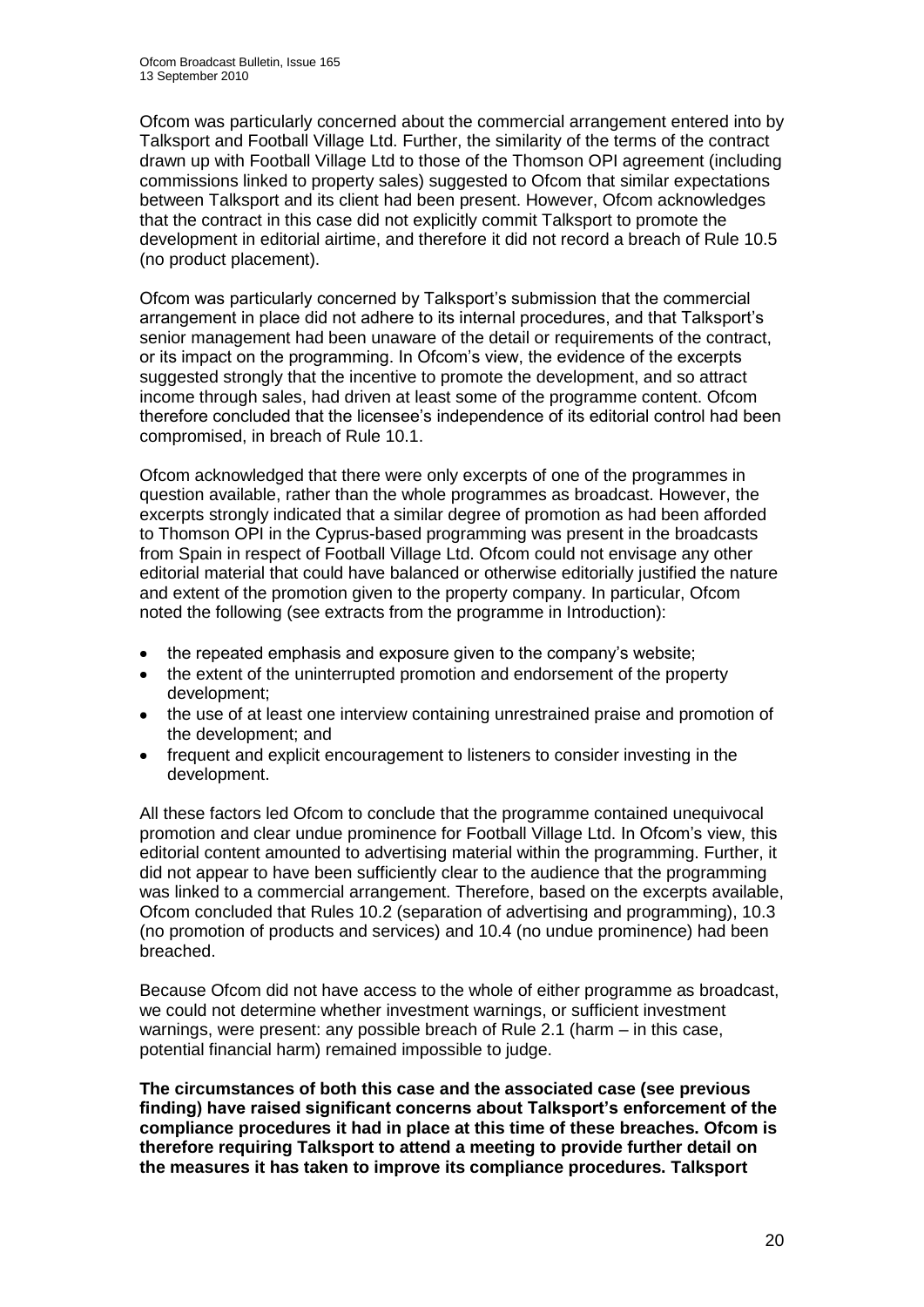**should be in no doubt that if similar compliance issues arise, Ofcom will consider taking further regulatory action.**

**Breaches of Rules 10.1, 10.2, 10.3, 10.4**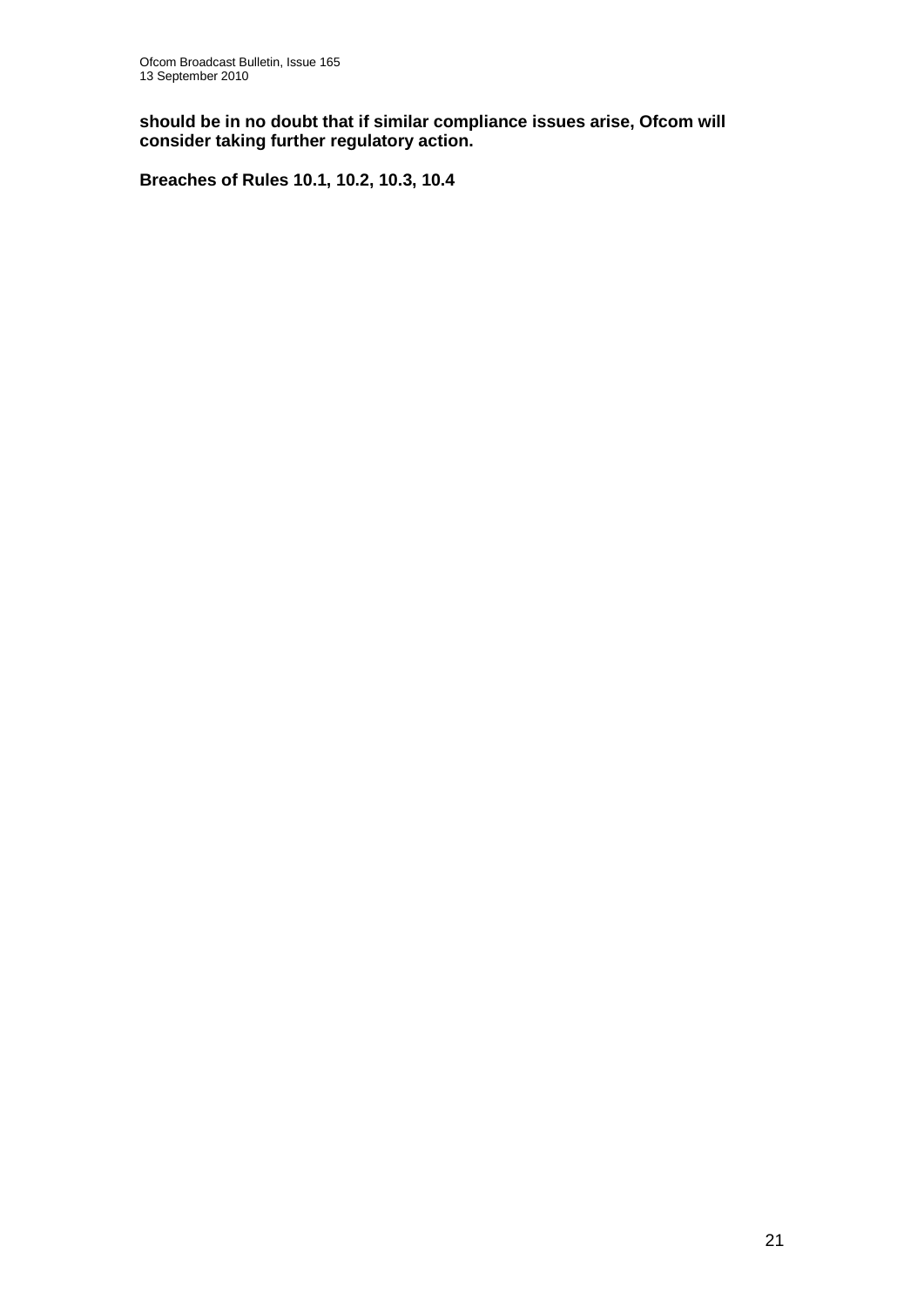# **In Breach**

## **The Rundown**

*ABS-CBN News Channel, 18 June 2010, 18:00*

## **Balitang America**

*ABS-CBN News Channel, 18 June 2010, 19:00*

#### **Introduction**

ABS-CBN News Channel covers news from the Philippines and is broadcast on the Sky platform. During routine monitoring, Ofcom viewed two programmes, *The Rundown,* the channel"s daily prime-time newscast, and *Balitang America*, the channel"s 30-minute nightly news programme, which both raised concerns under the Code.

#### *The Rundown*

#### *Weather* sponsored by ConZace

During *The Rundown*, Ofcom noted that the weather was sponsored by a vitamin product called ConZace. Sponsorship credits were broadcast before and after the weather segment. However, in addition, Ofcom noted that during the weather segment, a caption for ConZace appeared which stated, *"Vit A, E, C + Zinc ConZace."*

#### *Health Fix* sponsored by Rogin-E

It was also noted that a segment called *Health Fix* was sponsored by a health product called Rogin-E. The sponsorship credits broadcast before and after the segment consisted of the following:

| Visual:         | A man using weights (or on a bike in an alternative version),<br>followed by an image of a Rogin-E capsule with "rogin-E"<br>written on it.                                                                                                                                                                                          |
|-----------------|--------------------------------------------------------------------------------------------------------------------------------------------------------------------------------------------------------------------------------------------------------------------------------------------------------------------------------------|
| Voiceover:      | "This segment is brought to you by ROGIN-E. ROGIN-E every<br>day. The better habit."                                                                                                                                                                                                                                                 |
| On-screen text: | "GOOD"<br>"BETTER"<br>"+ Ginseng rogin-E Endurance"<br>"*vs. single ingredient vitamins of average healthy adults"<br>"Multivitamins + Minerals + Deanol + Royal Jelly + Korean<br>Panax Ginseng rogin-E THE BETTER HABIT *vs. single<br>ingredient vitamins of average healthy adults. If symptoms<br>persist consult your doctor." |

We also noted that during the *Health Fix* segment, a caption appeared on the screen for 25 seconds. It stated: *"Buy a bottle of ROGIN-E and get FREE FUEL from Oetron. For inquiries call 689 1234."* 

In relation to both the *Weather* and *Health Fix* segments broadcast during *The Rundown*, Ofcom asked ABS-CBN Europe Limited, the licensee for the channel, for its comments in relation to Rule 9.5. This rule states: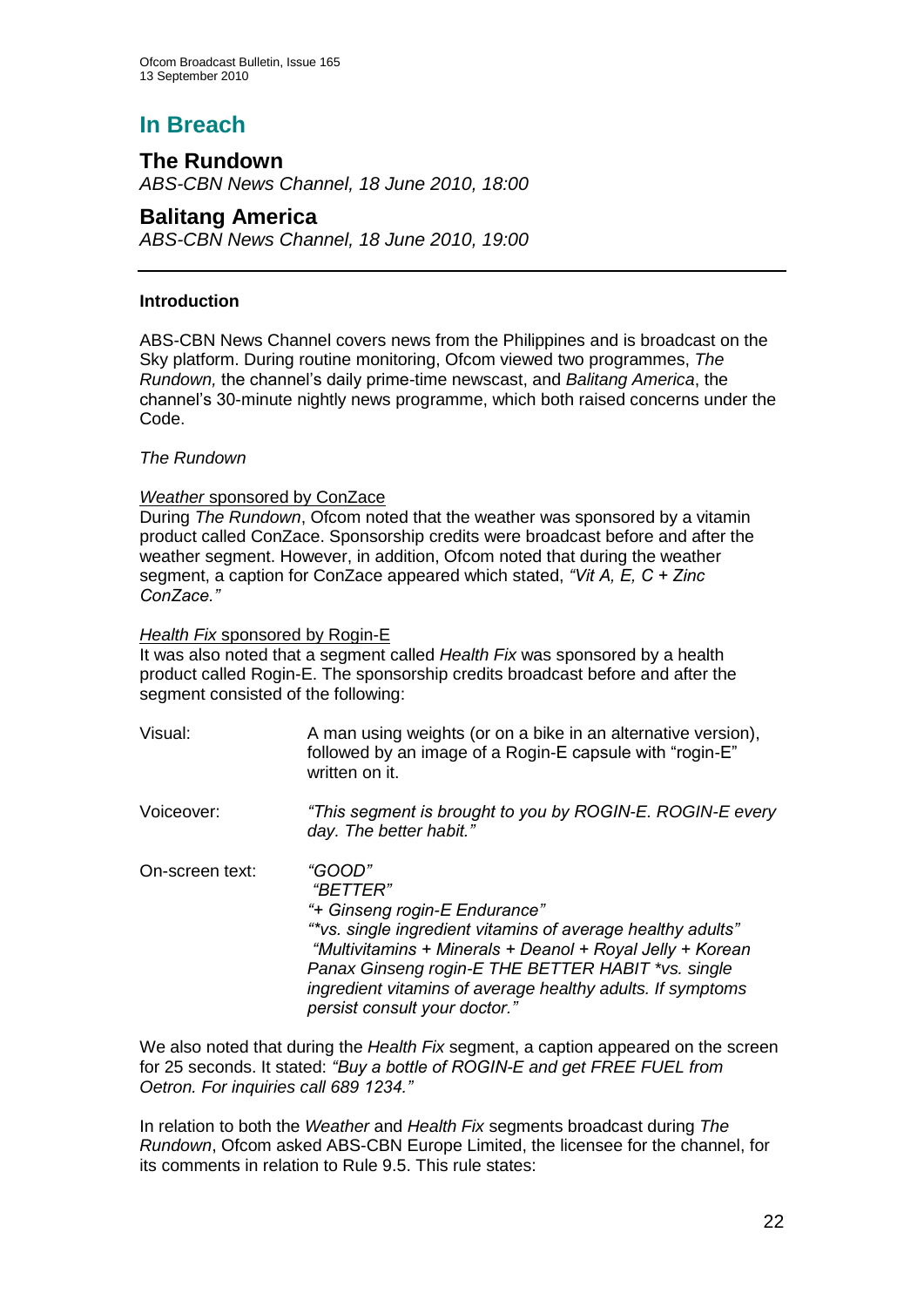"There must be no promotional reference to the sponsor, its name, trademark, images, activities, services or products or to any of its other direct or indirect interests. There must be no promotional generic references. Non-promotional references are permitted only where they are editorially justified and incidental".

In addition, in relation to the Health Fix sponsorship credit, Ofcom asked ABS-CBN Europe Limited for its comments in relation to Rule 9.13 which states;

> "Sponsorship must be clearly separated from advertising. Sponsor credits must not contain advertising messages or calls to action. In particular, credits must not encourage the purchase or rental of the products and services of the sponsor or a third party".

#### EXCELROOF scrolling caption

Ofcom also noted that during the programme *The Rundown*, the following text appeared in a scrolling caption on the screen for 25 seconds:

> *"Does your roof have a warranty? Only EXCELROOF Colored Roofing provides up to 25 YEARS WARRANTY against fading, rust and flaking. EXCELROOF. GUARANTEED TO LAST! Call 524-555 during office hours for more information."*

This scrolling caption was overlaid on top of the programme and was not separated from it. Ofcom therefore asked the broadcaster for its comments with regards to Rule 10.2 of the Code. This rule states:

> "Broadcasters must ensure that the advertising and programme elements of a service are kept separate".

#### Reference to BLIMS fine furniture and Samsung

Ofcom noted that during the programme, a logo for BLIMS fine furniture appeared on the screen for three seconds followed by a Samsung logo for six seconds.

Ofcom asked the broadcaster for its comments in relation to the following Code rules:

- Rule 10.4 No undue prominence may be given in any programme to a product  $\bullet$ or service; and
- Rule 10.5 Product placement is prohibited.

#### *Balitang America*

During this programme, the presenter who was in the news studio, was interviewing a man via a video call. A logo for Skype<sup>1</sup> appeared on the video screen throughout the interview, which was approximately 3 minutes and 10 seconds in duration.

Ofcom asked the broadcaster for its comments in relation to the following Code rule:

Rule 10.4 - No undue prominence may be given in any programme to a product or service.

<sup>1</sup>  $1$  Skype is a service which enables video and voice calls via the Internet.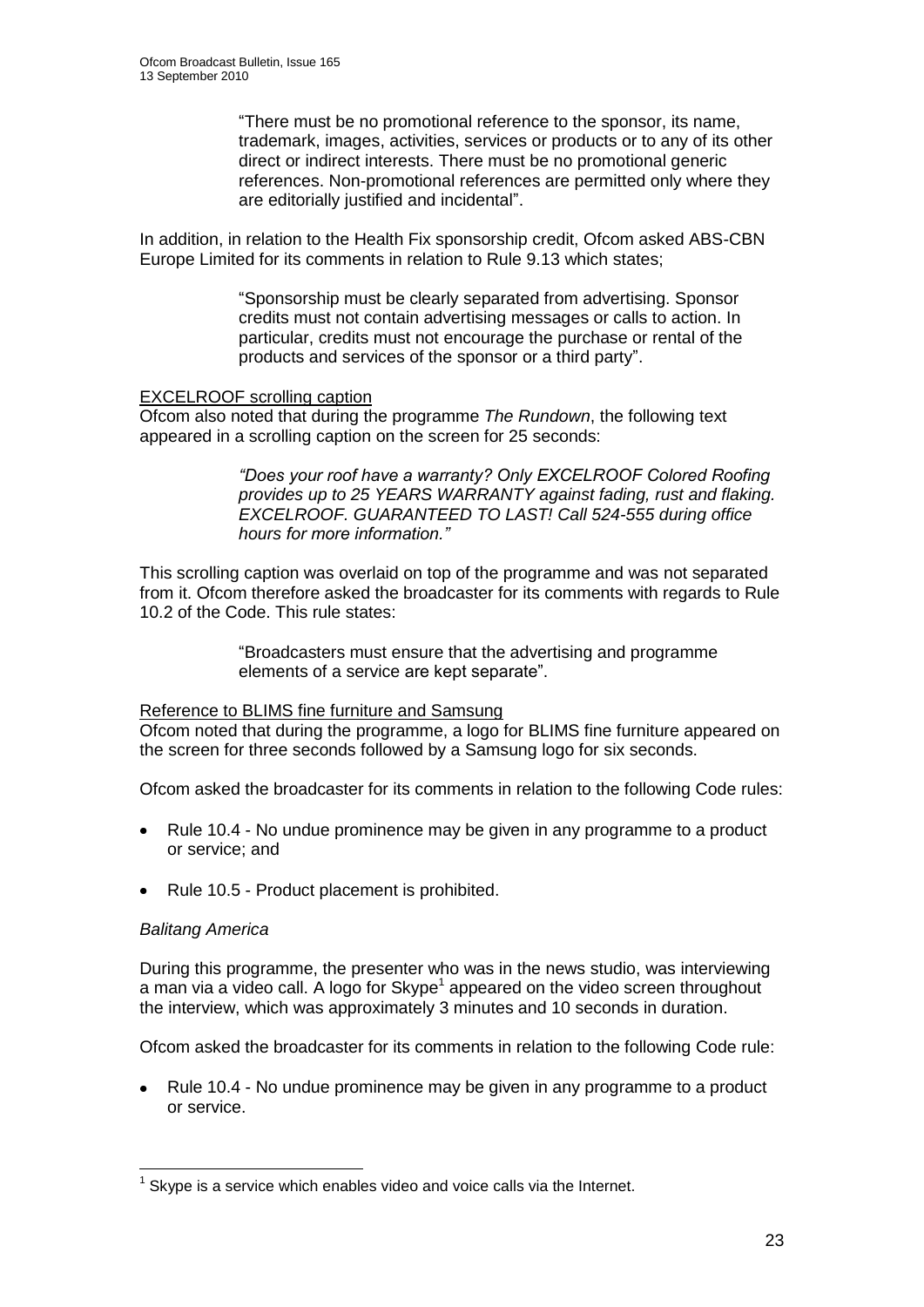#### **Response**

The broadcaster said that as a result of Ofcom contacting it with regard to this content, it had "realised that there is huge amount of difference between the advertising and sponsorship rules and requirements for Europe and the UK and the Rest of the World." It said that it was now actively seeking to ensure that it understood the requirements in the UK. It also explained that it is considering investment into specialist equipment which will allow it to distinguish between the feeds which it broadcasts in the UK and will enable it to filter out content which does not conform to Ofcom"s rules. Alternatively, it stated that it is considering broadcasting alternative content in the UK where necessary.

In response to the specific issues raised, the broadcaster commented as follows:

#### *The Rundown*

#### *Weather* sponsored by ConZace

In relation to Rule 9.5 of the Code, the broadcaster argued that there was no promotional reference to the sponsor during the programme and that any reference was factual. It added that "any other reference was incidental."

#### *Health Fix* sponsored by Rogin-E

In its response on the Rogin-E sponsorship credit, the broadcaster said that the voiceover contained a factual message with no specific advertising content. It continued that there was "no detectable call to action" and that the words are those which identify the sponsor and which they use as a strapline. The broadcaster submitted that the on-screen text contained further factual information to assist in the identification of the sponsor. It continued that the words "good" and "better" were used "to identify the sponsor's products in the marketplace."

With regards to Rule 9.5 of the Code, the broadcaster argued that the references to the sponsor during the programme via on-screen text were "incidental only, editorially justified and factual only, with no particular advertising content." It continued the text was descriptive of the components of the product and this was part of the ID given by the sponsor."

The broadcaster admitted that, in relation the words *"Buy a bottle of ROGIN-E…."*, it "may have inadvertently made a call to action through a misunderstanding of the rules or lack of familiarity with such." It added that "this was a genuine mistake and steps will be taken so that this captioning does not happen again."

#### EXCELROOF scrolling caption

With regards to the EXCELROOF caption which appeared during the programme. the broadcaster said that in relation to Rule 10.2 of the Code, the scrolling advertisement was included in error during a news item.

The broadcaster added that "in mitigation…the scrolling caption was not overly intrusive and many viewers may not have noticed the captioning or its content. It was a very quickly scrolling segment and last only very briefly."

#### Reference to BLIMS fine furniture and Samsung

The broadcaster said the logos for BLIMS fine furniture and Samsung each appeared for "a couple of seconds". It said that it "accepted that this could be construed as not separating advertising from the programme elements of the broadcaster and was done in error." It continued that "for technical reasons, the logos appeared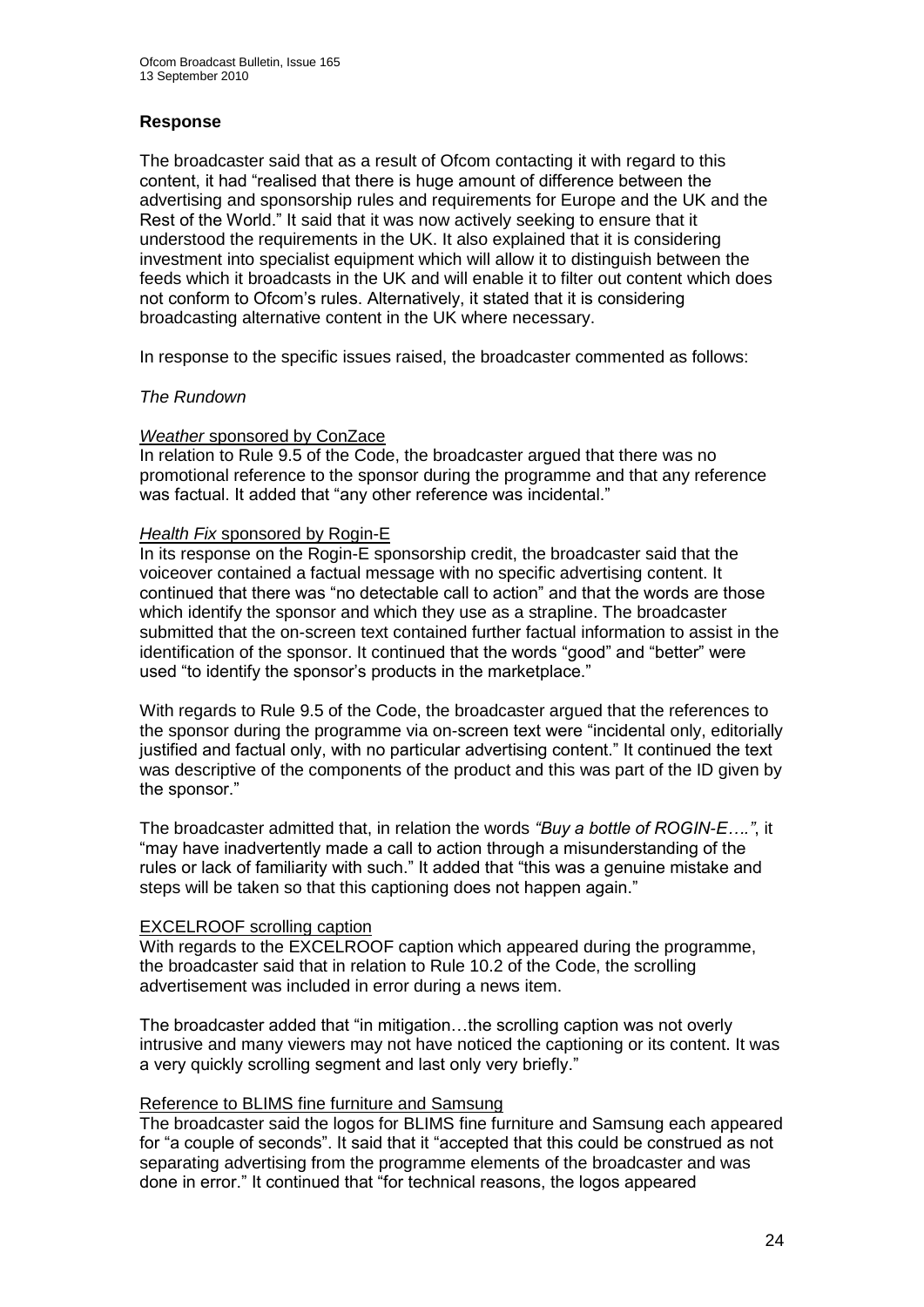prematurely because the program had been expected to close by that stage." The broadcaster considered that there was no undue prominence of any product or service. Further, in relation to Rule 10.5 of the Code, the broadcaster stated that it did not "receive any revenues from any sponsorship".

#### *Balitang America*

With regards to the Skype logo which appeared during a video interview, the broadcaster said that "the Skype logo appeared embedded on the screen of the person being interviewed and was not an advertising message but was merely informing that the interview was conducted through the medium of Skype." It therefore did not consider that the appearance of the logo had breached Rule 10.4 of the Code. Further, in relation to Rule 10.5 of the Code, the broadcaster stated that it did not "receive any revenues from any sponsorship."

#### **Decision**

The rules in Sections Nine (sponsorship) and Section Ten (commercial references) of the Code are derived from the requirements of European legislation, the Audiovisual Media Services Directive, and from the Communications Act 2003 ("the Act").

One of the key principles underpinning the rules in Section Nine of the Code is to ensure that sponsorship messages are separated from programmes and to maintain a distinction between advertising and sponsorship. Likewise, one of the fundamental principles of Section Ten of the Code is to ensure that the advertising and programme elements of a service are kept separate.

#### *The Rundown*

#### *Weather* sponsored by ConZace

Ofcom considered that the caption *"Vit A, E, C + Zinc ConZace."* which appeared during the segment sponsored by ConZace was a non-promotional reference to the sponsor. However, there was no editorial justification for the reference and it could not be considered to be an incidental reference. Ofcom therefore found the programme in breach of Rule 9.5 of the Code (sponsor references in sponsored programmes).

#### *Health Fix* sponsored by Rogin-E

Ofcom considered that the amount of information provided about the product in both sound and vision (e.g. *"+ Ginseng rogin-E Endurance"* and *"Multivitamins + Minerals + Deanol + Royal Jelly + Korean Panax Ginseng rogin")* placed the focus of the sponsorship credit on the sponsor"s product rather than the sponsorship arrangement. Ofcom also considered the phrase *"The BETTER HABIT\* \*vs. single ingredient vitamins of average healthy adults"* to be a claim about the efficacy of the product. Ofcom therefore found the sponsorship credit in breach of Rule 9.13 of the Code (no advertising messages in sponsor credits).

With regards to the caption which appeared during the sponsored segment which stated: *"Buy a bottle of ROGIN-E and get FREE FUEL from Oetron. For inquiries call 689 1234.",* Ofcom considered this to be a promotional reference to the sponsor"s product, in breach of Rule 9.5 of the Code.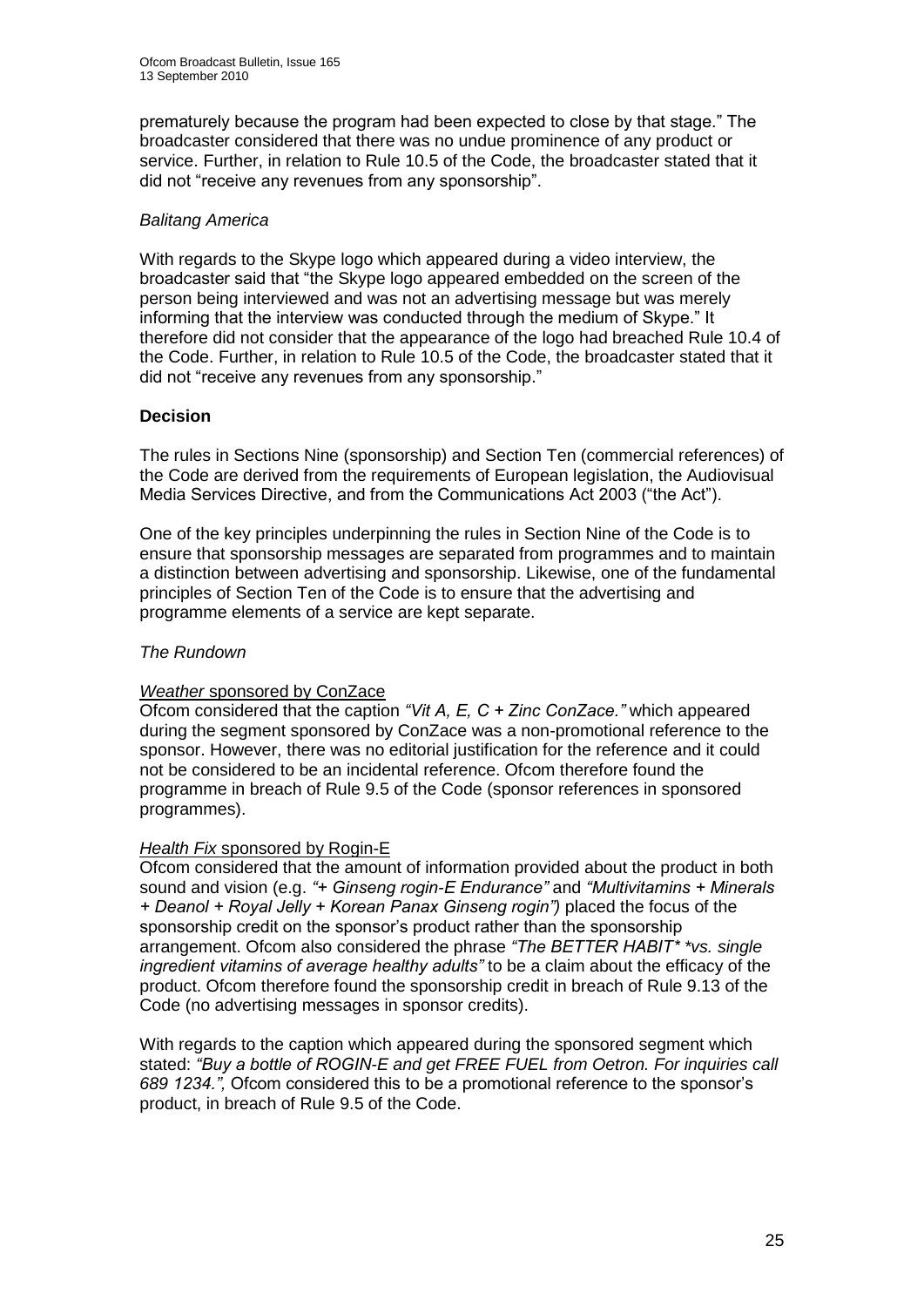#### EXCELROOF scrolling caption

Ofcom also noted that, during the programme *The Rundown*, the following text appeared for a total of 25 seconds in a scrolling caption, which was overlaid on top of the programme and was not separated from it:

*"Does your roof have a warranty? Only EXCELROOF Colored Roofing provides up to 25 YEARS WARRANTY against fading, rust and flaking. EXCELROOF. GUARANTEED TO LAST! Call 524-555 during office hours for more information."*

Ofcom considered that this scrolling caption appeared in a style which viewers would associate with material which is related to the programme. Ofcom therefore judged the scrolling caption to be an advertisement which was not separated from the programme. Ofcom did not accept the broadcaster"s argument that "in mitigation…the scrolling caption was not overly intrusive and many viewers may not have noticed the captioning or its content. It was a very quickly scrolling segment and last only very briefly." Irrespective of its duration, the advertisement was not separated from the programme, in breach of Rule 10.2 of the Code.

#### Reference to BLIMS fine furniture and Samsung

Ofcom acknowledged that the BLIMS fine furniture and Samsung logos appeared during the programme in error. However, there was no editorial justification for their appearance during the programme, and Ofcom therefore judged the logos to be unduly prominent, in breach of Rule 10.4 of the Code.

#### *Balitang America*

Ofcom noted that the broadcaster stated it had not entered into a product placement arrangement to feature the Skype logo on screen. However, we considered that there was a lack of editorial justification for the appearance of the logo during this interview for such a prolonged period of time (i.e. approximately 3 minutes and 10 seconds). Ofcom therefore found the reference to be unduly prominent, in breach of Rule 10.4.

Ofcom is taking this opportunity to remind ABS-CBN Europe Limited that, as a condition of its licence to broadcast the ABS-CBN News Channel service, the licensee is responsible for ensuring that all material broadcast on the service complies with Ofcom codes. Ofcom is particularly concerned that, in this case, ABS-CBN Europe Limited admitted that after Ofcom had contacted it about these programmes, it "realised that there is a huge amount of difference between the advertising and sponsorship rules and requirements for Europe and the UK and the Rest of the World." Ofcom therefore considered that the broadcaster had transmitted material on its Ofcom licensed service without ensuring it was compliant.

Ofcom welcomes the fact that the broadcaster is now seeking ways to prevent such breaches occurring again, but is putting ABS-CBN Europe Limited on notice that it may monitor its output in due course. If similar compliance issues arise, Ofcom may consider further regulatory action.

#### *The Rundown***, 18 June 2010 - Breaches of Rules 9.5, 9.13, 10.2 and 10.4** *Balitang America***, 18 June 2010 - Breach of Rule 10.4**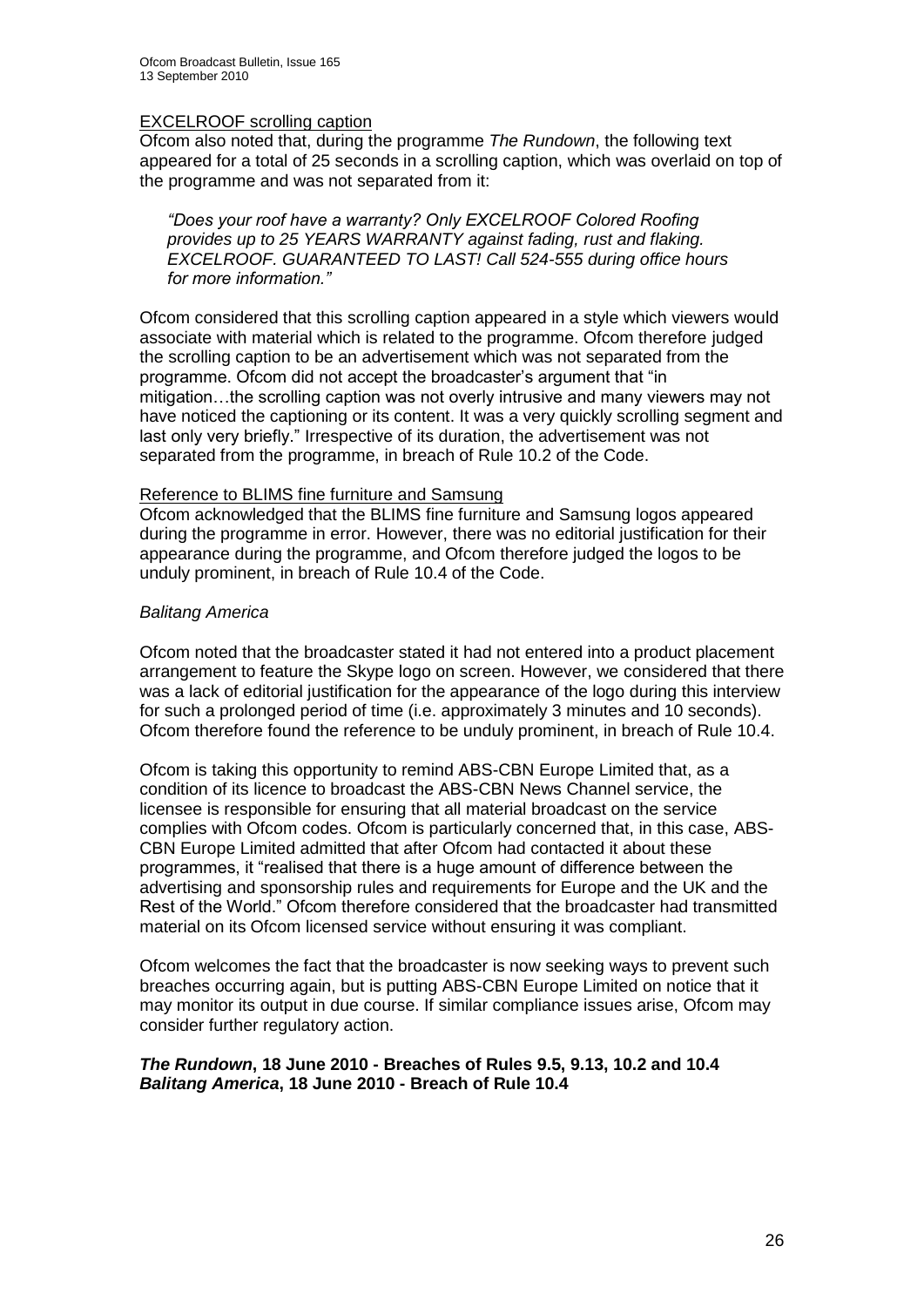# **In Breach**

**The Sports Bar** *Gold (Birmingham), 28 April 2010, 18:00*

#### **Introduction**

During regular speech programming on this radio station, the presenter interviewed *"a spokesperson for The Midlands Music Festival"* about this upcoming event. The twelve and a half minute interview opened with a discussion about the charity, Just 1 Life, and the fact that profit from the music festival went towards providing hospitals with equipment needed by premature babies. It also included a discussion about football.

However, the interview mainly comprised discussion about the event itself, including the various acts that were to appear in the two-day festival and other attractions that would be found there, together with the following ticket information:

*"…look at the market, look at the economy. People haven"t got a lot of money in their pockets. Let"s give "em something that"s really goin" to be value for money. So, to see what will be a total on the Saturday – ten acts – if you want a standard admission ticket – £29.50 … so you get all of them. Then on the Sunday – same again – it"s goin" to be for about nine or ten acts – £29.50 … If you come for the weekend – for 50 quid, if you wanna come for both days … Now, there are obviously more expensive ones that, you know, there"s a Gold Circle pit at the front – they are a bit more expensive, they"re about £50 – if you really desperately want to be at the front, then I think people are willing to pay for that, bearing in mind the cause it"s for. Just in terms of value for – I mean, take the Sunday for example, we already know …* [names various acts that will play] *£29.50 just for that four alone, and there"s five more to come to that … and the biggest band of them all, which is a four piece male band – I shall say no more … you"re goin" to get all of that for £29.50 as well … under sixes, go free of charge as well…*

[approximately 4 minutes later in the programme, following a discussion about football]

*…Listen, you can get them – all the main ticket agents are goin" to have – so, Ticket Factory, Ticketmaster, See Tickets – the best place to go is via our website, which is* [festival web address]. *Now, on there right now, if you"ve got a PayPal account, you can buy them now by PayPal, but their official on sale date is not until Friday … and there"s a good limited offer on out there as well – that you can buy a group ticket, for four people, for either day, £100 – so you"re saving £4.50 on each one. That"s only goin" to be up there for the first four or five weeks – so it"s a short deal so get in quick and grab those tickets – but it"s*  [festival web address]*. And there"s loads of other stuff on the site as well … everything you"ll need is all contained on that site … it"s* [festival web address]*."*

A listener told Ofcom that, during the programme, having anticipated hearing the latest football news, he was "…initially surprised, and then became quite angry, to hear a blatant advertisement for a pop music concert ... it went on forever..."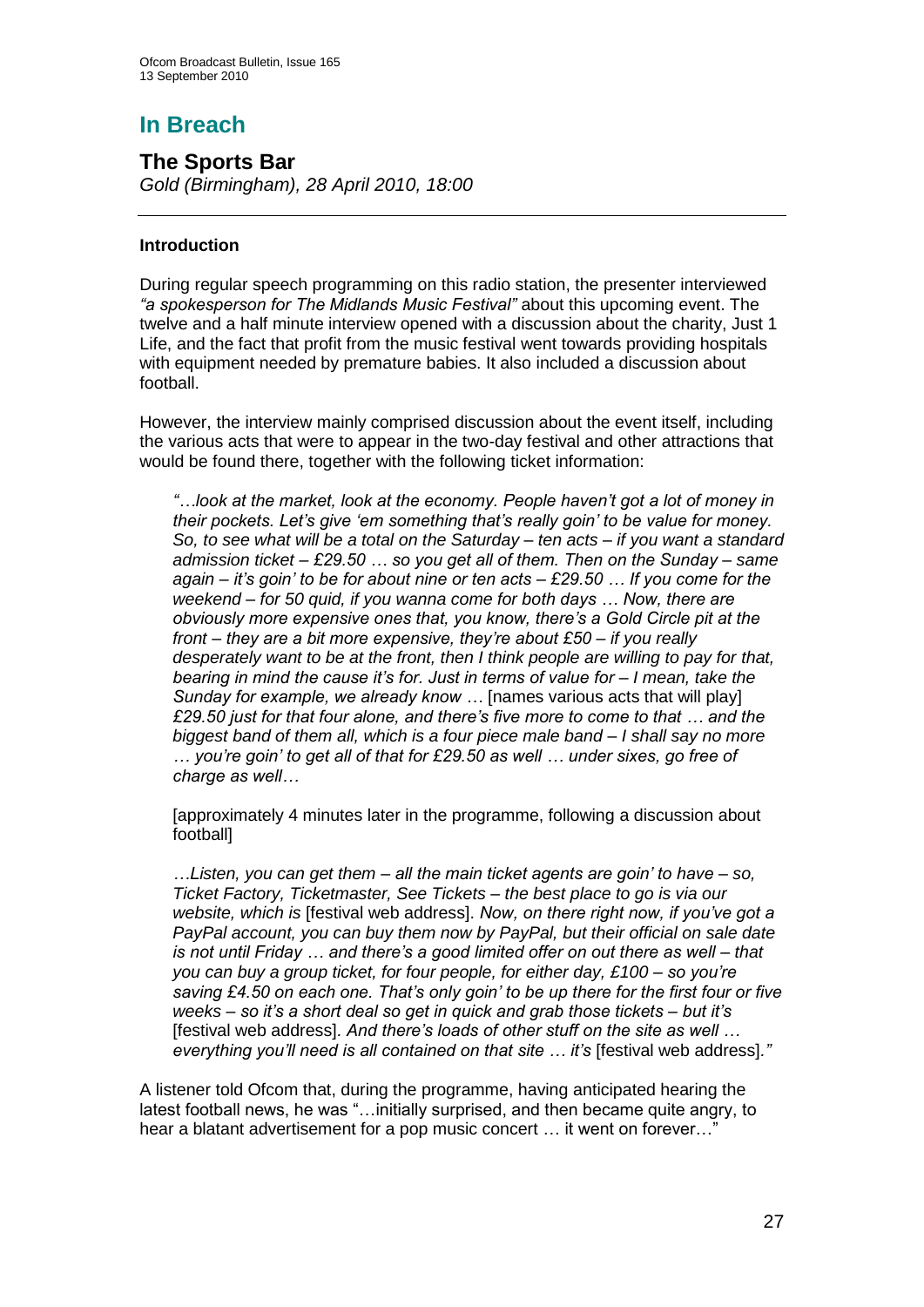Ofcom sought the broadcaster"s comments with regard to the following Code rules:

- Rule 10.3 Products and services must not be promoted in programmes…;
- Rule 10.4 No undue prominence may be given in any programme to a product  $\bullet$ or service; and
- Rule 10.5 Product placement is prohibited.

#### **Response**

Orion Media Limited, which owns Gold (Birmingham), said that it had "an association as media partner" to The Midlands Music Festival, the profits from which went to the charity, Just 1 Life (which staged the event), as made clear in the broadcast. The broadcaster provided material to Ofcom to demonstrate this. It added that, while The Midlands Music Festival advertised and sponsored material broadcast on its stations, the interview in *The Sports Bar* was not paid for. Further, the festival "was an event which the radio station worked with the organisers on for successive years, and will broadcast from and thus claim as [its] own."

Orion believed that, as music accounted for 70-90% of the station"s daytime output, it was difficult to imagine anything more directly connected with it than "a live event where listeners can enjoy music from artists they are likely to enjoy."

Orion explained that the coverage of the upcoming festival was local programming, as it concerned a Midlands event, and was extended, "as it was in the context of a talk segment of programming. Most discussion on any topic is longer in this context."

Orion believed the interview was both editorially justified and duly prominent. It therefore concluded that the broadcast complied with the Code.

#### **Decision**

On the basis of the information provided by Orion, the interview concerning The Midlands Music Festival did not appear to have been paid for and was not therefore in breach Rule 10.5 of the Code.

Ofcom then assessed the programme"s content against Rule 10.4 of the Code, which requires that no undue prominence is given in programming to a product or service. Undue prominence may result from a lack of editorial justification for a reference to the product or service and/or the way in which the reference is made.

Ofcom accepted that there was editorial justification for referring to a local charity event supported by the broadcaster, especially as some or all of the acts appearing in The Midlands Music Festival may have been of appeal to Gold"s listeners. In addition, Ofcom noted that, in this instance, the guest representative of The Midlands Music Festival explained fully why the event was running and how the charity, Just 1 Life, would benefit from the profit it made.

However, no specific reference was made on air to Gold"s association with the Midlands Music Festival, as a supporter, media partner or a broadcaster of event coverage. Over a fifth of the interview was spent providing listeners with detailed ticket options and referring them to The Midland Music Festival"s own website, neither of which appeared to be editorially justified. The programme therefore gave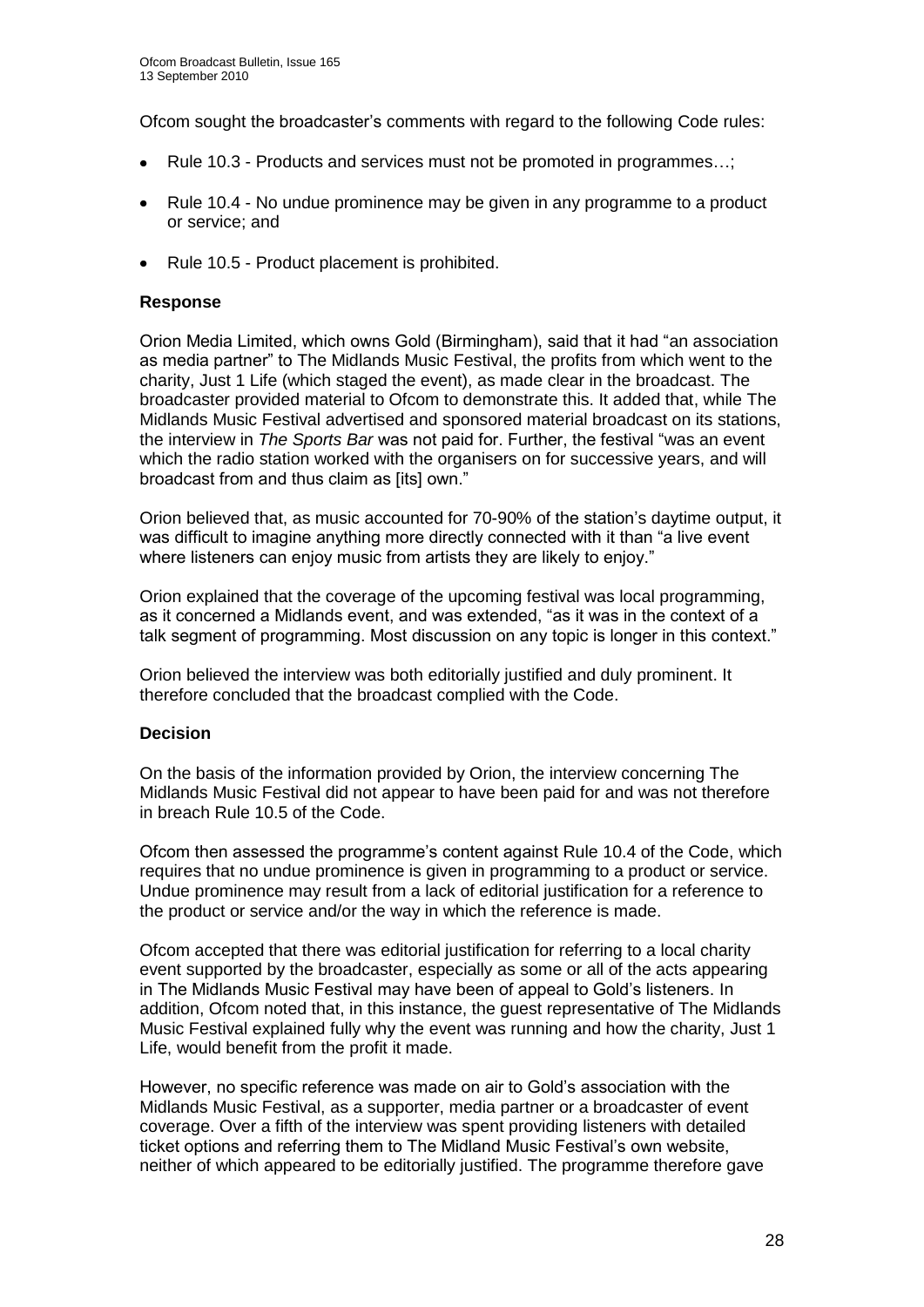undue prominence to both the event and its website, in breach of Rule 10.4 of the Code.

Ofcom then considered the concern raised by the complainant that the feature was "a blatant advertisement for a pop music concert" that "went on forever". We noted:

- the length of the interview concerning the Midlands Music Festival;
- the lack of context concerning the station's involvement with the event;
- the repeated references to both the Festival and its dedicated website:
- the heavy emphasis placed on Festival ticket options and outlets; and
- the extent to which references to the Festival and its website were unduly prominent.

Taking these factors into account, Ofcom considered that the feature promoted the Midlands Music Festival and its website. The programme promoted products and services in programming, in breach of Rule 10.3 of the Code.

#### **Breaches of Rules 10.3 and 10.4**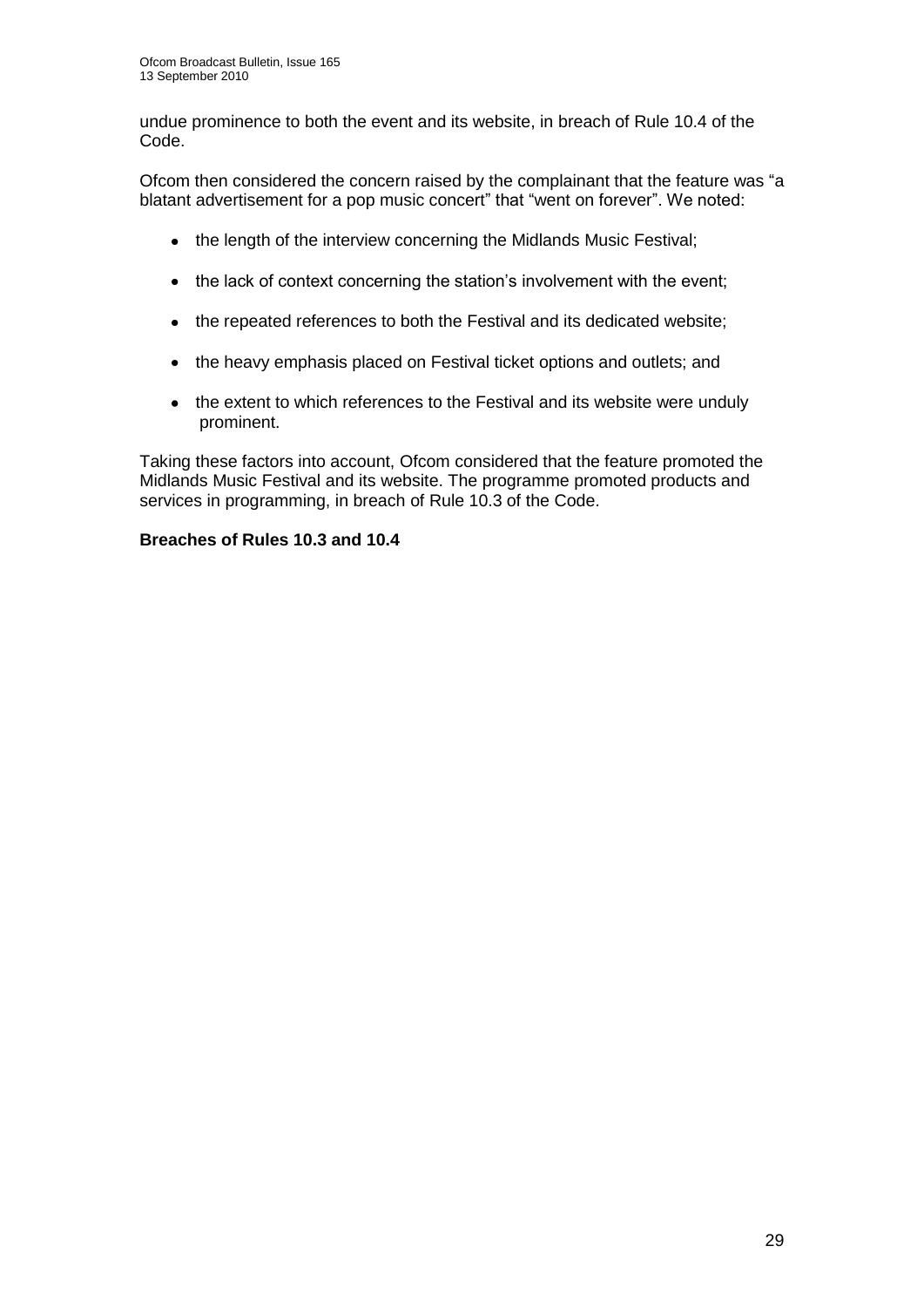# **In Breach**

**Apne Sitaray**  *Venus TV, 26 May, 20:00*

#### **Introduction**

Venus TV is a general entertainment television channel for the Asian community. It broadcasts in English, Urdu, Hindi, Punjabi, Gujarati and Bengali.

*Apne Sitaray* is a chat show broadcast in Punjabi. The programme was sponsored by two restaurants, one called "Mem Saab" and the other called "Bilal". Ofcom received a complaint that, during the programme, the presenter positively endorsed the sponsors" businesses.

Ofcom noted that a sponsorship credit at the start of the programme referred only to "Mem Saab" as the programme sponsor. After this, and coming back to the programme from an advertising break, respectively, the presenter made the following comments:

*"Our sponsor Mem Saab from Leamington – Top of the Town, very delicious food is available from there. You go there and eat your meal; during lunch time also you get beautiful meal. You go over there, enjoy your meal, would thank Mem Saab and also would thank Mr Bilal who has sponsored the programme. Mr Bilalji"s Kebab – humm mouth watering, Bilalji"s name! Dear Bilalji I would thank you. You make many dishes for eating including; speak of Kebab, speak of biryani, speak of doner Kebab, every type of curry and many more I shall mention as we go on."*

*"I once again thank our sponsor Mem Saab located in Leamington - Top of the Town who cook very delicious meals. Even during lunch time you wish, you can go. Take your family with you, take your friends with you and would thank Kashmir Singh Koonerji, Paramjit and Mainiji who have sponsored this programme. And our other sponsor – Bilal, Melton Road Leicester who make beautiful kebabs. Kebabs look very beautiful but are very tasty; eat lamb kebab, eat chicken kebab, eat biryani and enjoy every type of taste. So you must go to Bilal and enjoy every type of food."*

In relation to the sponsorship credit only referring to one of the two programme sponsors, Ofcom asked Venus TV to comment under Rule 9.6 of the Code which states:

"Sponsorship must be clearly identified as such by reference to the name and/or logo of the sponsor. For programmes, credits must be broadcast at the beginning and/or end of the programme".

In relation to the presenter"s references to the sponsors during the programme, Ofcom asked Venus TV to comment under Rule 9.5 of the Code which states:

"There must be no promotional reference to the sponsor, its name, trademark, image, activities, services or products or to any of its other direct or indirect interests. There must be no promotional generic references. Non-promotional references are permitted only where they are editorially justified and incidental".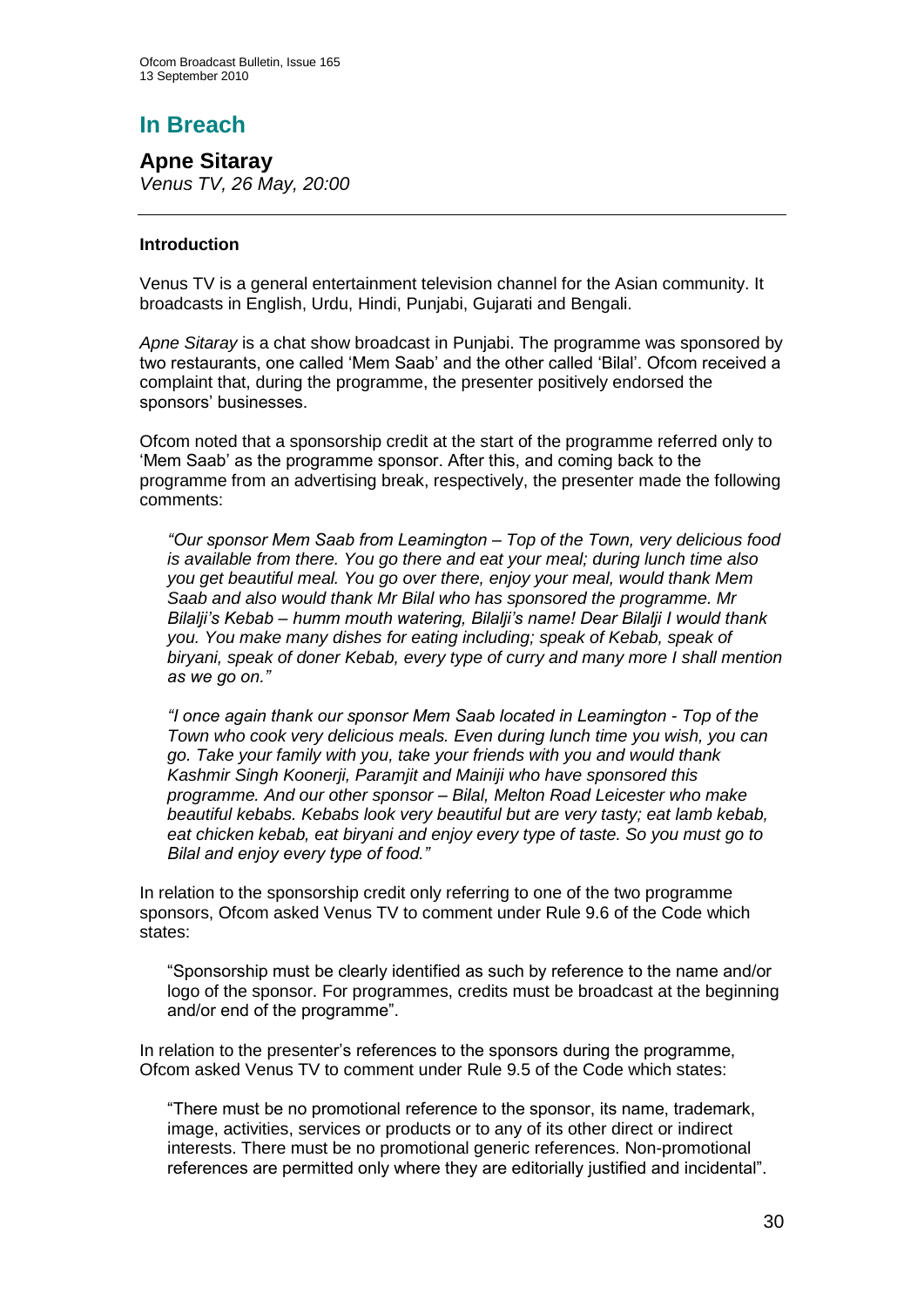#### **Response**

#### Rule 9.6

Venus TV submitted that the presenter had referred to the sponsors at the beginning of the programme and after the commercial break, and therefore it considered that the sponsorship arrangement had been clearly identified to the viewer.

#### Rule 9.5

Venus TV said there was "no written, express[ed] or implied requirement by the sponsors for this material to be included in the programme." The broadcaster said in both instances it was the presenter"s own choice to thank the sponsors and her comments were "very personal".

Venus TV said the comments were an expression of personal gratitude and appreciation of the food which the presenter had enjoyed rather than "an intention to deliberately promote or advertise the sponsor's products". The broadcaster believed this did not amount to a breach of Rule 9.5 because "her thanking the sponsors was editorially justified and her other comments were simply incidental to her enthusiastic thanks to the sponsors".

#### **Decision**

#### Rule 9.6

Rule 9.6 of the Code requires broadcasters to ensure that it is clear to the viewer when a programme has been sponsored and who it has been sponsored by. The rule also requires that sponsorship credits are broadcast at the beginning and/or end of the programme. In this case, while a sponsorship credit was broadcast at the start of the programme, it referred only to one of the programmes sponsors, the "Mem Saab" restaurant, and not to the "Bilal" restaurant. Ofcom therefore considered that the second of the two sponsorship arrangements in place for this programme was not clearly identified within the sponsorship credit, in breach of Rule 9.6 of the Code.

#### Rule 9.5

Rule 9.5 of the Code prohibits any promotional reference to the sponsor, its name, trademark, image, activities or products. Unless they are non-promotional, incidental and justified editorially, references to the sponsor should not feature in sponsored programmes. Broadcasters must therefore take care to ensure that sponsored programmes are not - or do not appear to be - distorted for commercial purposes.

In this case, Ofcom took into account that the presenter"s references to the sponsors had not resulted from the sponsorship arrangements. However, Ofcom also noted that:

- the presenter used extremely positive language on a number of occasions when  $\bullet$ referring to the sponsors (for example: *"very delicious food"*; "*you get beautiful meal"*; *"…who cook very delicious meals"*; and *"Mr Bilalji"s Kebab –humm mouth watering"*);
- she emphasised twice the range of dishes available from one of the sponsors:  $\bullet$ (for example: *"You make many dishes for eating including; speak of Kebab, speak of biryani, speak of doner Kebab, every type of curry and many more I shall mention as we go on"*); and
- she suggested that the audience should *"Take your family with you, take your*   $\bullet$ *friends with you"* and *"So you must go to Bilal and enjoy every type of food."*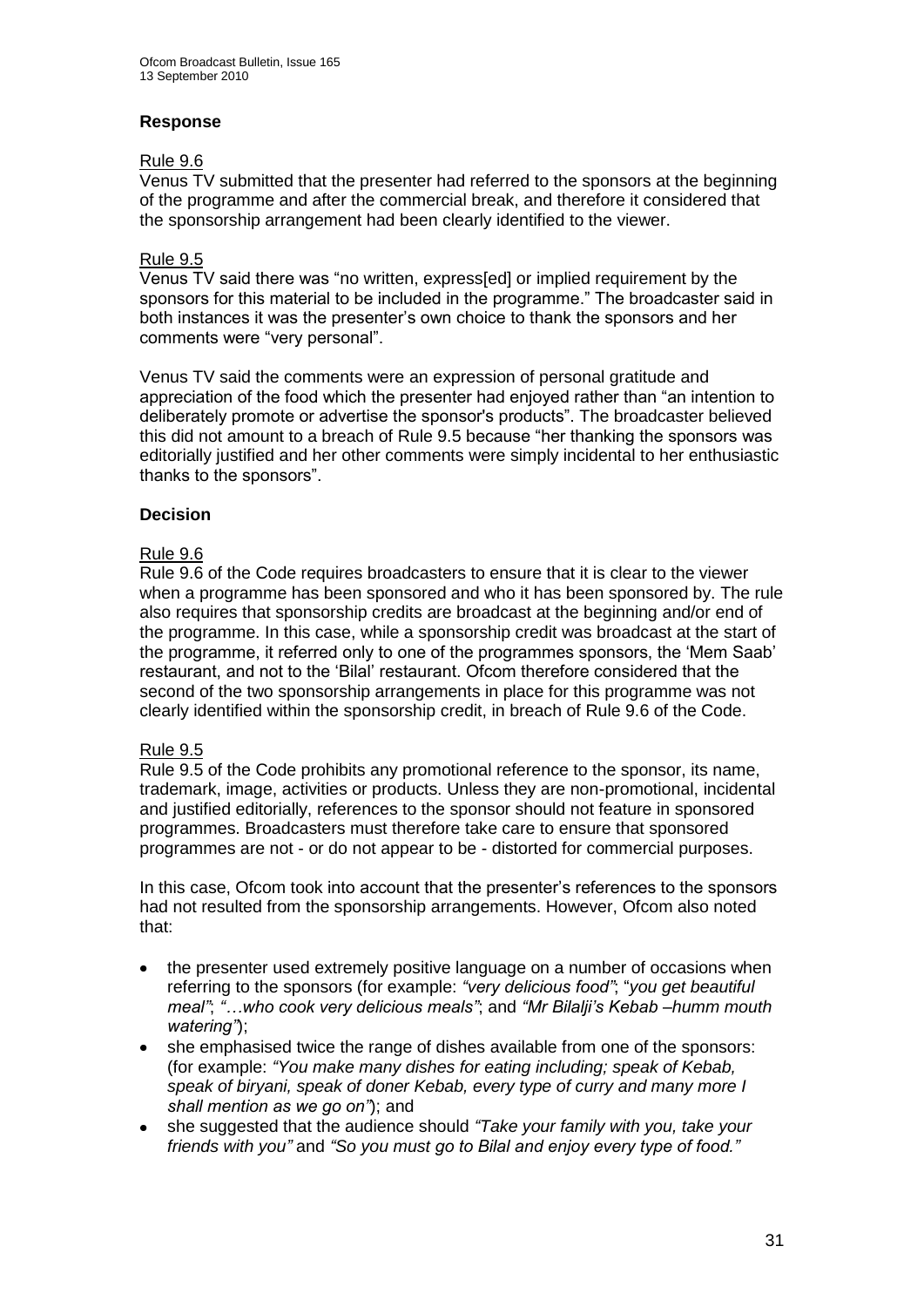Ofcom considered that these sponsor references during the programme were clearly promotional, encouraging viewers to visit the restaurants in question. Irrespective of whether, as the broadcaster had argued, the presenter had chosen to refer to the sponsors in this way of her own accord and in an "incidental" way, Ofcom could find no editorial justification for sponsor references of this nature.

The references were therefore promotional and were not editorially justified, and therefore the programme was in breach of Rule 9.5.

#### **Breaches of Rule 9.5 and 9.6**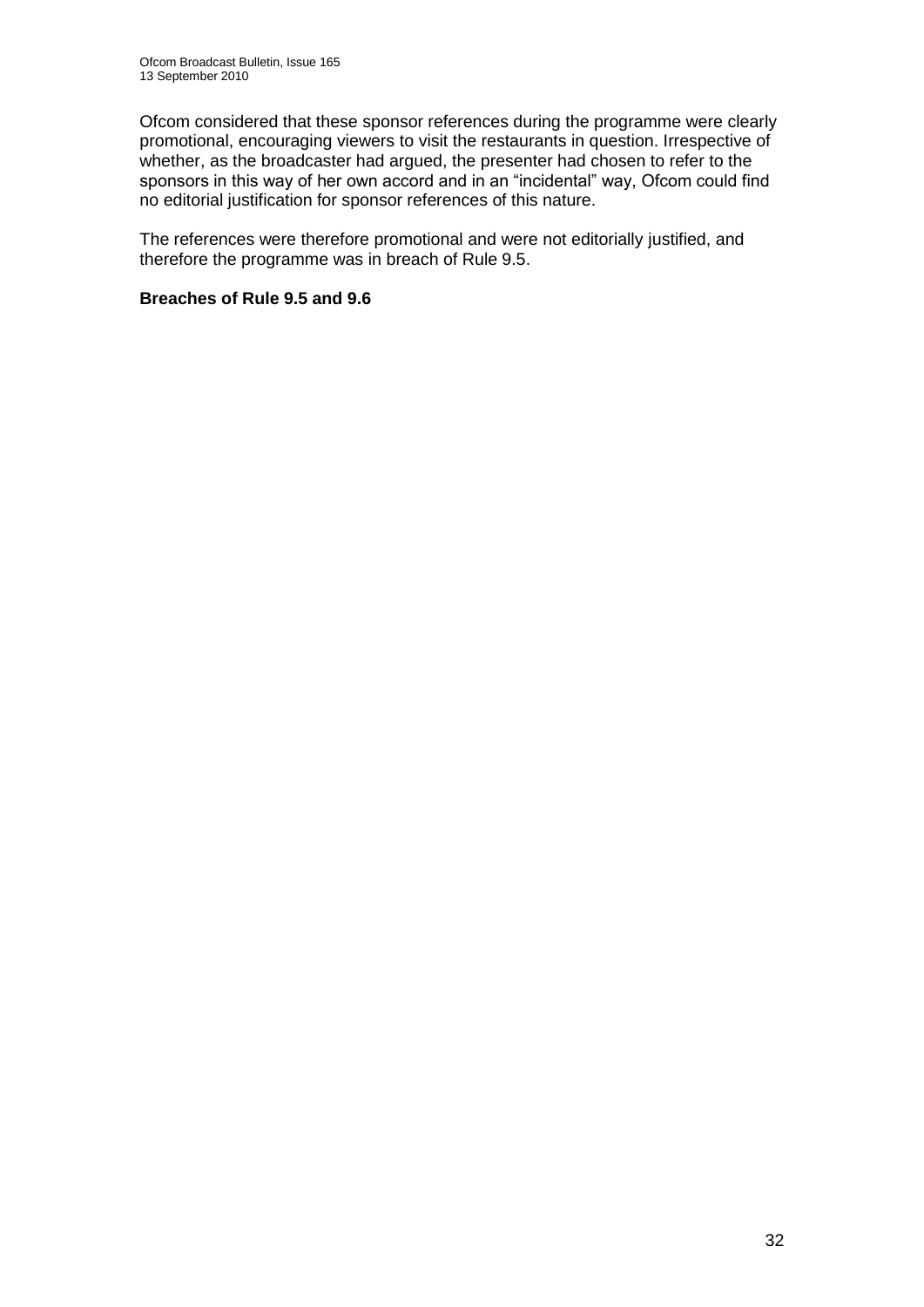## **In Breach**

**Bang Babes** *Tease Me, 23 July 2010, 21:45 to 22:30* **Bang Babes** *Tease Me, 31 July 2010, 01:40 to 02:15* **Bang Babes** *Tease Me, 6 August 2010, 22:00 to 22:25 and 00:00 to 00:45*

#### **Introduction**

*Bang Babes* is an adult sex chat television service, owned and operated by Bang Channels Limited ("Bang Channels" or "the Licensee"). The service is available freely without mandatory restricted access on the channel Tease Me (Sky channel number 912). This channel is situated in the 'adult' section of the Sky electronic programme guide ("EPG"). The channel broadcasts programmes after the 21:00 watershed based on interactive 'adult' sex chat services. Viewers are invited to contact onscreen female presenters via premium rate telephony services ("PRS"). The female presenters dress and behave in a sexually provocative way while encouraging viewers to contact the PRS numbers.

#### *Bang Babes*, Tease Me, 23 July 2010, 21:45 to 22:30

Ofcom received a complaint about the above broadcast. The complainant said that the content transmitted was too sexually explicit to be broadcast without mandatory restricted access.

Ofcom noted that between 21:45 and 22:00 the programme featured a female presenter wearing a black and white bra and thong. During the broadcast the presenter removed her bra to expose her breasts and was shown adopting various sexual positions such as sitting while facing the camera with her legs open, and bending over on all fours with her buttocks to camera. While in these positions the presenter: heavily thrust her body as though miming sexual intercourse; mimed performing oral sex on a man; repeatedly massaged her breasts; licked her breasts; and repeatedly rubbed her outer genital area.

From 22:03 a second female presenter appeared on screen wearing a bright yellow bra and thong. During the broadcast she was shown adopting various sexual positions for prolonged periods of time, including: bending over with her buttocks to camera; pulling her buttocks apart to reveal anal and outer labial detail; lying on her side with her legs wide open; and lying on her back with her legs wide open to camera. While in these positions the presenter repeatedly carried out a number of sexual acts in intrusive detail, including: touching and rubbing her genital area; bunching her thong against her genitals; pouring oil over her buttocks and anal and genital area, and rubbing this onto her genital area; and licking her fingers both before and after vigorously rubbing her genitals. The presenter was also shown spitting saliva on her breasts and massaging this onto her breasts and nipples, and spitting on her feet.

#### *Bang Babes,* Tease Me, 31 July 2010, 01:40 to 02:15

Ofcom received a complaint about the above broadcast. The complainant said that the content transmitted was too sexually explicit to be broadcast without mandatory restricted access.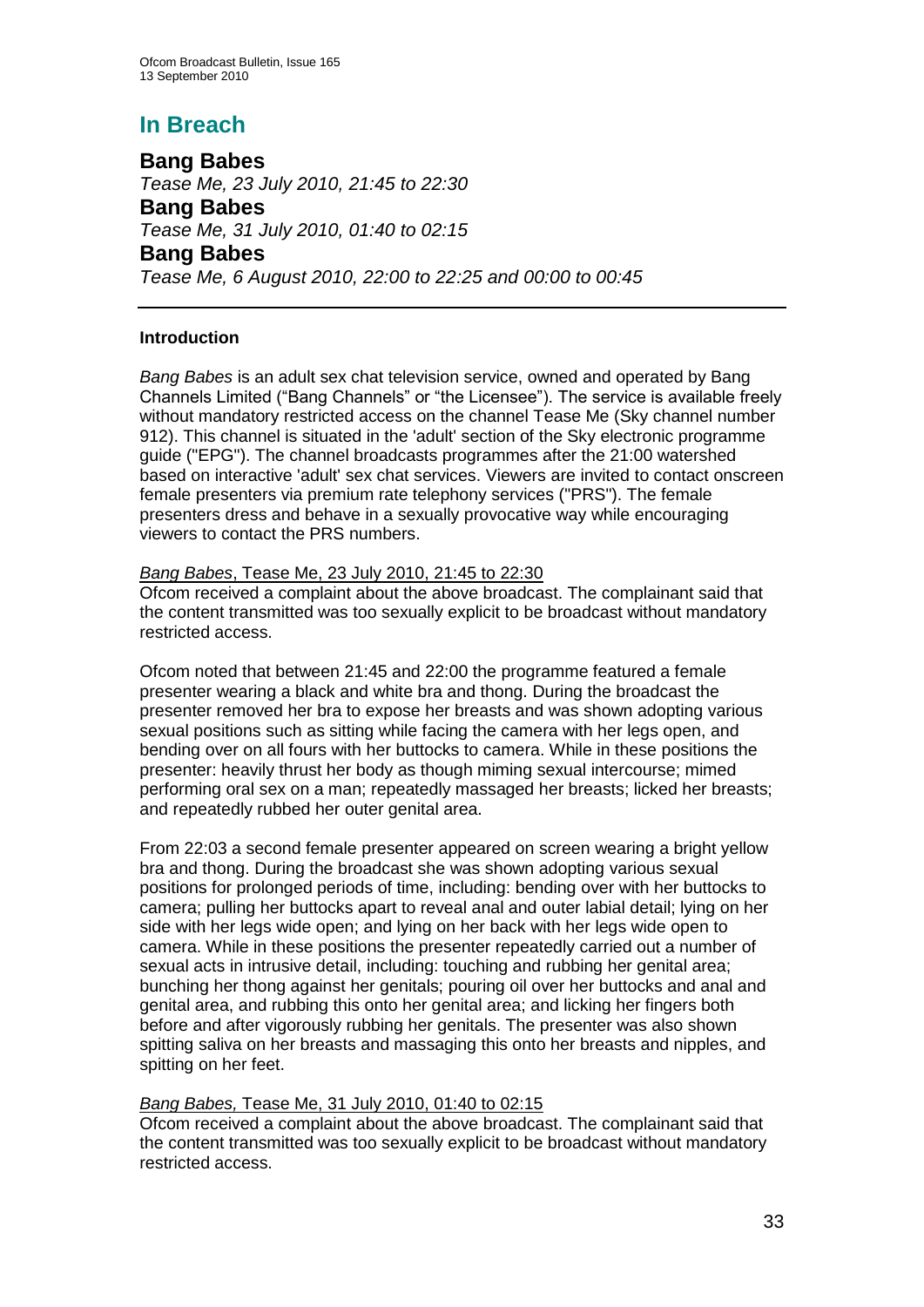Ofcom notes that the programme featured a female presenter wearing a pink thong, knee high socks and studded stilettos (she was not wearing a bra). During the broadcast she adopted various sexual positions for prolonged periods of time including: bending over on all fours with her buttocks to camera; pulling her buttocks apart to reveal anal and outer labial detail; and lying on her back with her legs spread wide open to camera. While in these positions the presenter repeatedly carried out a number of sexual acts in intrusive detail, including: touching and rubbing her genital area; rubbing her thong against her genitals; opening her legs to expose extensive labial detail in close up; and sucking her fingers to mimic performing oral sex on a man. The presenter was also shown spitting saliva and a white sticky substance from her mouth over her breasts and hands, and rubbing these onto her nipples, and genital and anal area.

#### *Bang Babes,* Tease Me, 6 August 2010, 22:00 to 22:25 and 00:00 to 00:45

During monitoring of the service Tease Me, in response to a complaint about its content, Ofcom noted that the above broadcast raised potential issues under the Code. Between 22:00 and 22:25, and 00:00 and 00:45, this programme featured a female presenter wearing a white lace body and gold chain. For the majority of the broadcast her breasts were exposed. During the broadcast she adopted various sexual positions for prolonged periods of time, including: bending over on all fours with her buttocks to camera; pulling her buttocks apart to reveal anal and outer labial detail; and lying on her back with her legs spread wide open to camera. While in these positions the presenter repeatedly carried out a number of sexual acts in intrusive detail, including: rubbing her thong against her genitals; opening her legs to expose extensive labial detail in close up; rubbing her genital area with her fingers; and sucking her fingers to mimic performing oral sex on a man. She also spat saliva onto her breasts and rubbed it onto her nipples and genital area.

#### Relevant Code rules

Ofcom requested comments from Bang Channels in relation to the following:

*Bang Babes, Tease Me, 23 July 2010, 21:45 to 22:30*

Material broadcast between 21:45 and 22:00

- Rule 2.1 (the broadcaster must apply generally accepted standards); and  $\bullet$
- Rule 2.3 (offensive material must be justified by context).  $\bullet$

Material broadcast between 22:03 and 22:30

- Rule 1.18 ('Adult sex material' material that contains images and/or language of  $\bullet$ a strong sexual nature which is broadcast for the primary purpose of sexual arousal or stimulation - must not be broadcast at any time other than between 2200 and 0530 on premium subscription services and pay per view/night services which operate with mandatory restricted access. In addition, measures must be in place to ensure that the subscriber is an adult);
- Rule 2.1 (the broadcaster must apply generally accepted standards); and
- Rule 2.3 (offensive material must be justified by context).

#### *Bang Babes, Tease Me, 31 July 2010, 01:40 to 02:15; and Bang Babes, Tease Me, 6 August 2010, 22:00 to 22:25 and 00:00 to 00:45*

 $\bullet$ Rule 1.18 ('Adult sex material' - material that contains images and/or language of a strong sexual nature which is broadcast for the primary purpose of sexual arousal or stimulation - must not be broadcast at any time other than between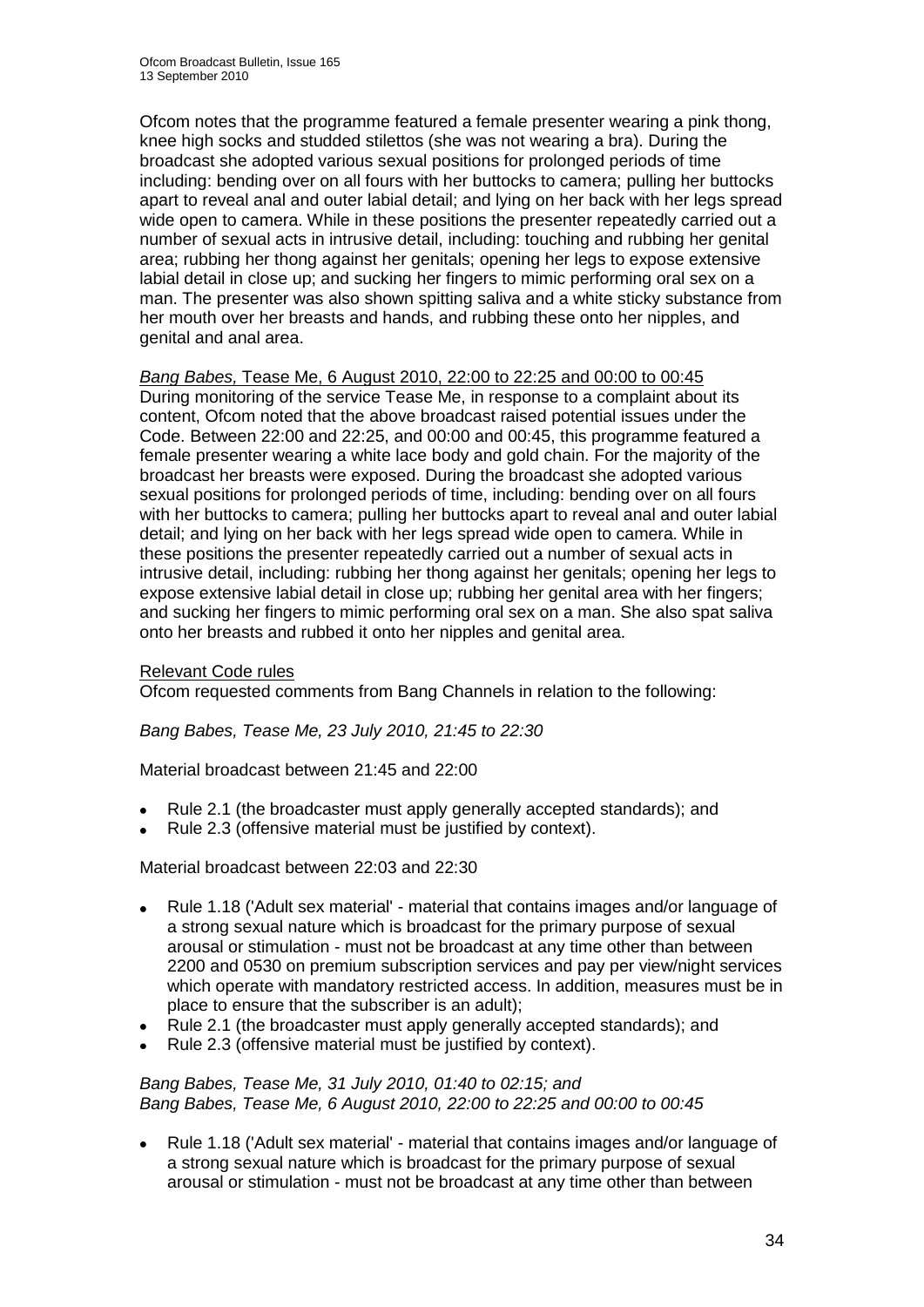2200 and 0530 on premium subscription services and pay per view/night services which operate with mandatory restricted access. In addition, measures must be in place to ensure that the subscriber is an adult);

- Rule 2.1 (the broadcaster must apply generally accepted standards); and  $\bullet$
- Rule 2.3 (offensive material must be justified by context).

#### **Response**

#### *Bang Babes*, Tease Me, 23 July 2010, 21:45 to 22:30

Ofcom formally requested comments from Bang Channels on a number of occasions. Bang Channels did not provide any comments. In the absence of any response from the Licensee, Ofcom proceeded to reach a decision on this material against the Code.

#### *Bang Babes,* Tease Me, 31 July 2010, 01:40 to 02:15

Ofcom formally requested comments from Bang Channels on a number of occasions. Bang Channels did not provide any comments. In the absence of any response from the Licensee, Ofcom proceeded to reach a decision on this material against the Code.

#### *Bang Babes,* 6 August 2010, 22:00 to 22:25 and 00:00 to 00:45

Ofcom formally requested comments from Bang Channels on a number of occasions. Bang Channels did not provide any comments. In the absence of any response from the Licensee, Ofcom proceeded to reach a decision on this material against the Code.

#### **Decision**

Ofcom has a duty to ensure that generally accepted standards are applied to the content of radio and television services so as to provide adequate protection from the inclusion of harmful or offensive material. In relation to generally accepted standards, including those in relation to sexual material, Ofcom recognises that what is and is not generally accepted is subject to change over time. When deciding whether or not particular broadcast content is likely to fall within generally accepted standards it is necessary to assess the character of the content itself and the context in which it is provided.

In relation to the broadcast of material of a sexual nature this normally involves assessing the strength or explicitness of the content and balancing it against the particular editorial or contextual justification for broadcasting the content. Ofcom seeks to ensure that material of a sexual nature, when broadcast, is editorially justified, appropriately scheduled and where necessary access is restricted to adults.

Broadcasters are allowed to broadcast after the watershed (and without other access restrictions) material which is of a strong sexual nature as long as it is justified by the context. However, this material must not be considered to be "adult sex material" (i.e. it is not strong sexual images which are broadcast for the primary purpose of sexual arousal or stimulation), or BBFC R-18 rated films or their equivalent.

Rule 1.18 of the Code requires "adult sex material" to be broadcast only between 22:00 and 05:30, and then only if mandatory restricted access is in place. In judging whether material is 'adult sex material', and therefore is subject to this rule. broadcasters should be guided by the definitions used by the BBFC when referring to "sex-works at "18"". This guidance has been supplemented by various decisions of Ofcom through a series of published findings, and published decisions of the Content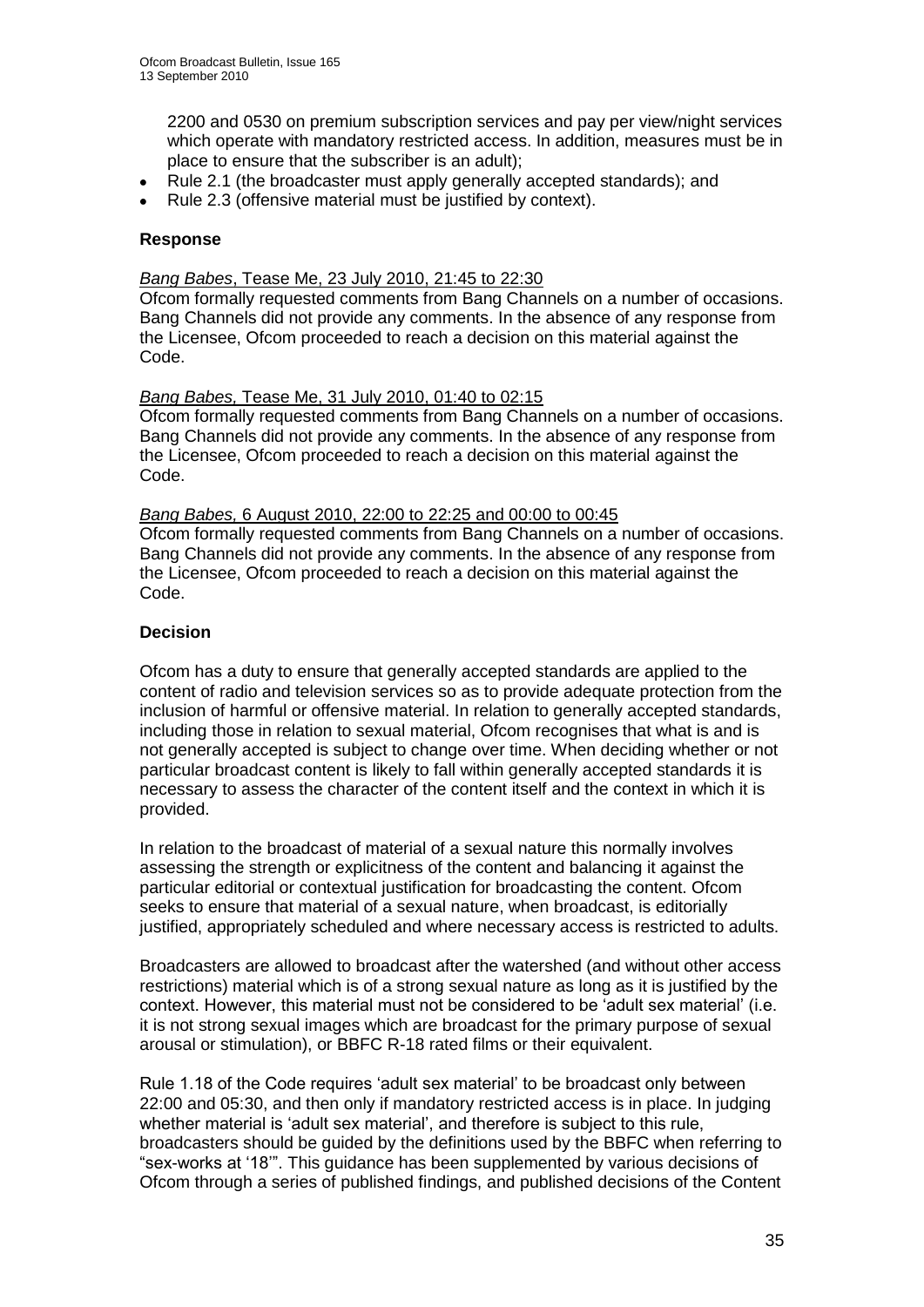Sanctions Committee. By these means Ofcom has made clear what constitutes "adult sex material'<sup>1</sup>.

In considering the contents of each of these programmes Ofcom asked itself two questions as relevant in each case:

- was the content of the programme 'adult sex material"; and
- did the broadcaster ensure that the content was provided with sufficient contextual justification so as to ensure that it fell within generally accepted standards.

When setting and applying standards in its Code to provide adequate protection to members of the public from harm and offence, Ofcom must have regard to the need for standards to be applied in a manner that best guarantees an appropriate level of freedom of expression in accordance with Article 10 of the European Convention of Human Rights, as incorporated in the Human Rights Act 1998. This is the right of a broadcaster to impart information and ideas and the right of the audience to receive them. Accordingly, Ofcom must exercise its duties in light of these rights and not interfere with the exercise of these rights in broadcast services unless it is satisfied that the restrictions it seeks to apply are required by law and are necessary to achieve a legitimate aim. Ofcom notes however that a broadcaster"s right to freedom of expression, although applicable to sexual content and pornography, is more restricted in this context compared to, for example, political speech, and this right can be legitimately restricted if it is for the protection of the public, including the protection of those under 18.

1

- Breach Finding on Bang Babes, Broadcast Bulletin 152, http://stakeholders.ofcom.org.uk/enforcement/broadcast-bulletins/obb152/;
- Breach Finding on Bang Babes, Broadcast Bulletin 153, http://stakeholders.ofcom.org.uk/enforcement/broadcast-bulletins/obb153/;
- Breach Finding on Bang Babes, Broadcast Bulletin 157, <http://stakeholders.ofcom.org.uk/enforcement/broadcast-bulletins/obb157/>;
- Breach Finding on Bang Babes, Broadcast Bulletin 163, http://stakeholders.ofcom.org.uk/enforcement/broadcast-bulletins/obb163/;
- Breach Finding on Bang Babes, Broadcast Bulletin 164, [http://stakeholders.ofcom.org.uk/enforcement/broadcast-bulletins/obb164/;](http://stakeholders.ofcom.org.uk/enforcement/broadcast-bulletins/obb164/) and
- Sanctions decision against Bang Channels Limited concerning its services Tease Me, Tease Me 2 and Tease Me 3, [http://stakeholders.ofcom.org.uk/binaries/enforcement/content-sanctions](http://stakeholders.ofcom.org.uk/binaries/enforcement/content-sanctions-adjudications/bangchannels.pdf)[adjudications/bangchannels.pdf.](http://stakeholders.ofcom.org.uk/binaries/enforcement/content-sanctions-adjudications/bangchannels.pdf)

<sup>&</sup>lt;sup>1</sup> For example:

Sanctions decision against Satellite Entertainment Limited concerning its channel SportxxxBabes, dated 26 August 2008, [http://www.ofcom.org.uk/tv/obb/ocsc\\_adjud/sportxxxbabes.pdf;](http://www.ofcom.org.uk/tv/obb/ocsc_adjud/sportxxxbabes.pdf)

Sanctions decision against Satellite Entertainment Limited concerning its channel SportxxxBabes, dated 26 August 2008,

[http://www.ofcom.org.uk/tv/obb/ocsc\\_adjud/sportxxxbabes.pdf;](http://www.ofcom.org.uk/tv/obb/ocsc_adjud/sportxxxbabes.pdf)

Sanctions decision against Playboy TV UK/Benelux Limited concerning its channel Playboy One, dated 2 April 2009, [http://www.ofcom.org.uk/tv/obb/ocsc\\_adjud/playboytv.pdf;](http://www.ofcom.org.uk/tv/obb/ocsc_adjud/playboytv.pdf)

Breach Finding on Playboy One, licensed by Playboy TV UK/Benelux Limited, Broadcast Bulletin 134, http://stakeholders.ofcom.org.uk/enforcement/broadcast-bulletins/obb134/;

Breach Finding on Live 960, licensed by Hoppr Entertainment, Broadcast Bulletin 149, http://stakeholders.ofcom.org.uk/enforcement/broadcast-bulletins/obb149/;

Breach Finding on Bang Babes licensed by Bang Channels Limited, Broadcast Bulletin 151, http://stakeholders.ofcom.org.uk/enforcement/broadcast-bulletins/obb151/;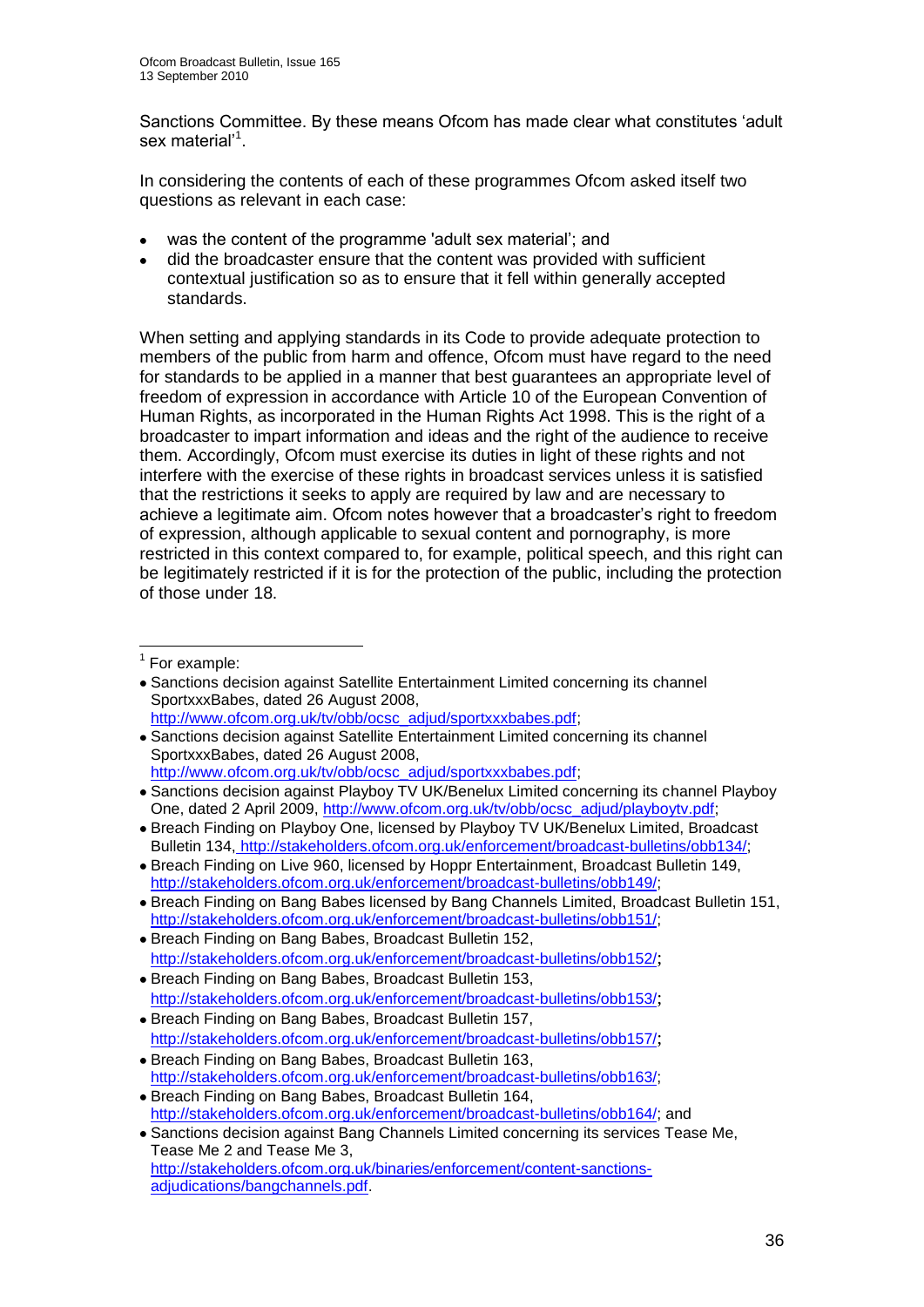*Bang Babes, Tease Me, 23 July 2010, 22:03 to 22:30 Bang Babes, Tease Me, 31 July 2010, 01:40 to 02:15 Bang Babes, Tease Me, 6 August 2010, 22:00 to 22:25 and 00:00 to 00:45*

All of the above broadcasts featured the same female presenter. Ofcom considered these broadcasts in respect of Rules 1.18, 2.1 and 2.3 of the Code.

In relation to Rule 1.18, Ofcom examined the content of the broadcasts and considered that they all contained material of a very strong sexual nature and on occasions contained graphic and intrusive images of genital and anal detail. For example, during all the broadcasts the presenter was shown apparently performing masturbation on herself by repeatedly touching her genital and anal area and vigorously rubbing and bunching her thong against her genitals. In Ofcom's opinion, in these particular cases, a viewer could reasonably have perceived the sexual acts as real.

During all of the broadcasts the presenter was also shown pulling her buttocks apart to reveal anal and extensive labial detail, spitting on herself, and rubbing salvia onto her breasts and genital area. In addition to this, during the broadcasts of *23 July 2010, 22:03 to 22:30* and *31 July 2010, 01:40 to 02:15*, the presenter was shown pouring oil and spitting an unidentified white sticky substance from her mouth onto her breasts and genital and anal area. She then rubbed these substances onto her breasts and genital area.

Ofcom took account of the fact that the sequences mentioned above were, in some cases, relatively prolonged and repeated. In Ofcom's view, the primary purpose of broadcasting this material was clearly sexual arousal. Given the above, the material was, in Ofcom's view, of a very strong sexual nature. Having assessed the content and purpose of the programmes, Ofcom considered that the material broadcast constituted 'adult-sex' material. The broadcast of these programmes, without mandatory restricted access, was therefore in breach of Rule 1.18 of the Code.

Ofcom then went on to consider whether the broadcasts were also in breach of Rules 2.1 and 2.3 of the Code. In light of Ofcom's view that the programmes contained material that constituted 'adult sex material' and were therefore unsuitable for broadcast without mandatory restricted access, the broadcasts were clearly capable of causing considerable offence. Ofcom therefore examined the extent to which there were any particular editorial or contextual factors that might have limited the potential for offence. Ofcom noted that all of the broadcasts were transmitted after 22:00, therefore after the 21:00 watershed, and that viewers tend to expect stronger sexual material to be shown later at night. Ofcom also took account of the fact that the Tease Me channel is positioned in the 'adult' section of the Sky EPG and that viewers tend to expect the broadcast of stronger sexual material on channels in this section of the EPG than would be expected on other channels.

However, in these cases, given the prolonged and repeated scenes of a very strong sexual nature and the inclusion of graphic images of genital and anal detail (provided for the purpose of sexual arousal), the time of the broadcasts and their location on the channel were not sufficient to justify the broadcast of the material. The material shown was so strongly sexual that it would have exceeded the likely expectation of the vast majority of the audience. Ofcom concluded that the content in the three broadcasts was clearly not justified by the context and was in breach of generally accepted standards.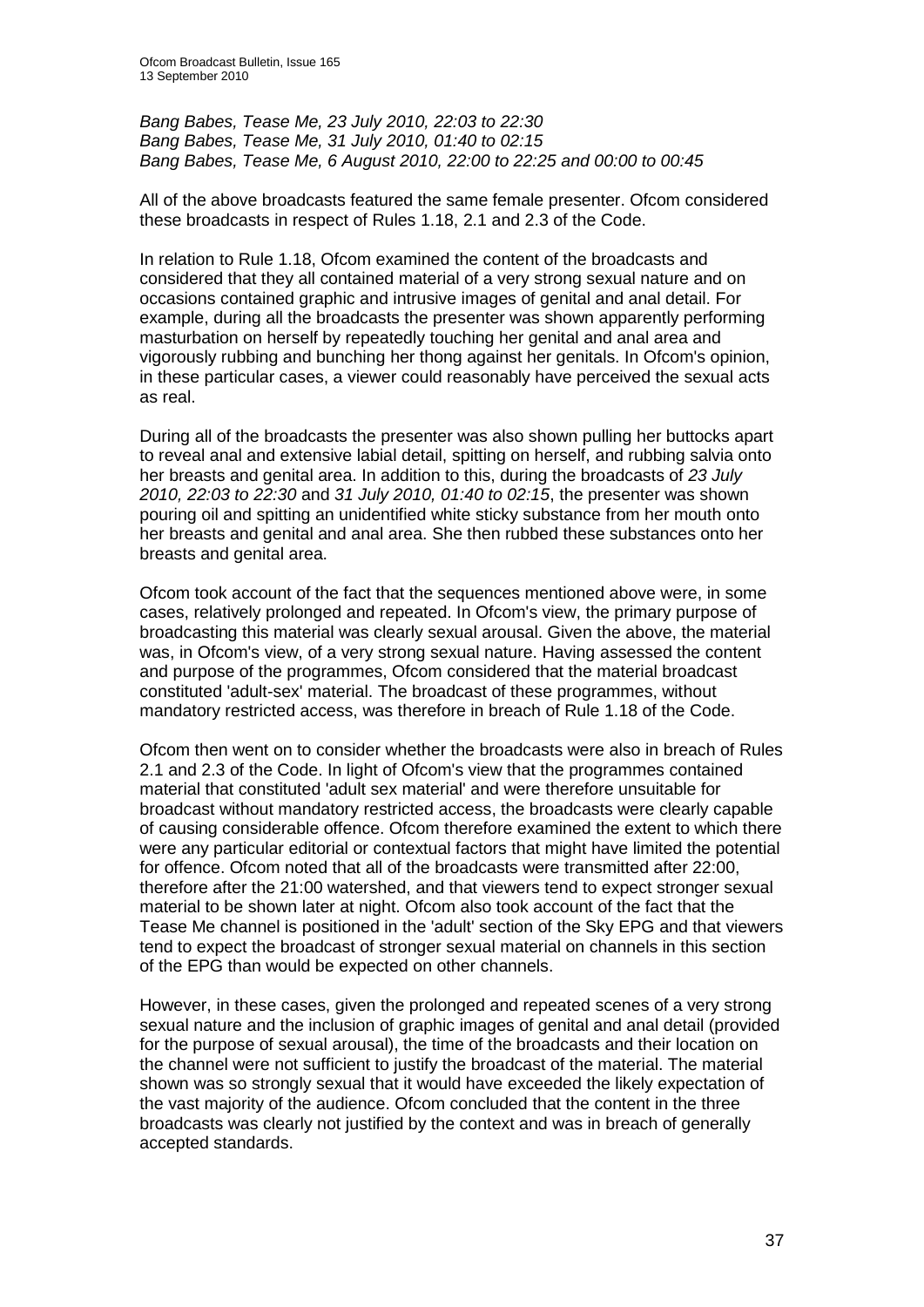The broadcasts were therefore also in breach of Rules 2.1 and 2.3 of the Code.

*Bang Babes, Tease Me, 23 July 2010 between 21:45 to 22:00*

Ofcom considered the material broadcast on 23 July 2010 between 21:45 and 22:00 in respect of Rules 2.1 and 2.3 of the Code only.

In Ofcom's view the sexual images included in this section of the broadcast were strong and capable of causing offence. For the majority of the 15 minute segment of the broadcast the presenter"s breasts were exposed. In this time she adopted various sexual positions for prolonged periods of time, repeatedly simulated masturbation by rubbing her genital area and repeatedly massaged her naked breasts. She was also shown licking her breasts on two occasions.

Ofcom examined the extent to which there were any particular editorial or contextual factors that might have limited the potential for offence. Ofcom noted that this programme was broadcast after the 21:00 watershed and that viewers generally expect on all channels that stronger material will be shown after 21:00, within context. Ofcom took account of the fact that the Tease Me channel is positioned in the adult section of the Sky EPG and that viewers tend to expect the broadcast of stronger sexual material on channels in this section of the EPG than would be expected to be included on other channels in other sections.

However, in this case, given the content included prolonged and frequent scenes of a sexual nature (provided for the purpose of sexual arousal) the location of the channel in the adult section of the EPG was not sufficient to justify the broadcast of the material at 21:45. The content shown at this time would in Ofcom"s view have exceeded the likely expectation of the vast majority of the audience for a channel of this nature and location. Ofcom was also concerned at the degree of offence likely to be caused to viewers who might come across this material unawares when broadcast at 21:45. Ofcom concluded that this content was clearly not justified by the context and was in breach of generally accepted standards.

This section of the 23 July 2010 broadcast was therefore also in breach of Rules 2.1 and 2.3 of the Code.

On 29 July 2010 Ofcom fined Bang Media (London) Limited and Bang Channels Limited a total of £157,250 for serious and repeated breaches of the Code as regards the broadcast of programmes between June 2009 and November 2009, and for breaches of Licence Conditions.

In addition, as a result of the serious and/or repeated nature of the breaches recorded in this current finding, and those recorded against Bang Channels Limited previously in Bulletins 157, 158 and 163 the Licensee is put on notice that these present contraventions of the Code are also being considered for further statutory sanction.

**Bang Babes, Tease Me, 23 July 2010, between 21:45 and 22:00: Breach of Rules 2.1 and 2.3; between 22:03 and 22:30: Breach of Rules 1.18, 2.1 and 2.3 Bang Babes, Tease Me, 31 July 2010, 01:40 to 02:15: Breach of Rules 1.18, 2.1 and 2.3**

**Bang Babes, Tease Me, 6 August 2010, 22:00 to 22:25 and 00:00 to 00:45: Breach of Rules 1.18, 2.1 and 2.3**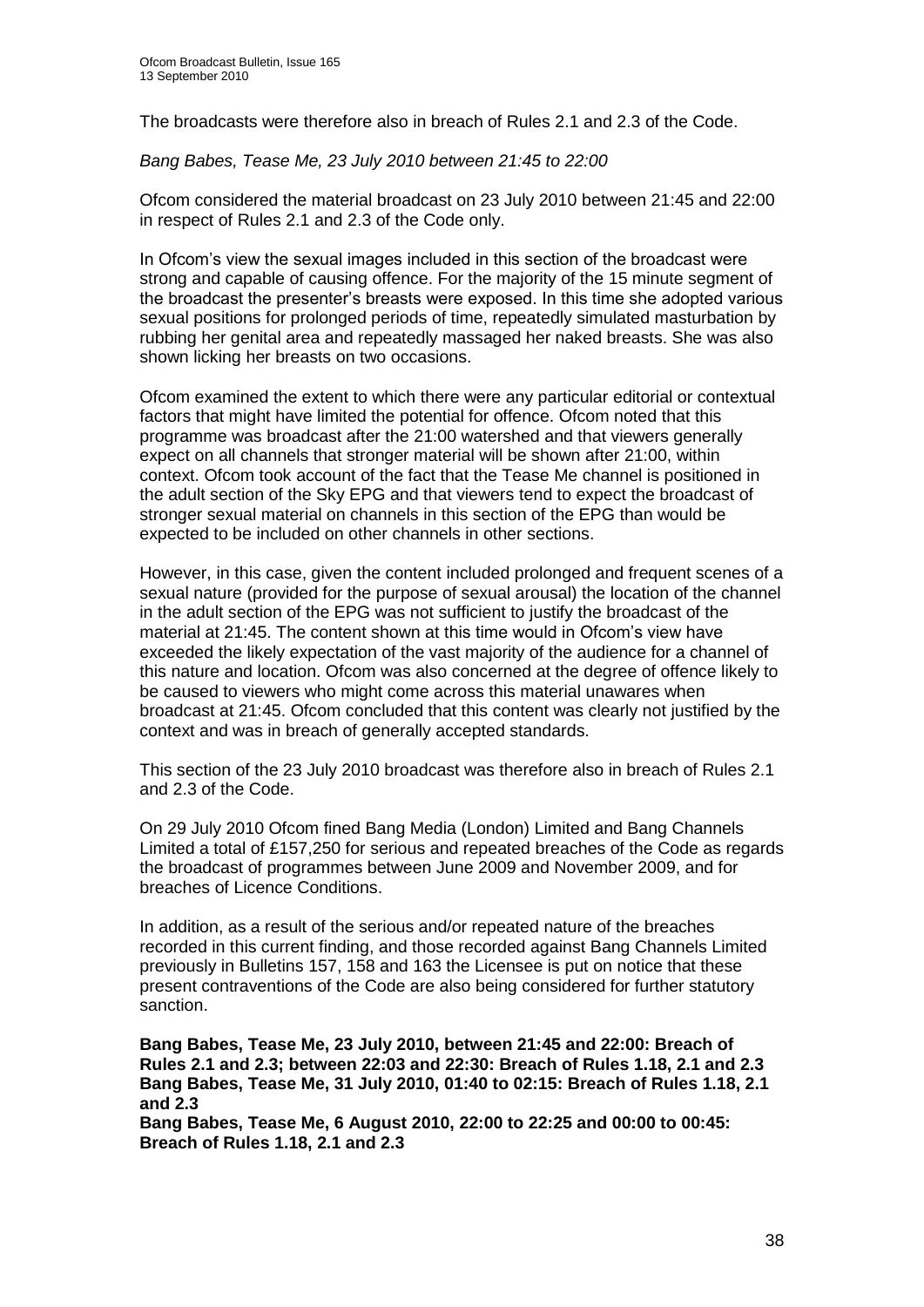# **In Breach**

## **Early Bird**

*Tease Me TV (Freeview) 25 July 2010, 07:25 to 07:45*

#### **Introduction**

*Earlybird* is a televised daytime interactive chat programme broadcast on Tease Me TV between 05:30 and 09:00 and without mandatory restricted access. Viewers are invited to contact onscreen female presenters via premium rate telephony services ("PRS"). The presenters generally dress and behave in a flirtatious manner. Tease Me TV is located on the Freeview platform on channel number 98. The licence for the service is held by Bang Media (London) Ltd ("Bang Media").

Ofcom received a complaint from a viewer about this broadcast. The complainant was concerned that the "state of undress and physical movements of presenters were unsuitable for this time, particularly at a weekend when children would be more likely to be around".

Ofcom noted that the female presenter was wearing a revealing pink and black lace bra top, a pink thong, fishnet stockings and stilettos. During the broadcast the presenter adopted certain positions including lying on her side with her legs wide open and on all fours with her hips raised. While in these positions the presenter repeatedly: stroked and touched her body including her crotch area, legs, buttocks and breasts; moved and gyrated her hips in a sexually provocative way; licked her lips; and stuck her tongue out to reveal her tongue stud. The presenter was also shown lightly spanking her buttocks and jiggling her breasts.

Ofcom requested comments from Bang Media under Rule 1.3 (children must be protected from unsuitable material by appropriate scheduling).

#### **Response**

Ofcom formally requested comments from Bang Media on a number of occasions. Bang Media did not provide any comments. In the absence of any response from the Licensee, Ofcom proceeded to reach a decision on this material against the Code.

#### **Decision**

Rule 1.3 makes clear that children should be protected by appropriate scheduling from material which is unsuitable for them. Appropriate scheduling is judged according to factors such as: the nature of the content; the likely number of children in the audience, taking into account such factors as school time; the start and finish time of the programme; the nature of the channel; and, the likely expectations of the audience for a particular channel or station at a particular time and a particular day. It should be noted that the watershed starts at 21:00 and material unsuitable for children should not, in general, be shown before 21:00 or after 05:30.

Ofcom has made clear in numerous previous published findings what sort of material is unsuitable to be included in daytime interactive chat programmes without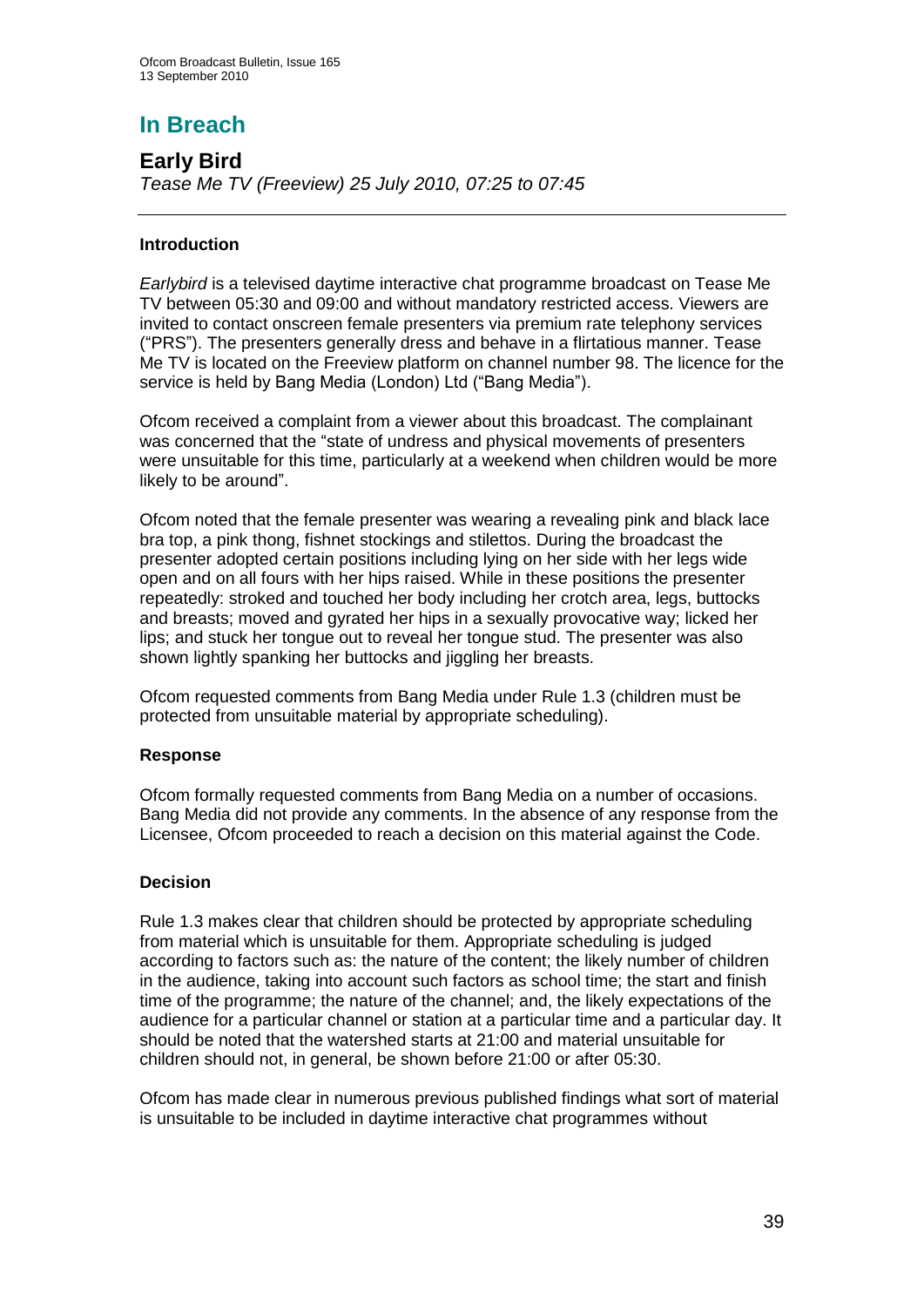1

mandatory restricted access<sup>1</sup>. In the context of daytime interactive chat programmes where the presenters generally dress and behave in a flirtatious matter for extended periods in order to solicit PRS calls, Ofcom underlined that the presenters should not, for example, appear to mimic or simulate sexual acts or behave in an overtly sexual manner and clothing should be appropriate for the time of broadcast. These decisions were also summarised in a guidance letter sent by Ofcom to daytime and adult sex chat broadcasters in August 2009. Some of these findings involved Bang Media.

This broadcast was transmitted during the early morning and featured a female presenter wearing very skimpy lingerie of a sexual nature. The presenter was shown acting in a sexualised way – for example by adopting sexual positions, such as: lying on her side with her legs wide open (albeit away from camera) throughout most of the broadcast and kneeling on all fours with her hips and buttocks raised in the air. While in these positions the presenter repeatedly mimicked sexual activity by moving and gyrating her hips in a sexual manner and stroking particular parts of her body, including her breasts and crotch area. She also licked her lips, stuck out her tongue and opened her mouth in a sexualised rather than flirtatious way, and was shown lightly spanking her buttocks.

We concluded that the content included in the broadcast as described above had no editorial justification since its sole purpose was to elicit PRS calls. In Ofcom"s view, the revealing and sexual clothing, and repeated actions and sexual positions of the presenter were intended to be sexually provocative in nature and the broadcast of such images was not suitable to promote daytime chat. In light of this behaviour, together with its lack of editorial justification, in Ofcom"s view the material was clearly unsuitable for children.

Ofcom went on to consider whether this material was appropriately scheduled. Ofcom took into account that this material was broadcast on a Sunday morning and therefore at a time when children may have been watching television, some unaccompanied by an adult. While Ofcom noted that the material was broadcast on a channel that is not located directly next to children"s channels on the Freeview platform, there was the potential for children, should they be flicking through the Freeview electronic programme guide, to come across the channel unawares. Ofcom then considered the likely expectations of the audience for programmes broadcast at this time of day on a channel without mandatory restricted access. In its opinion,

[http://stakeholders.ofcom.org.uk/enforcement/broadcast-bulletins/obb151/;](http://stakeholders.ofcom.org.uk/enforcement/broadcast-bulletins/obb151/)

<sup>1</sup> Earlybird, Tease Me TV, 3 June 2010, 05:45 and 08:00, Broadcast Bulletin 164 at http://stakeholders.ofcom.org.uk/enforcement/broadcast-bulletins/obb164/; Earlybird, Tease Me TV, 30 January, 20 March, 27 April 2010 and Earlybird, Tease Me, 21 April 2010 – all Findings in Broadcast Bulletin 163 at

[http://stakeholders.ofcom.org.uk/enforcement/broadcast-bulletins/obb163/;](http://stakeholders.ofcom.org.uk/enforcement/broadcast-bulletins/obb163/) Tease Me: Earlybird, Tease Me TV (Freeview), 15 February 2010, 05:30 and Tease Me: Earlybird, Tease Me TV (Freeview), 25 January 2010, 07:15 – both Findings in Broadcast Bulletin 158 at [http://stakeholders.ofcom.org.uk/enforcement/broadcast-bulletins/obb158/;](http://stakeholders.ofcom.org.uk/enforcement/broadcast-bulletins/obb158/)

The Pad, Tease Me, 26 February, 11:45, The Pad, Tease Me 3, 27 February 2010, 11:45, Tease Me: Earlybird, Tease Me TV (Freeview) 26 January 2010, 07:15 - all in Broadcast Bulletin 157 at [http://stakeholders.ofcom.org.uk/enforcement/broadcast-bulletins/obb157/;](http://stakeholders.ofcom.org.uk/enforcement/broadcast-bulletins/obb157/) The Pad Tease Me, 6 November 2009, 12:00 to 13:00 and 14:00 to 15:00, Broadcast Bulletin 152 at [http://stakeholders.ofcom.org.uk/enforcement/broadcast-bulletins/obb152/;](http://stakeholders.ofcom.org.uk/enforcement/broadcast-bulletins/obb152/) Elite Days, Finding in Broadcast Bulletin 151 at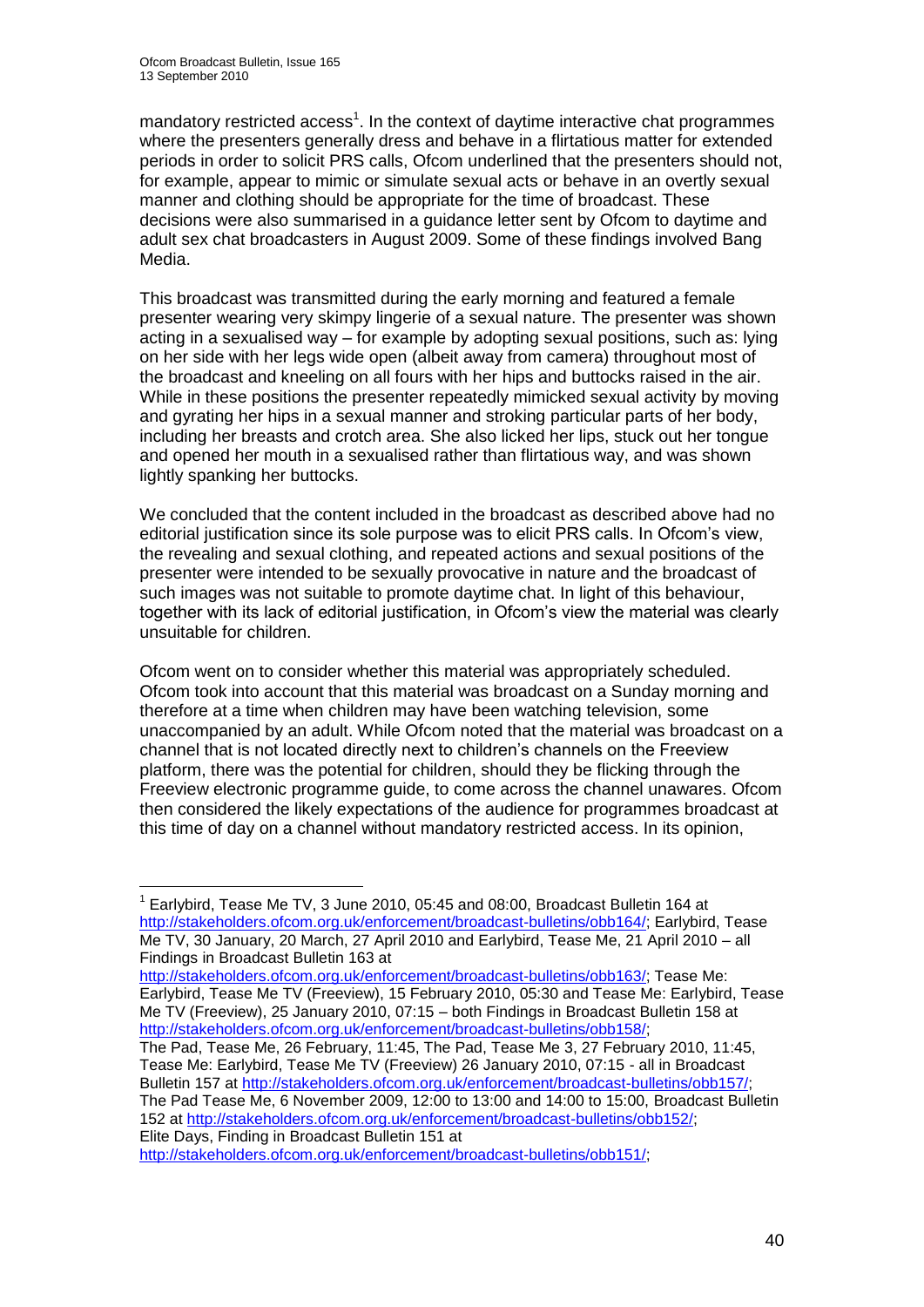viewers would not expect to come across such material on this channel or any other unencrypted channel at this time.

Taking into account the factors above, Ofcom concluded that the content of the broadcast was clearly unsuitable for children and not appropriately scheduled so as to protect them from it. Therefore the content breached Rule 1.3 of the Code.

On 29 July 2010 Ofcom fined Bang Media (London) Limited and Bang Channels Limited a total of £157,250 for serious and repeated breaches of the Code as regards the broadcast of programmes between June 2009 and November 2009, and for breaches of Licence Conditions.

In addition, as a result of the serious and repeated nature of breaches recorded previously against Bang Channels Limited and Bang Media (London) Ltd in Bulletins 157, 158, and 163, Bang Media has already been put on notice that these contraventions of the Code are being considered for further statutory sanction.

#### **Breach of Rule 1.3**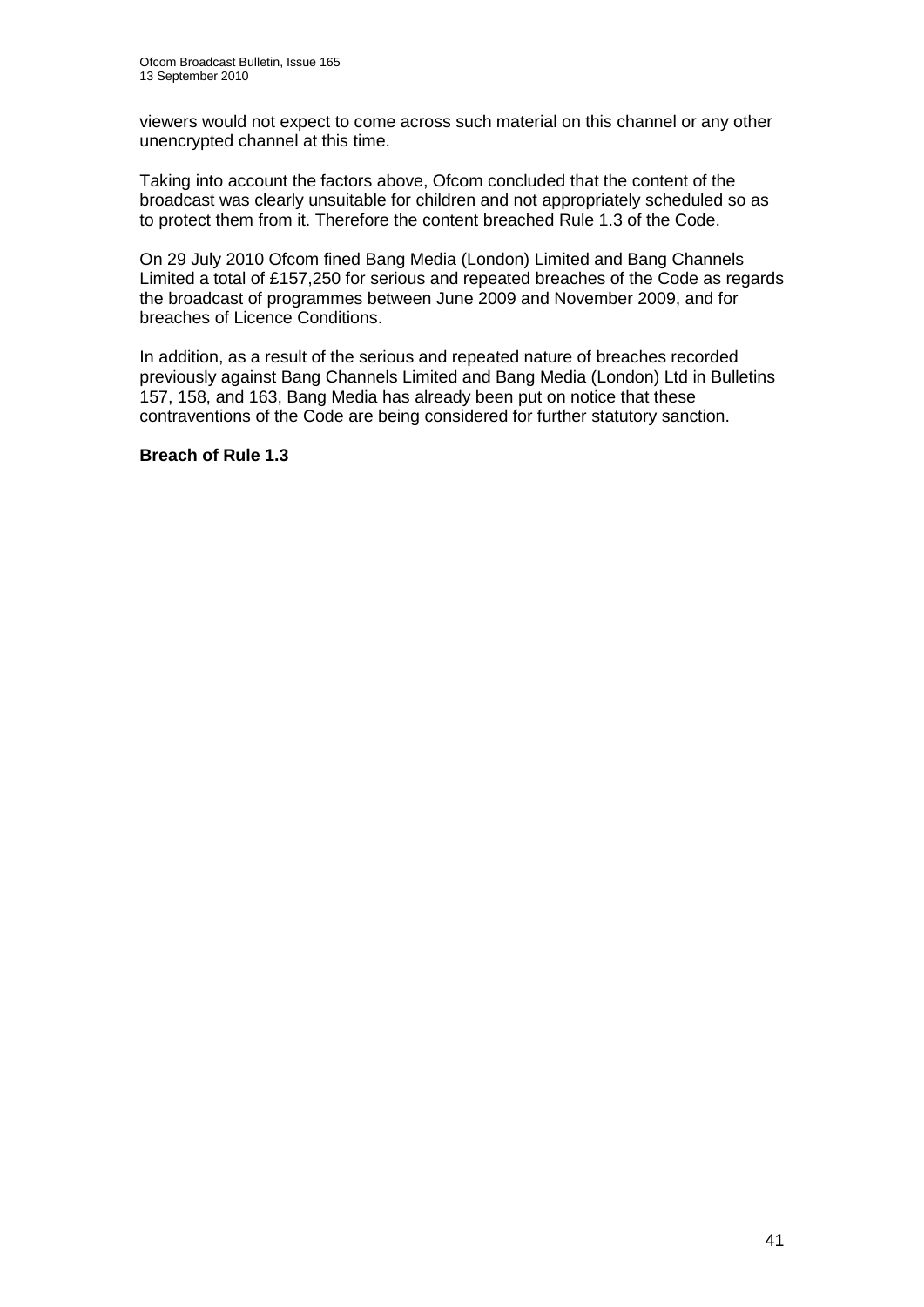# **Resolved**

## **The Drive Time Show**

*Buzz Asia, 5 July 2010, 16:00*

#### **Introduction**

Buzz Asia is local commercial radio station serving the Asian community in the London area. Its weekday early evening programme, *The Drive Time Show*, often features a listener competition.

During this edition, listeners were offered the chance to win a pair of tickets to the Asian Fashion Awards. Entrants were required to telephone the studio on a premium rate number and answer a question that had been read out by the presenter. Calls cost £1 per minute to enter and the first person to give the correct answer was declared the winner.

The competition question was supposed to be "which country hosted the World Cup in 2006?" However, the presenter misread the question and instead asked listeners *"which country hosted the World Cup in 2010?".*

After a caller answered *"South Africa"* and was deemed incorrect, the presenter repeated the question, making the same error. A second caller gave the same answer but was again, told by the presenter that this was incorrect.

Ofcom received a complaint from a listener who considered that the promotion of the competition was misleading and that this impacted on the fairness of the competition.

Ofcom requested comments from the broadcaster under the following Code rules.

- Rule 2.13 broadcast competitions must be conducted fairly; and  $\bullet$
- Rule 2.14 broadcasters must ensure that listeners are not materially misled  $\bullet$ about any competition.

#### **Response**

Buzz Asia confirmed that a total of nine listeners had entered the competition, with two of these entrants having been put to air. The broadcaster explained that the incident occurred due to a genuine mistake on the part of the presenter. After the second call, the presenter realised her error, apologised to listeners and read out the question correctly. The broadcaster said two further apologies were made during the programme the following day. It made an additional two pairs of tickets available and asked the two entrants who had been put to air to contact the station directly to arrange collection.

The broadcaster said that both it and the presenter regretted the error and accepted that initially, listeners were misled about the competition. However, it pointed out that this was "a low key presenter competition to encourage interaction with the audience" and that "immediate action was taken to remedy the error" once it was realised.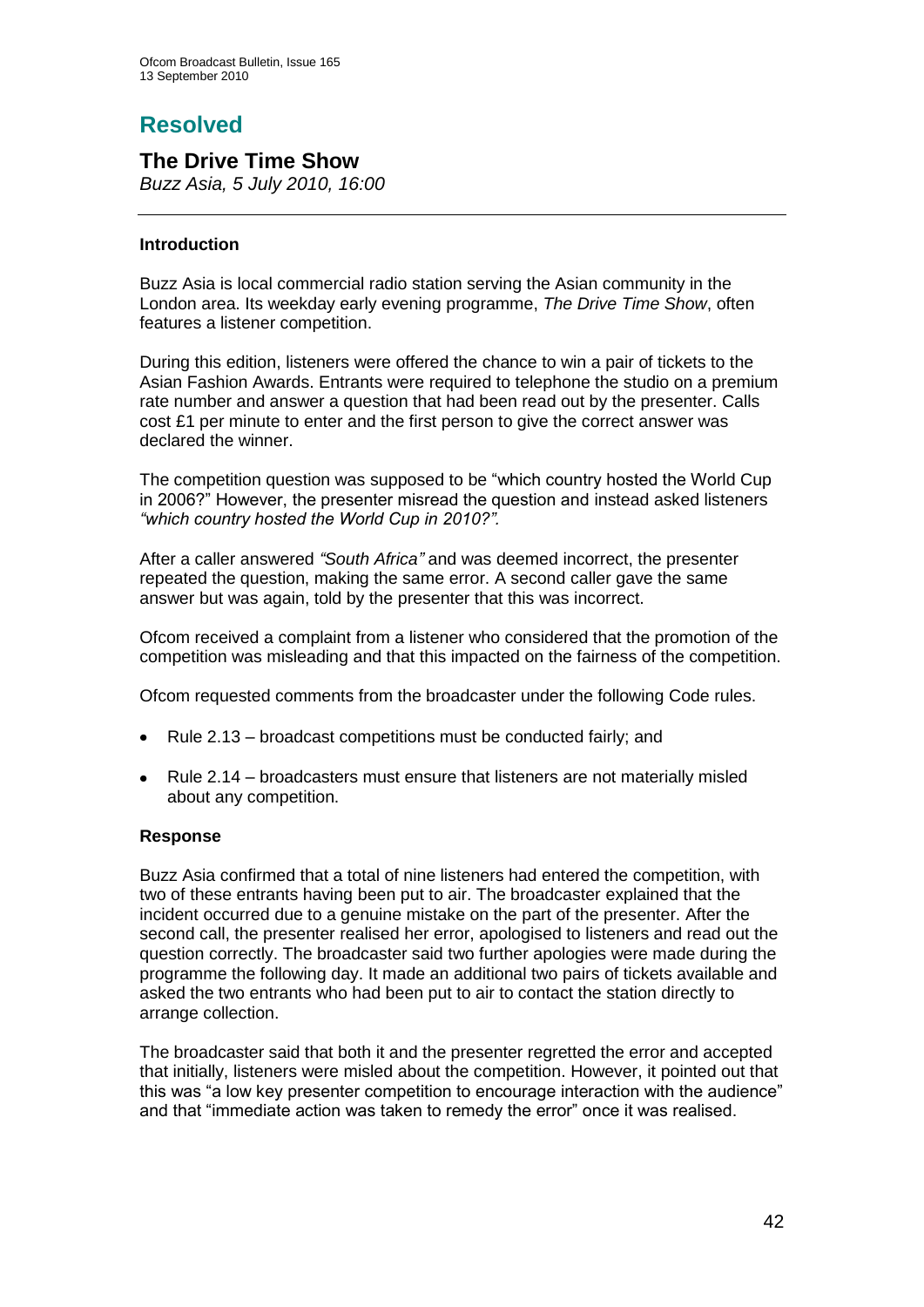#### **Decision**

In recent years, Ofcom has recorded numerous breaches of its rules relating to audience competitions. Ofcom has made it clear that it expects all broadcasters to exercise particular caution when inviting audiences to enter broadcast competitions, particularly where they are required to pay a premium rate to participate.

In this instance, it was clear to Ofcom that the presenter had not intended to mislead the audience and that her mistake was a genuine error. Ofcom also noted the swift remedial action taken by the broadcaster to ensure entrants whose answers were rejected unfairly could be compensated accordingly, and to apologise to the audience for the error. In the circumstances, Ofcom considers the matter resolved.

#### **Resolved**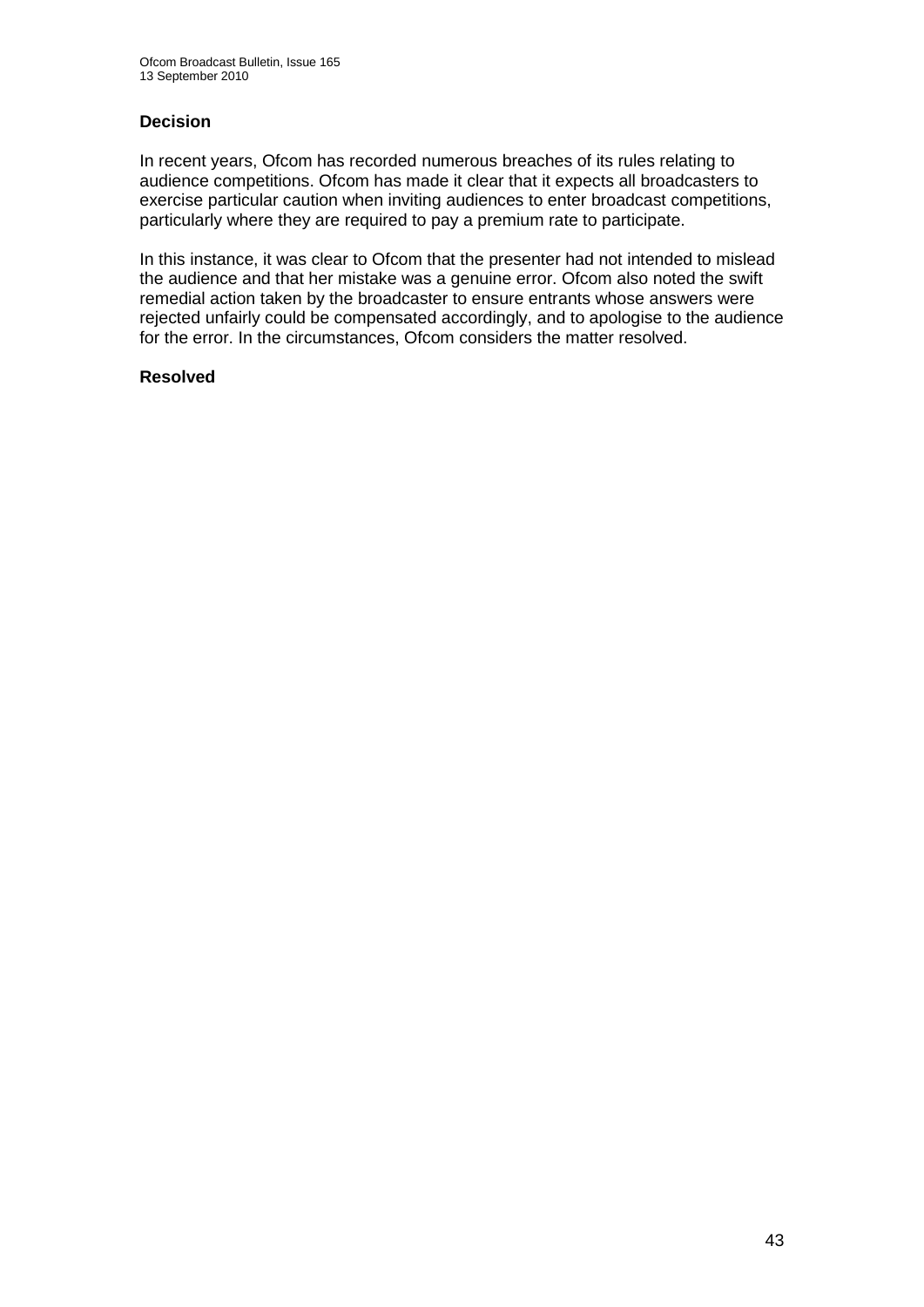# **Not in Breach**

## **An Inconvenient Truth**

*Channel 4, 4 April 2009 21:20 (6 April 2009 on S4C)*

#### **Introduction**

*An Inconvenient Truth* is a factual documentary film in which the American politician and climate change campaigner Al Gore discusses the subject of global warming. It takes the form of a lecture delivered by Mr Gore, interspersed with information about the effects of climate change, in which he makes a case that urgent action to prevent global warming is needed. It was produced as a feature film for worldwide cinema distribution.

It was broadcast on Channel 4 on 4 April 2009, and on S4C on 6 April 2009. The Channel 4 broadcast was immediately preceded by the ecological disaster film, *The Day After Tomorrow.* When the credits to *An Inconvenient Truth* finished, Channel 4 broadcast an end-card which stated:

*"In October 2007 a High Court Judge, Mr Justice Burton, referred to nine alleged "errors" in An Inconvenient Truth but ruled that the film could be distributed to schools if accompanied by Guidance which would allow a balanced presentation of views.*

*"For more detail, please go to: www.channel4.com/inconvenient".* 

Broadcasters must comply with standards set by Ofcom to: provide adequate protection for members of the public from the inclusion of offensive and harmful material<sup>1</sup>; and, to ensure that broadcasters preserve "due impartiality" on matters of political or industrial controversy or matters relating to current public policy.

#### **Complaint**

1

Ofcom received one complaint about the programme. In summary, the complainant believed that this programme, was in breach of Sections Two and Five of Ofcom"s Broadcasting Code (the "Code") because it contained inaccurate and misleading content and, being, in the complainant"s view, a partisan treatment of a major matter relating to public policy, it did not meet the Code"s requirements for due impartiality. In arguing that the programme was partisan and contained inaccuracies the complainant relied on a High Court judgment in *Dimmock v Secretary of State for Education and Skills*<sup>2</sup> ("*Dimmock*") in which Mr Justice Burton said that *An Inconvenient Truth* contained nine errors (which were "significant planks" to the film"s "argumentation"); promoted partisan views, and should be shown in schools as a teaching aid only with suitable guidance notes, in order to comply with the requirements of the Education Act 1996. Mr Justice Dimmock considered whether the film was compliant with sections 406 and 407 of the Education Act 1996. The

 $1$  Section 319(2) of the Act requires Ofcom to set standards in a code for the content of programmes to secure certain standards objectives. One of those objectives is to ensure that generally accepted standards are applied to programmes to ensure adequate protection for members of the public from harmful or offensive material.

 $2$  Dimmock v Secretary of State for Education and Skills (2007) EWHC 2288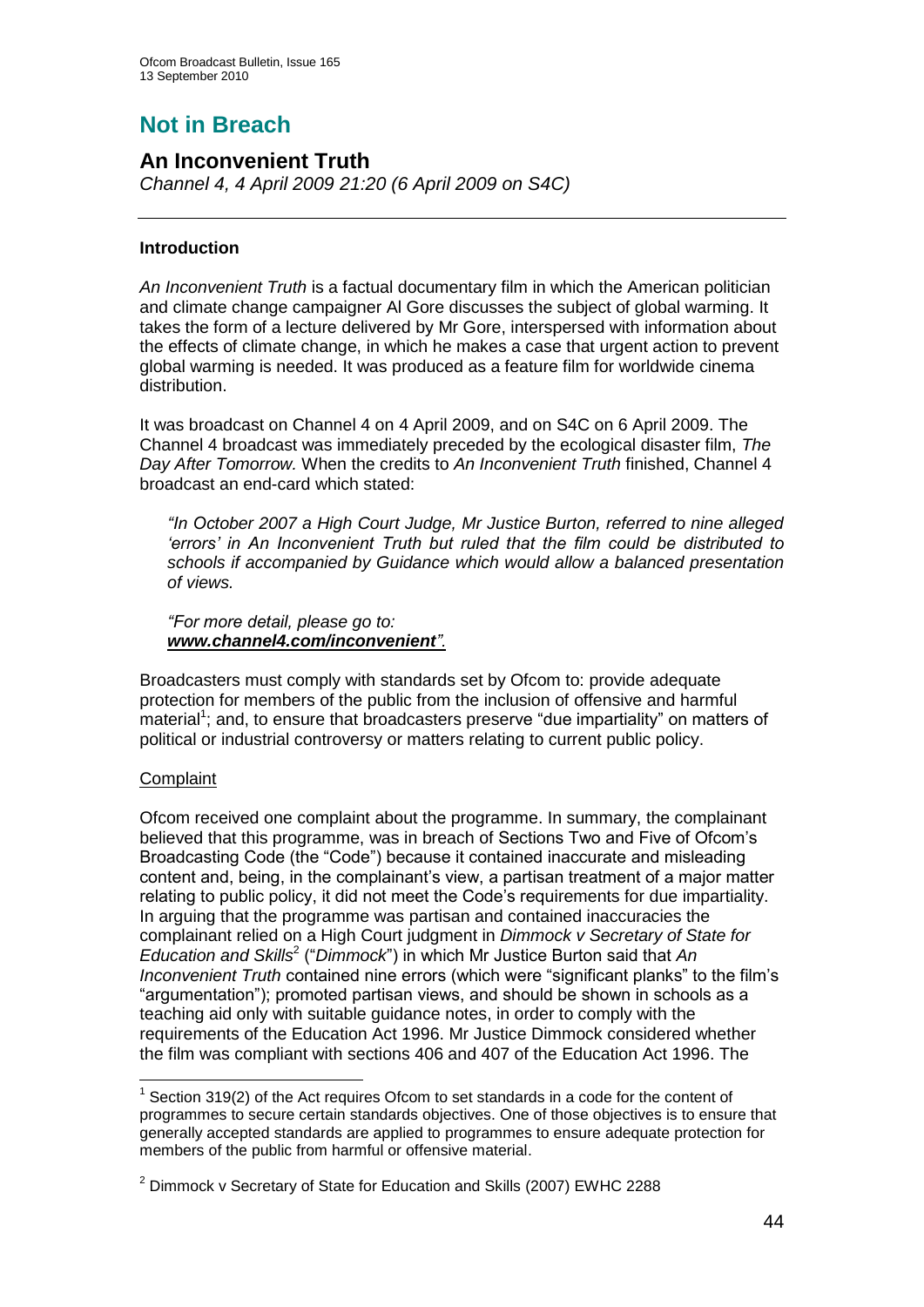provisions of these sections are intended to prevent political indoctrination in schools and therefore forbid *"the promotion of partisan political views in the teaching of any subject in the school"* and included a duty to "*offer a balanced presentation of opposing views*" when *"political issues are brought to the attention of pupils"*. The complainant noted that a card had appeared at the end of the film, but did not consider it should be seen as a mitigating factor to any potential the film had to mislead, because the card"s contents were dismissive and it was unlikely to have been seen by viewers due to its very late appearance. The complainant also argued that the scheduling of the film immediately after the disaster film *The Day After Tomorrow* served to heighten alarm about the issue of climate change*.*

Ofcom wrote to the complainant, stating, in summary, that the programme was not in breach of the Code.

This complaint was considered in accordance with the Guidelines for the handling of standards complaints and cases (March 2004). These guidelines allowed dissatisfied parties to request a maximum of three reviews of a decision (including, an opportunity to appeal directly to the Chairman of the Content Board and request that the decision be put before the Content Board or a sub-committee of the Content Board). These guidelines were replaced on 16 December 2009 by Ofcom"s Procedures for the handling of broadcasting standards or other licence-related cases.

#### First Review Request

The complainant asked for this decision to be reviewed, and Ofcom considered that the complaint required further consideration and conducted a review of its previous decision. Ofcom wrote to the complainant to explain that, in summary, if there were inaccuracies in the programme, they were not so grave that it risked causing harm and/or offence (as required by the Code). Ofcom also explained that the subject matter dealt with in the programme did not constitute a matter of political or industrial controversy. There was therefore no requirement to take any special measures to comply with Ofcom"s due impartiality rules. Ofcom therefore again concluded that there had been no breach of the Code.

#### Second Review Request

The complainant also challenged this decision and asked for a further review. On this second occasion, Ofcom considered that the complainant had again raised arguments requiring further consideration and wrote to Channel 4 to seek its representations.

In response, Channel 4 stated, in summary, that, if judged to be in breach of the Code, the programme could or should not be broadcast in the UK, which would clearly, have a bearing both on Channel 4"s right to freedom of expression and the viewers" right to receive information and ideas.

Channel 4 added that Mr Justice Burton"s judgment in *Dimmock* was relevant but not determinative of the issues Ofcom was required to decide in this particular case because the judgment related to compliance with the Education Act 1996 and not to Rule 2.2 (materially misleading) or Section Five (due impartiality) of the Code. Moreover, Channel 4 had drawn viewers" attention to the judgment with a card broadcast at the end of the programme, which summarised the result of the court case. Channel 4 also argued that the complainant did not properly reflect the determination in respect of the nine "errors" identified in the film by Mr Justice Burton, who in reality said that these *"might be errors or where differing views should be*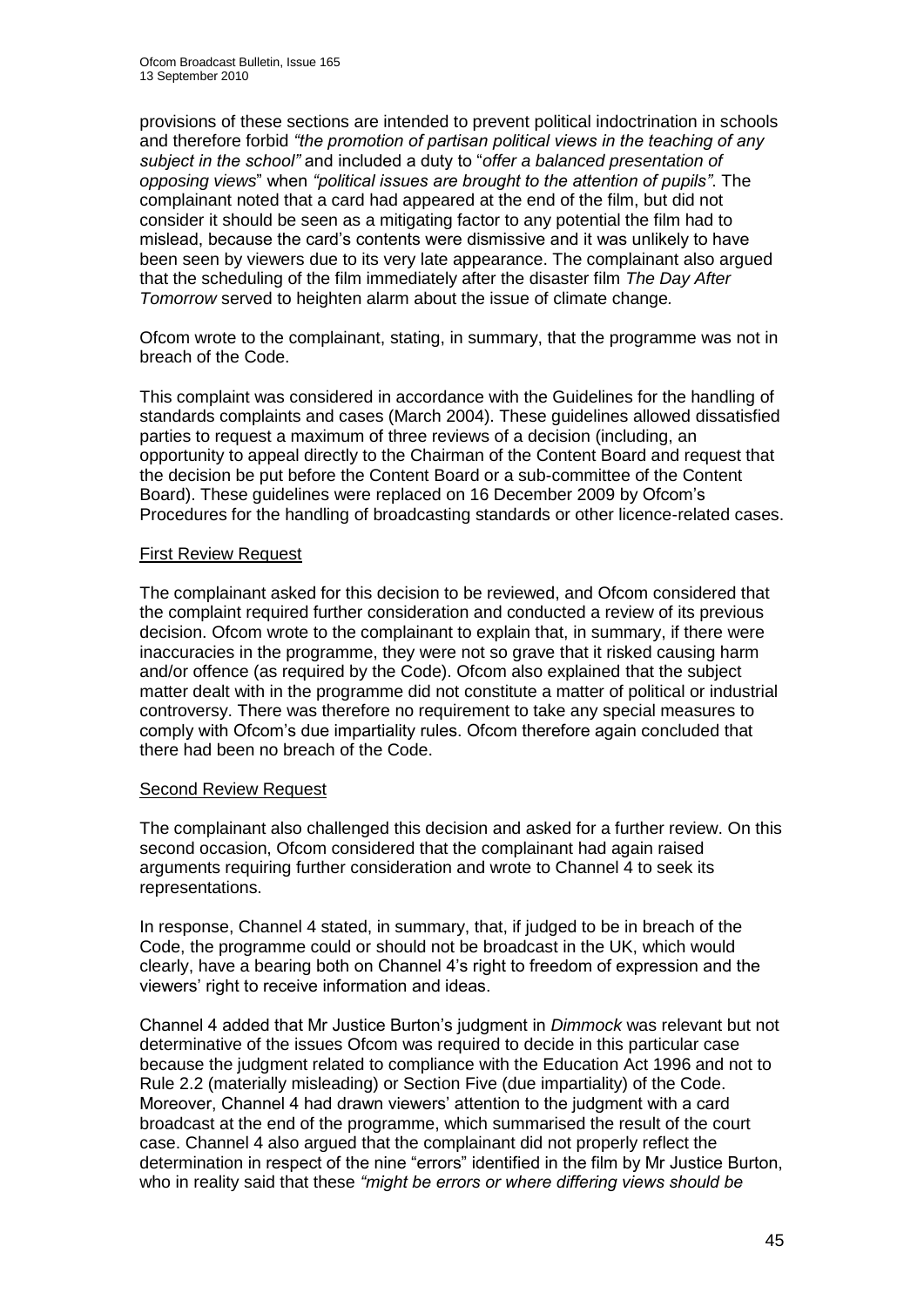*presented for balance"*. Moreover, these were not findings of fact and the "errors" themselves had been the subject of critical examination. It was denied that viewers were misled, and their attention had in any case been drawn to the judgment.

Channel 4 argued that Section Five of the Code does not apply to the subject of anthropogenic climate change. Mr Justice Burton had accepted in his decision that there was scientific consensus that climate change was anthropogenic and about its effects. Finally, Channel 4 commented on the scheduling of the feature film *The Day After Tomorrow* prior to *An Inconvenient Truth,* saying that it was irrelevant to Ofcom"s decision: the two were thematically similar and one was clearly a work of fiction (shown three times previously on Channel 4).

Ofcom then once again concluded that the film was not in breach of Sections Two and Five of the Code. In summary, Ofcom considered that the presence in the programme of nine "errors" did not render it materially misleading, because these errors occurred in the context of a film which was judged by Mr Justice Burton to provide a broadly correct presentation of the scientific consensus. Therefore, even if the film had in any sense misled viewers, it was not material and not to the extent that harm was caused, as the film was presented as the personal view of a leading and concerned US politician and long-time climate change campaigner; it was a feature film with an American focus; there was no evidence that the "errors" undermined in any material way the scientific evidence for man"s activities being a major cause of global warming or that the effect of their inclusion was to cause harm; and the end card reduced further still the possibility of viewers being materially misled. Additionally, Mr Justice Burton"s decision had been made in the context of the Education Act, and was therefore not determinative of Ofcom"s decision. Ofcom reiterated its view that the film did not attract the requirements of due impartiality, because it did not deal with matters of political or industrial controversy, nor those relating to current public policy. Ofcom concluded that the scheduling of *The Day After Tomorrow* was not relevant to Ofcom"s consideration as it did not make *An Inconvenient Truth* more or less potentially misleading, nor was it relevant to the decision as to whether the programme contained material requiring due impartiality within the ambit of the Code.

#### Final review request

1

The complainant challenged Ofcom"s decision for a third time, as permitted under the guidelines in place at the time the original complaint was made, on the grounds that he had not been able to see Channel 4's full response to his second review request; that Ofcom had not given due consideration to *Dimmock* and had only considered it to be "relevant" rather than "material" to its determination; that Ofcom was wrong in saying that the errors as identified in the judgment were not material or harmful so as to put the programme in breach of Rule 2.2, and that the scheduling of the disaster film prior to *An Inconvenient Truth* did not contribute to potential harm; that Ofcom did not consider Rule  $5.7<sup>3</sup>$ ; that the complainant had never stipulated which rules in Section Five were applicable to his complaint; that for the purposes of rules 5.5, 5.11 and 5.12 Ofcom had not considered whether climate change was a (major) matter of current public policy; that Ofcom had not considered whether the film was impartial; that freedom of expression rights were not relevant; and that Ofcom had wrongly used the *Great Global Warming Swindle* as a precedent for its decision.

 $3$  Rule 5.7 states: "Views and facts must not be misrepresented. Views must also be presented with due weight over appropriate timeframes".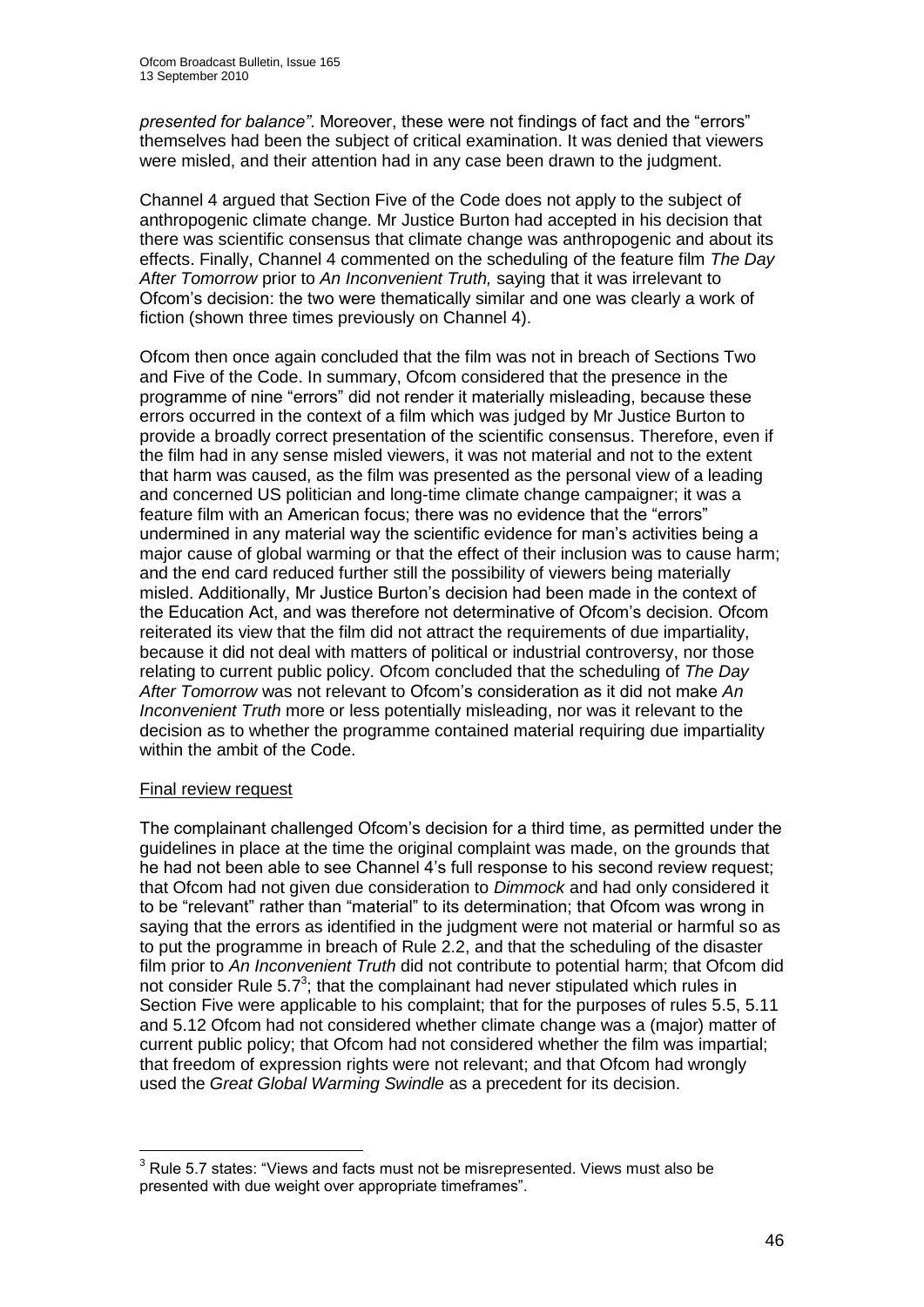In accordance with the guidelines, the Chairman of Ofcom"s Content Board considered this third request for review. He granted this request on the ground that there may have been a procedural flaw in Ofcom"s previous decision (that the complainant did not have the opportunity to see Channel 4"s full response to his second review request) and referred the case in its entirety to the Broadcasting Review Committee ("the Committee") $<sup>4</sup>$ .</sup>

The Chairman of the Content Board gave the complainant the opportunity to see and comment on Channel 4"s representations, and then gave Channel 4 a final opportunity to comment on the complainant"s representations to cure any procedural flaw that might have taken place.

Both parties took up the opportunity to comment. In summary, the complainant added to his third review request by arguing that Channel 4 dismissed the findings in *Dimmock* that the film was "political and campaigning", partisan and alarmist without explaining why those findings were flawed; it did not address the findings in the judgment that the film contained significant errors; and presented no argument as to why the subject of the film could not be said to relate to current public policy. In particular, the complainant argued that it was unreasonable to state that global warming was not a matter relating to current public policy, as there was clearly current public policy that related to global warming. The complainant also argued that, by finding the film in breach of the Code, Ofcom would not impinge upon Channel 4"s or viewers" right to freedom of expression because the film could still be shown provided other content was included in Channel 4"s schedule to balance its message.

Channel 4"s response added to its original comments, arguing in summary that it was neither necessary nor possible to meet the due impartiality requirements of Section Five (including Rule 5.5) of the Code by including the broadcast of the film in a series of programmes: the film was an acquired documentary feature and Channel 4 could not have included it in a series, nor did it have any influence on its editorial content. Channel 4 also added that the "errors" identified by the Judge in *Dimmock* did not relate to an analysis of the scientific questions, and the Judge was not making findings of fact or necessarily saying that there were errors in the film, merely analysing how alleged errors would affect the film"s compliance with the Education Act 1996.

Channel 4 also stated its belief that anthropogenic climate change was not in itself a public policy, although it might impact on policy.

In respect of the scheduling of the film immediately before the disaster film *The Day After Tomorrow,* it would have been clear to viewers that *An Inconvenient Truth* was a documentary feature film and *The Day After Tomorrow* a fictional film, as would the difference between the two.

#### **Decision**

1

The first decision for the Committee was whether or not the Complainant in this case had demonstrated that there were sufficient grounds to review the decision of the

<sup>&</sup>lt;sup>4</sup>The Broadcasting Review Committee is a sub-committee of the Ofcom Board consisting of members of the Ofcom Content Board. It reviews the decisions of the Ofcom Executive in fairness and privacy investigations, broadcasting standards investigations and other licencerelated cases where either the complainant or the licensee is able to demonstrate that the decision is materially flawed.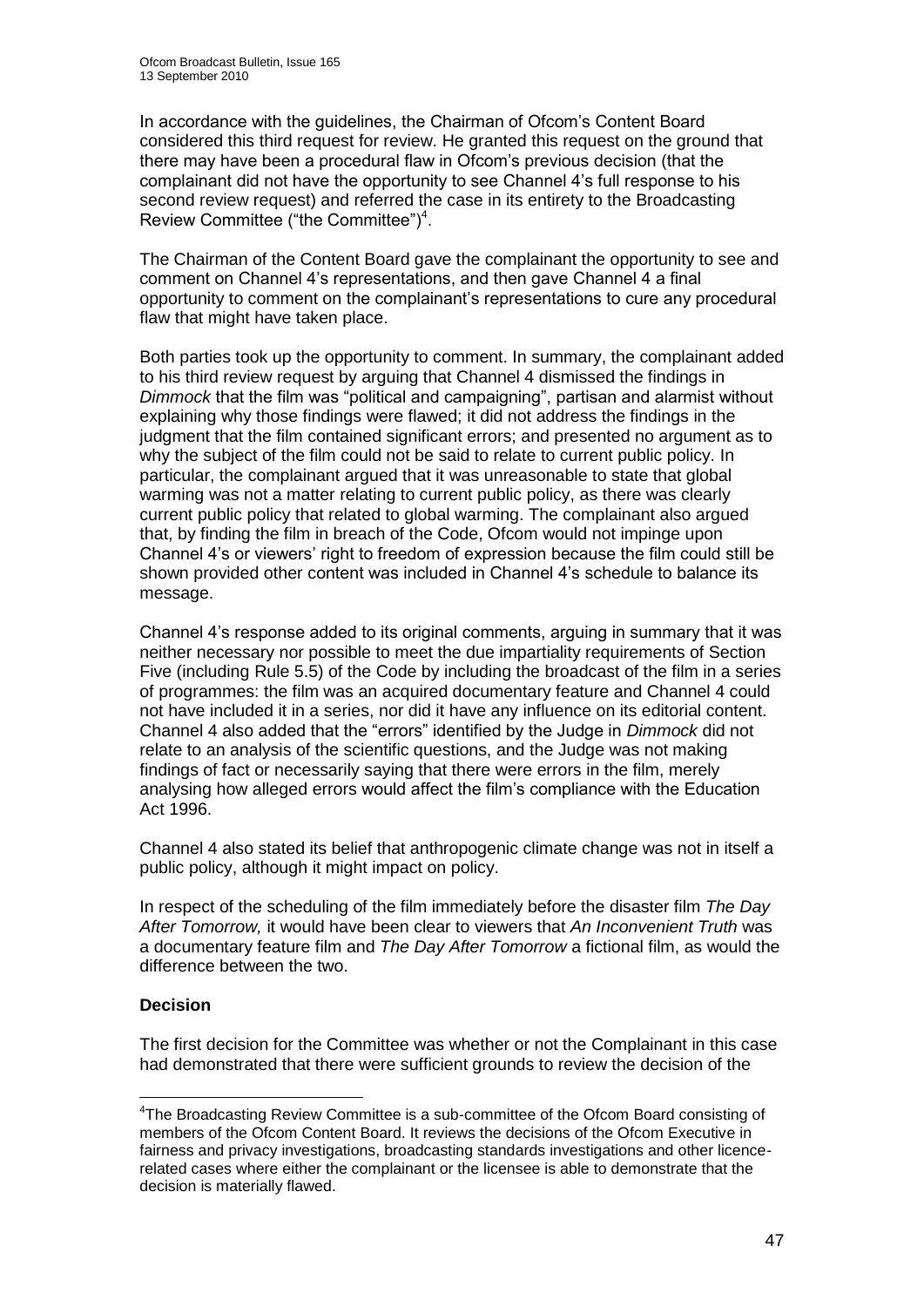Executive of 28 January 2010. The Committee believed that he had and went on to reconsider the case, having regard to all of the submissions made by the parties throughout the process and with specific regard to each of the grounds for review laid out by the complainant in the final review request (see above).

#### **General**

Ofcom has a duty to ensure that generally accepted standards are applied to the content of radio and television services so as to provide adequate protection from the inclusion of harmful or offensive material. When applying these standards, Ofcom must do so in manner that best guarantees an appropriate level of freedom of expression (section 3(4)(g) of the Communications Act 2003 ("the 2003 Act")). This encompasses the broadcasters' right to transmit and the audience's right to receive creative material, information and ideas without interference but subject to restrictions proscribed by law and necessary in a democratic society. This right is enshrined in the European Convention on Human Rights.

Furthermore, viewers expect to be adequately informed about matters in the public interest, including *minority* views and opinions. Protection is provided to viewers by the requirement for broadcasters to preserve "due impartiality" on matters relating to political or industrial controversy or matters relating to current public policy.

#### *Section Two and Factual Accuracy*

The Committee first considered whether the programme was in breach of Rule 2.2 of the Code.

Rule 2.2 states that:

*"Factual programmes or items or portrayals of factual matters must not materially mislead the audience".* 

The accompanying Ofcom guidance to the Code explains that "*Ofcom is required to guard against harmful or offensive material, and it is possible that actual or potential harm and/or offence may be the result of misleading material in relation to the representation of factual issues. This rule is therefore designed to deal with content which materially misleads the audience so as to cause harm or offence.*" (Emphasis in original).

Ofcom must therefore regulate misleading material only where that material is likely to cause harm or offence. As a consequence, the requirement that content must not materially mislead the audience is necessarily a high test. Whilst Ofcom is required by the 2003 Act to set standards to ensure that *news* programmes are reported with "due accuracy" there is no such requirement for other types of programming, including factual programmes of this type.

In dealing with this issue Ofcom had to ascertain - not whether the programme was accurate - but whether it was likely to have materially misled the audience in a way that was likely to have caused harm.

In reaching its decision on whether the film breached Rule 2.2 of the Code, the Committee first considered whether the programme contained factual inaccuracies that were capable of materially misleading the audience. The Committee noted that the complainant"s view that the programme contained material factual inaccuracies was based, by his own admission, on the judgment of Mr Justice Burton in *Dimmock*.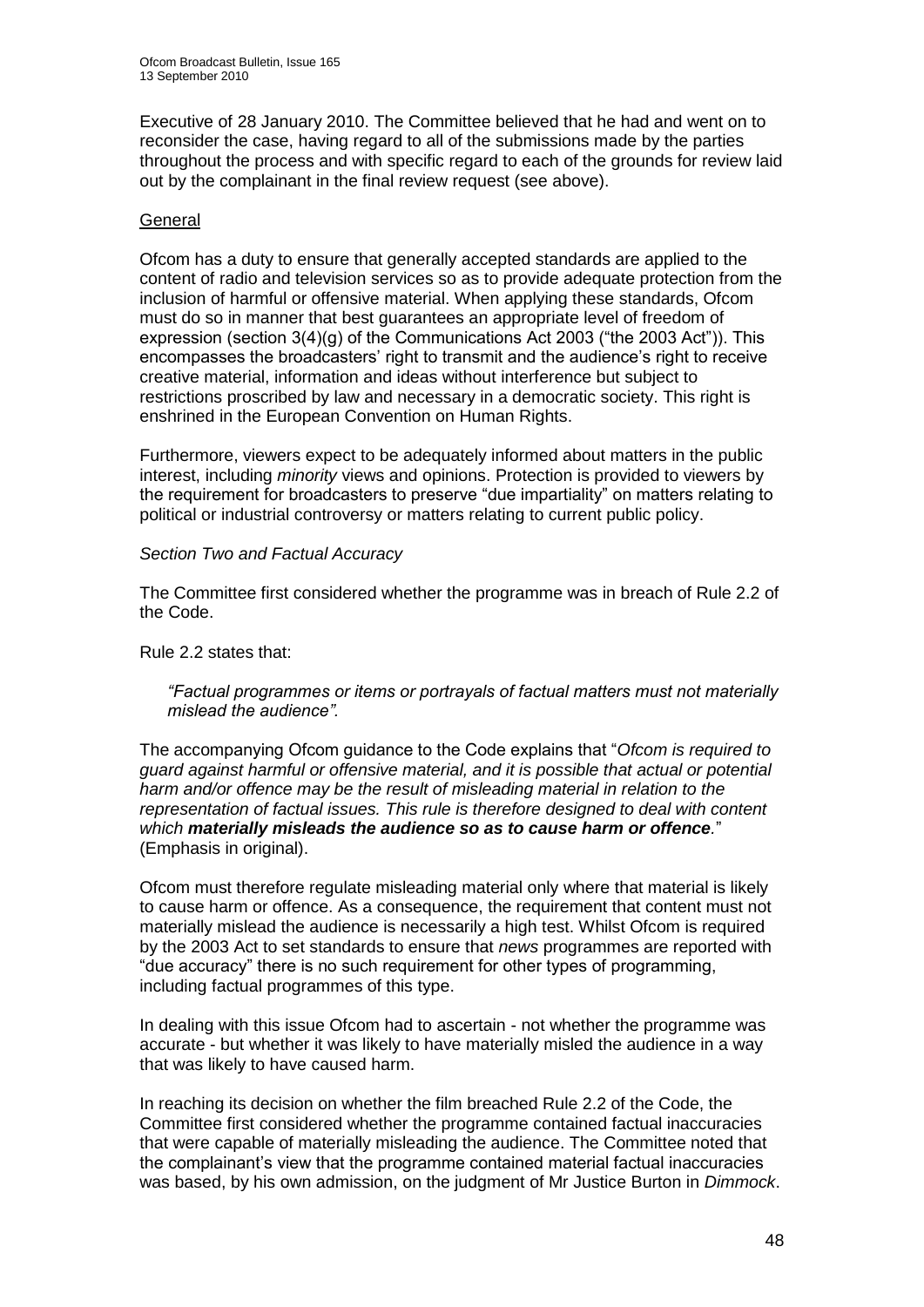1

It was not the Committee"s role to agree or disagree with the findings of the Court. On its face the judgment of the Court appeared to suggest that there were specific elements of the programme that were not accurate. The Committee, therefore, considered that it was reasonable, in reaching a decision as to whether or not the film had the potential to mislead to have regard to the fact that a judge in the High Court had identified what he called errors in the film, which diverged from the IPCC $5$ 's Fourth Assessment Report (deemed the "consensus" on climate change).

However, the Committee was mindful that these errors had been identified by Mr Justice Burton in the context of the use of the film as an educational aid and its compliance with sections 406 and 407 of the Education Act 1996. Indeed, Mr Justice Burton introduced his discussion of the "errors" in *An Inconvenient Truth* by pointing out that *"the hearing before me did not relate to an analysis of the scientific questions, but to an assessment of whether the "errors" in question, set out in the context of a political film, informed the argument on ss406 and ss407."* In particular, the Committee noted that the provisions of these sections were intended to prevent political indoctrination in schools and therefore forbade *"the promotion of partisan political views in the teaching of any subject in the school"* and included a duty to "*offer a balanced presentation of opposing views*" when *"political issues are brought to the attention of pupils"*. Furthermore, the judgment accepted that "*Al Gore"s presentation of the causes and likely effects of climate change in the film was broadly accurate*".

In the Committee's view this was a very different context to the film's compliance with the Code and any potential harm it might have caused television viewers (the majority of which would have been adults). Moreover, the Committee noted that Ofcom was not bound by the conclusions of the High Court because its role was to apply the Code and not, as was the case in *Dimmock*, the Education Act 1996. In particular, the Committee was mindful of the fact that Ofcom is required to apply "generally accepted standards" (including those set out in Rule 2.2 of the Code) in the light of the right to freedom of expression – which the Court in *Dimmock* was not required to do.

Finally, the Committee noted that Mr Justice Burton appeared satisfied for the film to be distributed to schools with a guidance note, thus suggesting that he did not consider the work to be so significantly misleading or partisan that it could not be seen at all in schools. The Committee therefore concluded that the findings of the Court were not in and of themselves demonstrative that the programme was materially misleading so as to cause harm to viewers.

In the Committee's view the programme was therefore unlikely to have materially altered viewers" understanding of Anthropogenic Global Warming in a way that would have adversely affected them or society.

Although it did not believe it was a necessary step to ensure compliance with the Code (as it did not believe that the programme was likely to materially mislead), the Committee also considered that Channel 4 had taken care to limit any potential for the film to mislead viewers by broadcasting the end-card explaining that the High

<sup>&</sup>lt;sup>5</sup> The Intergovernmental Panel on Climate Change is the leading body for the assessment of climate change, established by the **United Nations Environment Programme** and the **World Meteorological Organization** to provide the world with a clear scientific view on the current state of climate change and its potential environmental and socio-economic consequences.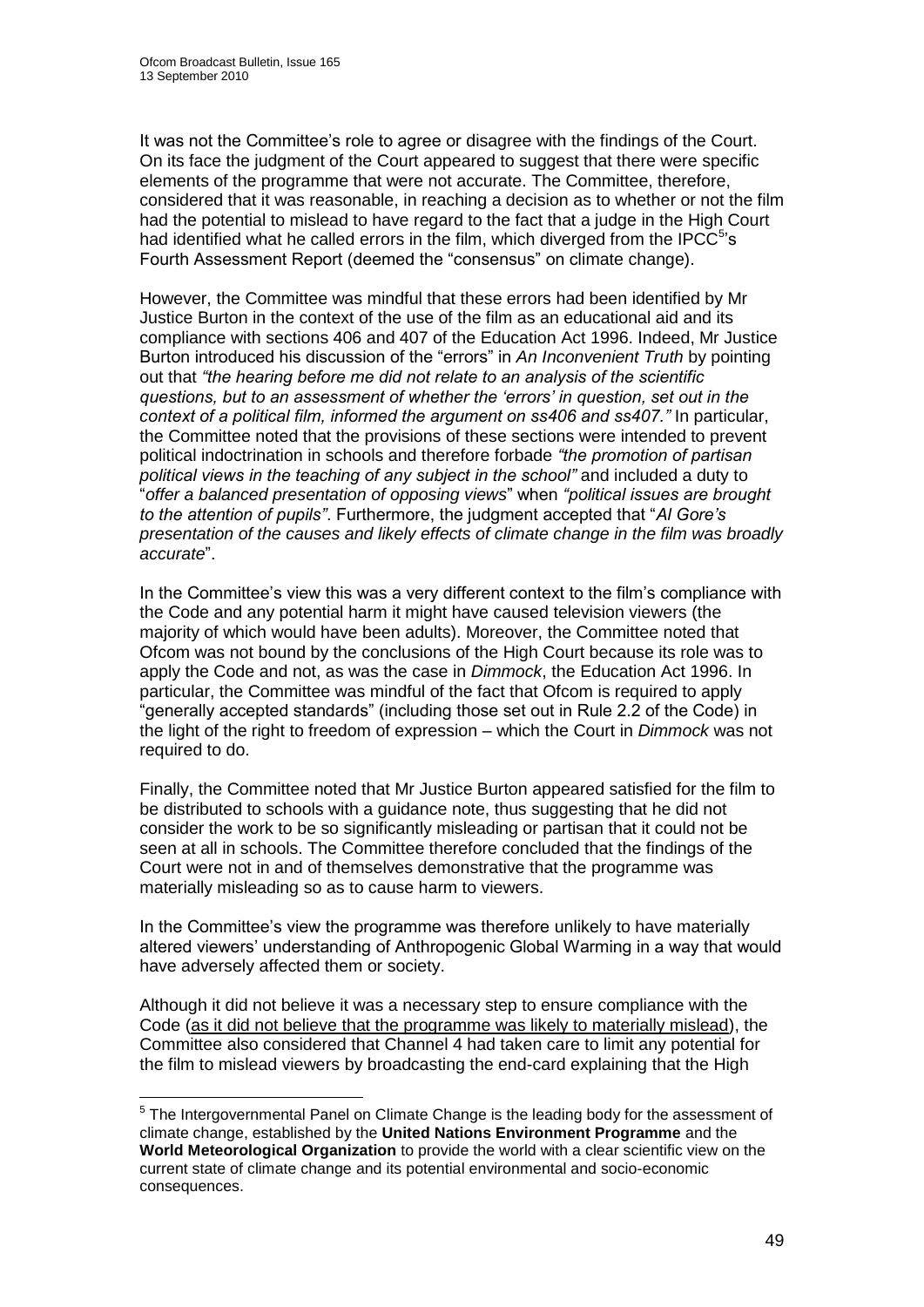Court judgement had highlighted errors in the film. This card appeared after the credits and remained on screen for about 30 seconds; it also pointed viewers to a website where they could read the judgment in full.

The Committee therefore considered that Channel 4 had taken reasonable steps in broadcasting the card after the end of the film to ensure that viewers were adequately informed about the High Court judgement and that the content of that card and its placement were editorial matters for Channel 4, as was its decision to refer viewers to a website rather than conveying the findings of the High Court in detail.

In the circumstances, the Committee concluded that the film (notwithstanding the Court"s findings) presented an argument that was consistent with the current orthodoxy and was unlikely to have materially misled viewers in a way that would result in harm. It was not, therefore, in breach of Rule 2.2.

#### *Section Five and Due Impartiality*

The Committee then considered whether the programme was in breach of Section Five of the Code.

Rule 5.1 of the Code states:

"News, in whatever form, must be reported with due accuracy and presented with due impartiality."

Rule 5.5 of the Code states:

"Due impartiality on matters of political or industrial controversy and matters relating to current public policy must be preserved on the part of any person providing a service (listed above). This may be achieved within a programme or over a series of programmes taken as a whole."

The Code states that:

"Matters of political or industrial controversy are political or industrial issues on which politicians, industry and/or the media are in debate. Matters relating to current public policy need not be the subject of debate but relate to a policy under discussion or already decided by a local, regional or national government or by bodies mandated by those public bodies to make policy on their behalf, for example non-governmental organisations, relevant European institutions, etc."

In relation to matters of major political or industrial and major matters relating to current public policy, the Code contains the following rules:

Rule 5.11 states:

"In addition to the rules above, due impartiality must be preserved on matters of major political and industrial controversy and major matters relating to current public policy by the person providing a service in each programme or in clearly linked and timely programmes".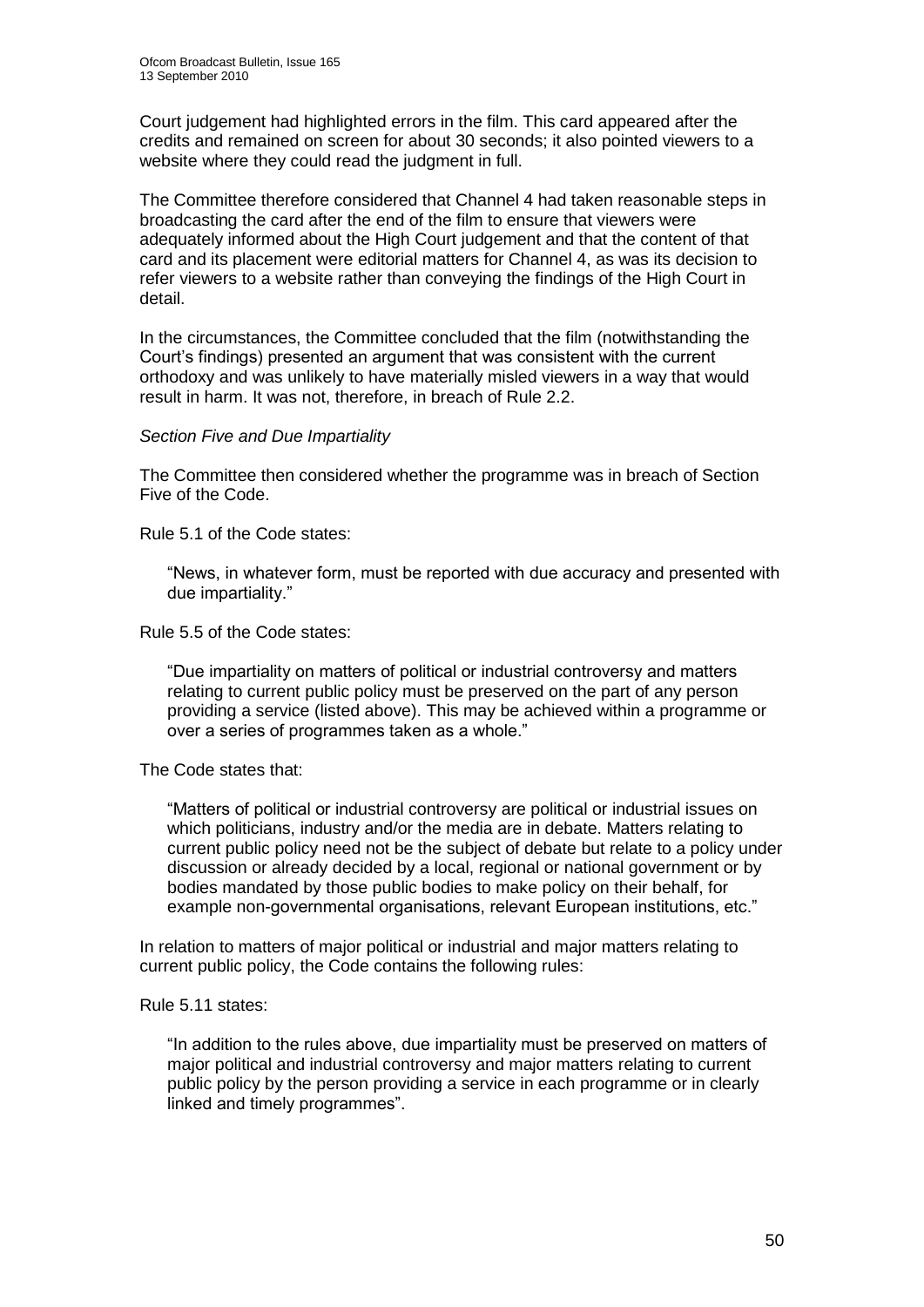Rule 5.12 states:

"In dealing with matters of major political and industrial controversy and major matters relating to current public policy an appropriately wide range of significant views must be included and given due weight in each programme or in clearly linked and timely programmes. View and facts must not be misrepresented."

The Code also gives the meaning of "matters of major political or industrial controversy and major matters relating to current public policy":

"These will vary according to events but are generally matters of political or industrial controversy or matters of current public policy which are of national, and often international, importance, or are of similar significance within a smaller broadcast area"

When interpreting due impartiality, Ofcom must take into account the broadcaster's and viewers" right to freedom of expression, which includes the right to hold opinions and to receive and impart information and ideas without interference by public authority.

The Committee first considered whether *An Inconvenient Truth* dealt with matters requiring the preservation of due impartiality.

It noted that *An Inconvenient Truth* was not a news programme, and that Rule 5.1 requiring the preservation of due impartiality for all news, in whatever form, did not apply to its broadcast.

The Committee then went on to establish whether or not the matters dealt with in this programme were either: *matters of political or industrial controversy; or, matters relating to current public policy; or, matters of major political or industrial controversy and major matters relating to current public policy.* 

#### *Matters of political or industrial controversy*

It appeared to the Committee that the subject matter of the film was Anthropogenic Global Warming, but that it was also a call to action by its presenter, Al Gore. The Committee felt that it was a work that evidently centred on Anthropogenic Global Warming and the scientific basis that underpins it but at its core was the proposition of the need for Anthropogenic Global Warming to be addressed, at some point, by actions on the part of individuals, corporations and governments. The Committee noted that the film did not debate to any significant degree whether or not Anthropogenic Global Warming was or was not an established fact, but rather assumed that it had already been established and attempted to persuade viewers that prompt action was required. In this, the Committee once again had regard to *Dimmock*, which noted that the film was "*political*" and "*campaigning*".

Having reviewed the film, the Committee noted that Mr Gore described his work as travelling around the world and *"trying to identify all those things in people"s minds that serve as obstacles to them understanding this"* and to *"demolish"* those obstacles. He described himself as doing this *"city by city, person by person, family by family – and I have faith that pretty soon enough minds were changed that we cross a threshold"* (sic). It therefore seemed apparent to the Committee that the film had a clear proselytizing function as part of that very work.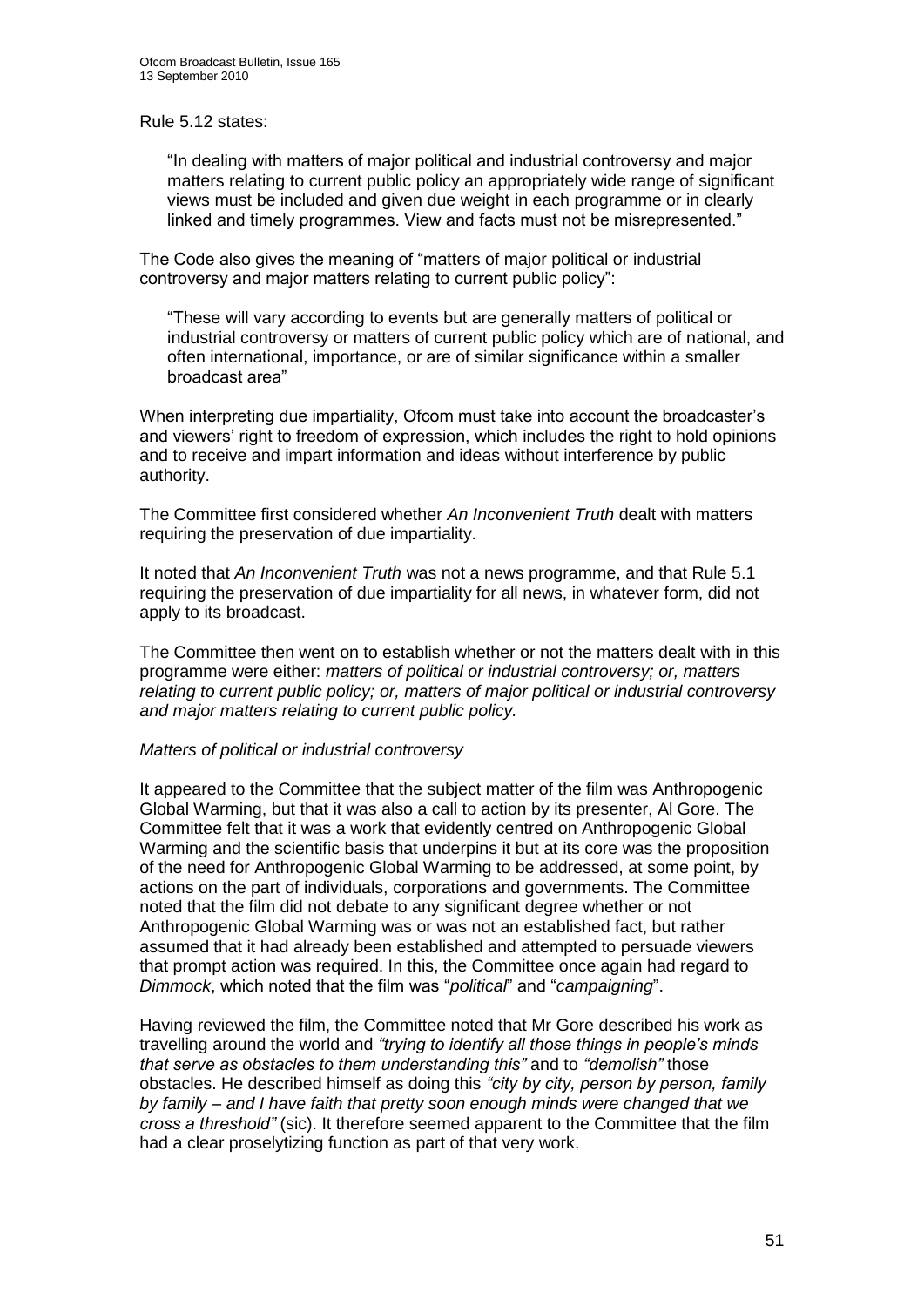However, the Committee concluded that, despite arguably being a "political film", the subject matter could not be described as being one of "political or industrial controversy", on the grounds that - despite being the subject of debate in the media - Anthropogenic Global Warming could reasonably be considered a subject that was already scientifically established and did not appear to be challenged by any of the established political parties or other significant domestic or international scientific institutions.

Similarly, the need to address the problem by lowering emissions also appears established and can no longer be described as a subject of controversy (as envisaged by the terms of the Code).

The Committee therefore concluded that the film"s subject was not a matter of political or industrial controversy.

#### *Matters relating to current public policy*

The Committee then turned to the question of whether the due impartiality rules might apply to the broadcast of the film because its subject matter was current public policy or because it related to current public policy.

The Committee considered that the film"s principal subject was Anthropogenic Global Warming and that this in itself was not public policy and would not therefore trigger the Code"s requirements for due impartiality for that reason.

However, the Committee noted that the film included calls to action, for example:

*"That"s what I"d like to finish with. The fact that we already know everything we need to know to effectively address this problem. We"ve got to do a lot of things, not just one. If we use more efficient electricity appliances we can save this much*  [Mr Gore indicates a graph showing CO2 emissions] *off the global warming/pollution that would otherwise be put into the atmosphere. If we use other end-use efficiency: this much. If we have higher mileage cars: this much. And all these begin to add up – other transport efficiency, renewables technology, carbon capture and sequestration ... – they all add up and pretty soon we are below our 1970 emissions, We have everything we need – save perhaps political will".*

Mr Gore listed the efforts and successes of the human race throughout history (for example, landing on the moon, ending apartheid, eradicating polio and small pox) and stated: "*so now we have to use our political processes in our democracy and then decide to act together to solve those problems."*

Mr Gore then further underlined his argument:

"*We have the ability to do this. Each one of us is a cause of global warming but each of us can make choices to change that with the things we buy, the electricity we use, the cars we drive, we can make choices to bring our individual carbon emissions to zero. The solutions are in our hands, we just have to have the determination to make it happen."* 

He concluded his lecture and the film by saying: "*I believe this is a moral issue. It is your time to seize this issue. It is our time to rise up again and secure our future."*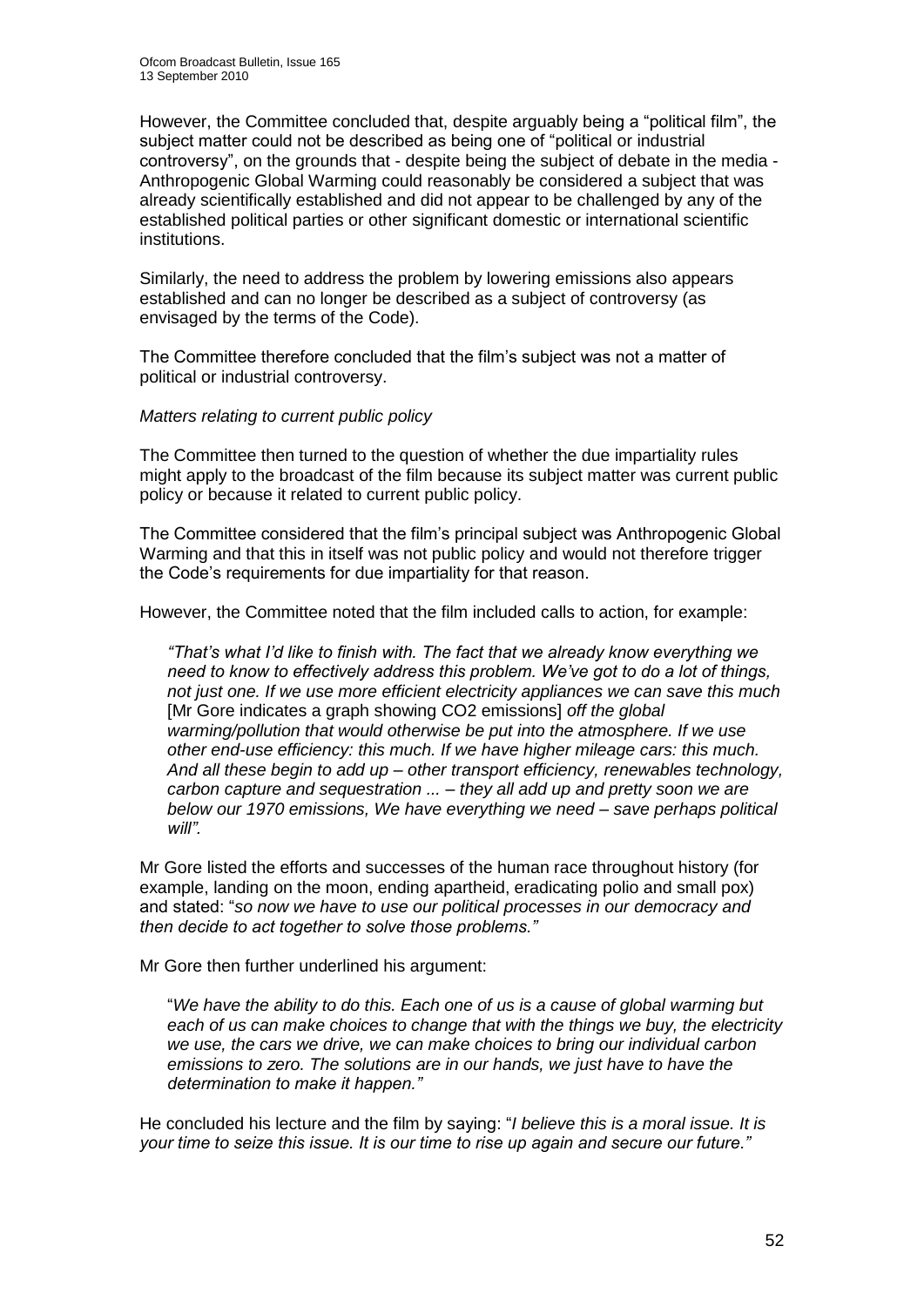The film ended with a montage of actions that followed the words: *"The climate crisis can be solved. Here"s how to start:*

*"You can reduce your carbon emissions to zero buy energy efficient appliances and lightbulbs; change your thermostat; weatherise your house; increase insulation; get an energy audit; recycle; if you can buy a hybrid car; walk or ride a bicycle; when you can use light rail + mass transit; tell your parents not to ruin the world that you will live in; if you are a parent join with your children to save the world they will live in; switch to renewable sources of energy; call your power company to see if they offer green energy; if they don"t ask them why not; vote for leaders who pledge to solve this crisis; write to congress; if they don"t listen run for congress; plant trees; lots of trees; speak up in your community; call radio shows and write newspapers; insist that America freeze CO2 emissions and join international efforts to stop global warming; reduce our dependence on foreign oil, help farmers grow alcohol fuels; raise fuel economy standards: require lower emissions from automobiles; ... pray that people will find the strength to change ;... encourage everyone you know to see this movie; learn as much as you can about the climate crisis; then put your knowledge into action."*

In the Committee"s view, the "solutions" outlined by Mr Gore were essentially ones requiring individual action. For example, advocating that individuals were more thoughtful about the source of the electricity they used in their homes appeared to the Committee to fall outside what could be described as "public policy". The Committee acknowledged that not all of the advocated action points would have been achievable on an individual basis (for example, "require lower emissions from automobiles," or "raise fuel economy standards") but, in the context of Mr Gore"s earlier encouragement for everyone to "*use our political processes in our democracy and then decide to act together to solve those problems*", it seemed to the Committee that the film was also intended to encourage individual action as a means of eventually changing public attitudes, behaviours and opinions among the residents, organisations and institutions of the US in the first instance and in democratic countries across the world in the longer term. In that sense, one of the underlying tenets of the film appeared to be, as Mr Gore was arguing, that public attitudes needed to evolve significantly to address the problems created by Anthropogenic Global Warming.

In the Committee"s view parts of the film addressed not only climate change, and whether it was happening, but also – crucially – that something needed urgently to change if the problem was to be addressed. The film outlined an argument for the need for a fundamental shift in behaviour on an individual level and a corresponding shift in public attitudes on a collective level. It appeared to the Committee that the film squarely placed the responsibility for this change at the door of all consumers of energy, whether on an individual or a collective basis.

The Committee then asked itself if it was therefore possible to define these calls to action as matters relating to current public policy in such a way as to require the preservation of due impartiality. As noted above, the application of the rules on due impartiality has to take into account broadcasters" rights to freedom of expression and viewers" rights to receive information freely, and these rules have to be applied in the context of Ofcom"s wider standards objectives.

It seemed to the Committee that public policy may be formed on almost any conceivable subject and that therefore the test of whether a programme"s subject matter was one that "related to current public policy" had necessarily to be a high one in order for Ofcom to be able to regulate in such a way that protects freedom of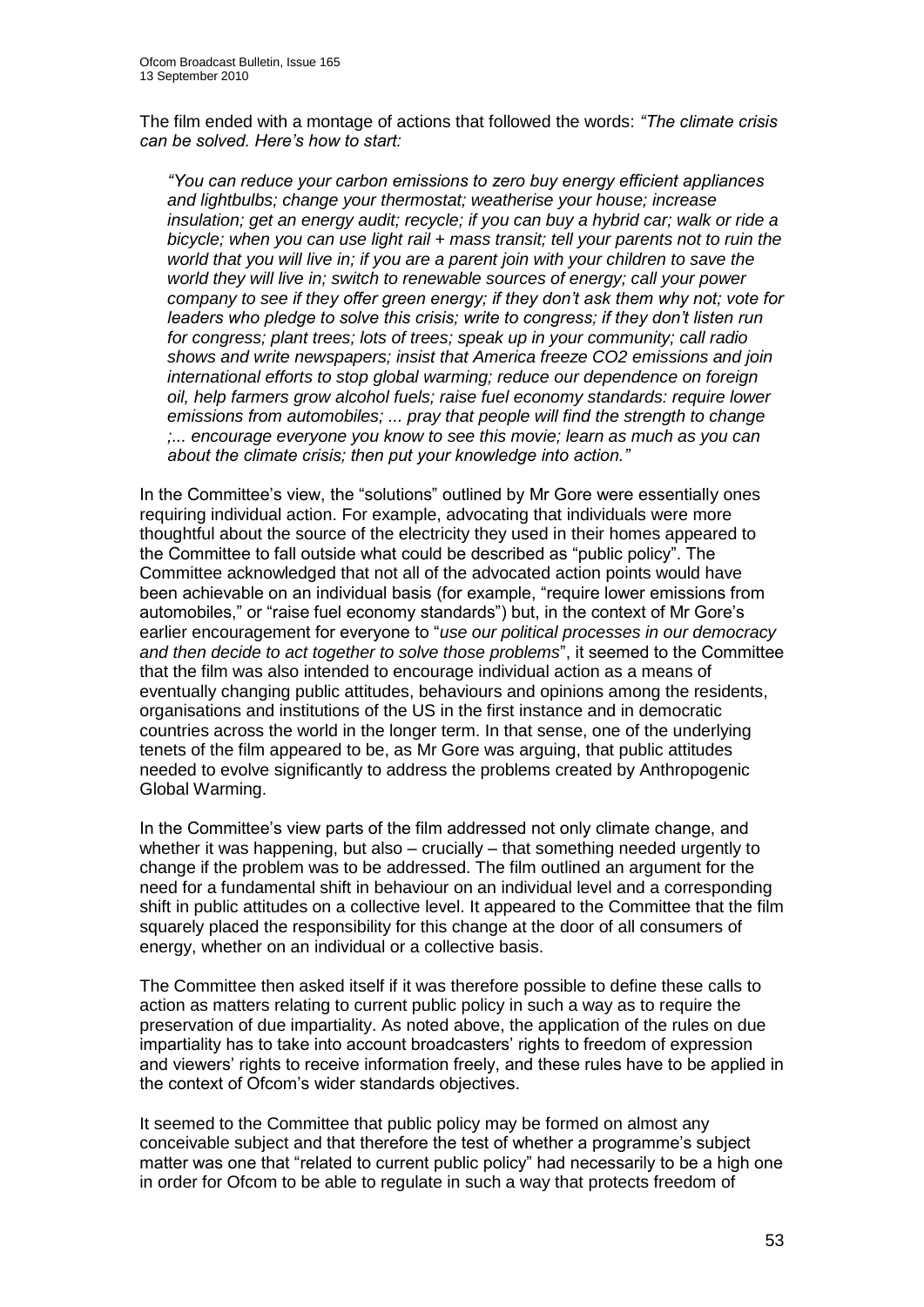expression. The Committee felt strongly that a very wide application of Section Five to cover not only discussions of a specific policy but also all issues that might in some way have a relationship to public policy (i.e. effectively any subject on which a factual documentary programme could be made) would have a chilling effect on broadcaster"s ability to explore important subject matter. Therefore, in order for a programme"s subject matter to fall into this category the Committee considered that it would normally need to relate to specific public policies.

In the Committee"s view, *An Inconvenient Truth* did not contain any such discussion. The Committee found that the film was not focused on specific public policies that Mr Gore considered were essential to tackle climate change, but rather on persuading viewers to take individual action and alter their own behaviour so that society as a whole could come to the understanding that *something* needed to be done.

The Committee concluded that the subject matter of the film *An Inconvenient Truth* namely, that Anthropogenic Global Warming is taking place and that public attitudes needed to be changed in order for preventative action to be possible – was not a matter relating to current public policy.

#### *Matters of major political or industrial controversy and major matters relating to current public policy*

Having reached this view, it was not necessary for the Committee to consider whether or not the subject matter of this programme related to **major** matters of public policy. Because it had already concluded that the programme"s subject was not a matter of political or industrial controversy, it did not breach Rules 5.11 and 5.12.

Finally, the Committee considered that, even if it could be argued that some of the calls to action mentioned at the end of the film could be described as "relating to public policy" (for example, *"require lower emissions from automobiles")*, there were several other factors to take into account in reaching a decision on whether these had been presented with due impartiality.

The Committee considered that the preservation of due impartiality does not require a broadcaster to include every argument on a particular subject or to provide, in each case, a directly opposing argument to the one presented in the programme. For instance, it would not always be necessary or even desirable to have to present an opposing view which is at odds with the established view of the majority or inconsistent with established fact in order to preserve due impartiality. Further, whether or not due impartiality has been preserved will also be dependent on a range of other factors such as the nature of the programme; the programme"s presentation of its argument; the transparency of its agenda; the audience it is aimed at and what the audience"s expectations are.

In this case, the existence of anthropogenic global warming and proposed measures to limit or reduce it (for example, by reducing vehicle emissions) is consistent with the current orthodoxy. As noted above there is scientific consensus on this point. In the Committee"s view, the preservation of due impartiality did not require the programme to put the opposing argument.

Additionally, the programme"s perspective had been clearly established (and would have been understood by viewers) by the time these measures were advocated.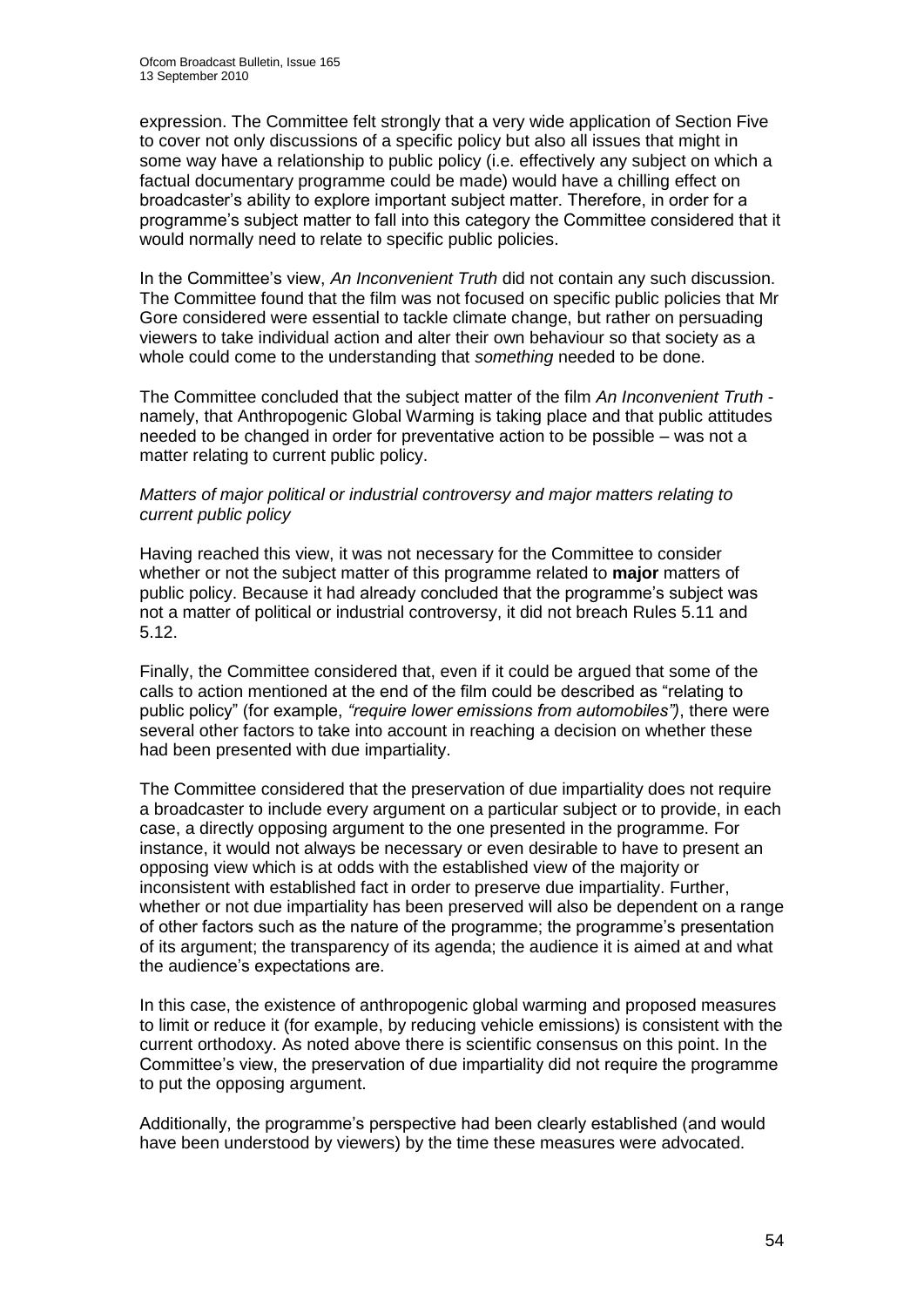Finally, it seemed to the Committee that the calls to action in the final section of the film were addressed specifically to citizens of the United States while, in this instance, the film was not broadcast to a US audience.

Taking all of these factors into account, it appeared to the Committee that even if the final section of the film were judged to have dealt with matters relating to public policy, due impartiality was preserved.

In conclusion, the Committee found that the programme was not in breach of Section Five of the Code.

**Not in breach of Rule 2.2 Not in breach of rules 5.1, 5.5, 5.11 and 5.12**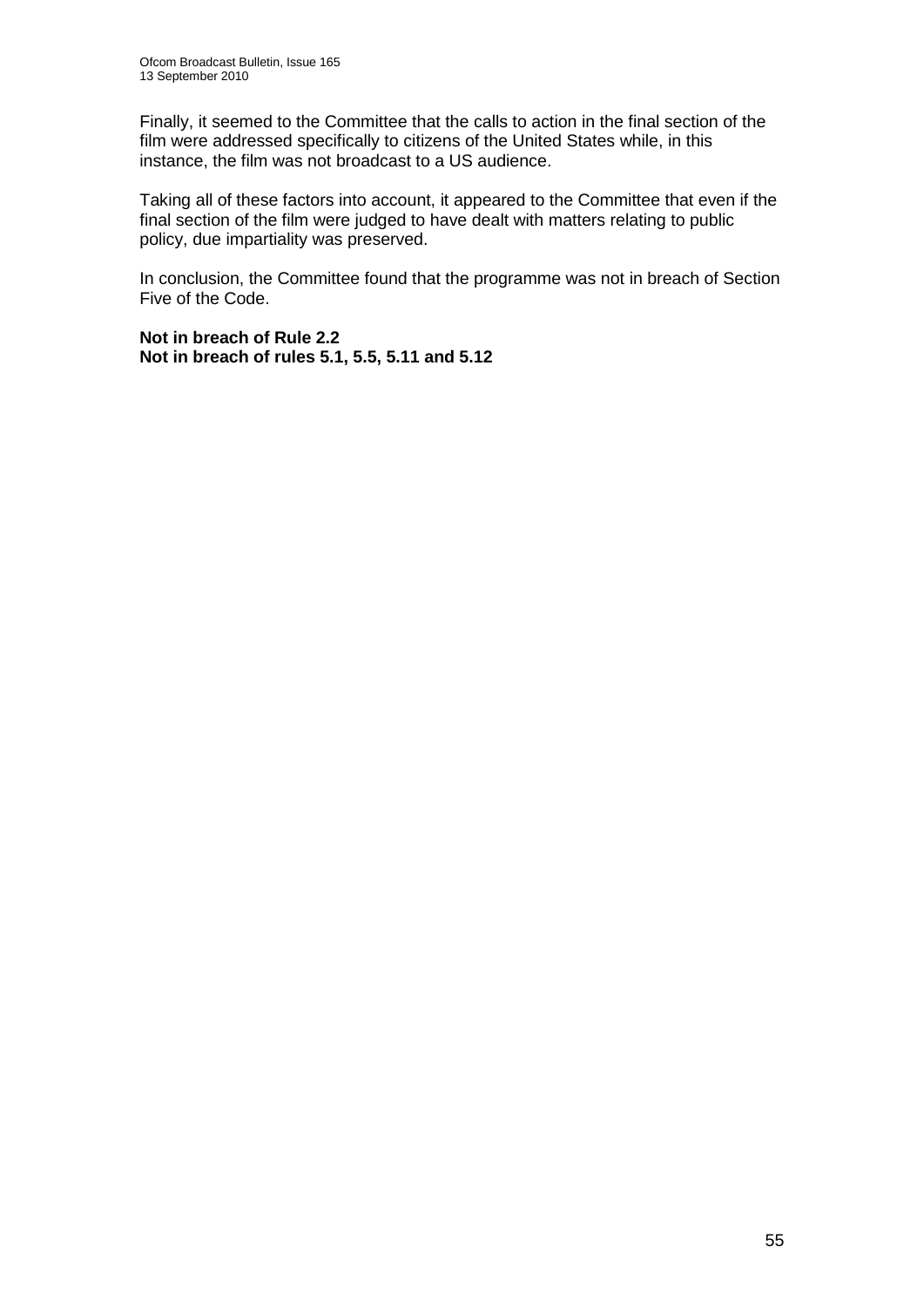# **Advertising Scheduling cases**

## **In Breach**

## **Advertising minutage**

*ESPN, ESPN Classic Sport UK, ESPN America, various dates between 3 and 15 June 2010, various times*

#### **Introduction**

Rule 4 of the Code on the Scheduling of Television Advertising ("COSTA"), states: "time devoted to television advertising and teleshopping spots on any channel in any one hour must not exceed 12 minutes".

Rule 17 of COSTA applies restrictions to the number of advertising breaks during a programme**<sup>1</sup>** .

These rules implement the requirements of the Audiovisual Media Services (AVMS) Directive.

As part of Ofcom's routine monitoring of broadcasters' compliance with COSTA, we observed that between 3 and 15 June 2010, there were two occasions on ESPN and one on ESPN Classic Sport UK when the broadcaster appeared to have transmitted more than the permitted allowance of advertising in one clock hour. For example, on one of these occasions, the broadcaster transmitted a total of 13 minutes and 40 seconds of advertising in one clock hour (one minute and 40 seconds more than was permitted).

Upon further monitoring of ESPN channels, Ofcom also observed that on 4 June 2010, during *NBA Fastbreak,* broadcast on ESPN America, the broadcaster appeared to have transmitted three internal breaks when only two breaks were permitted.

Ofcom wrote to the broadcaster asking it to provide comments relating to these issues under Rules 4 and 17 of COSTA.

#### **Response**

The broadcaster stated that it deeply regretted the incidents that had occurred across three of its channels.

The broadcaster explained it would be introducing a combination of further technical, procedural and other changes to its processes to ensure that such problems would not recur. These changes include upgrades to both its manual and automated checking processes, as well as an overall reduction to the maximum advertising minutage scheduled in clock hours featuring certain programmes that are considered potentially problematic i.e. live overseas sporting events.

The broadcaster also stated it would be re-emphasizing the COSTA rules to its staff.

<sup>1</sup> 1 <http://stakeholders.ofcom.org.uk/binaries/broadcast/other-codes/tacode.pdf>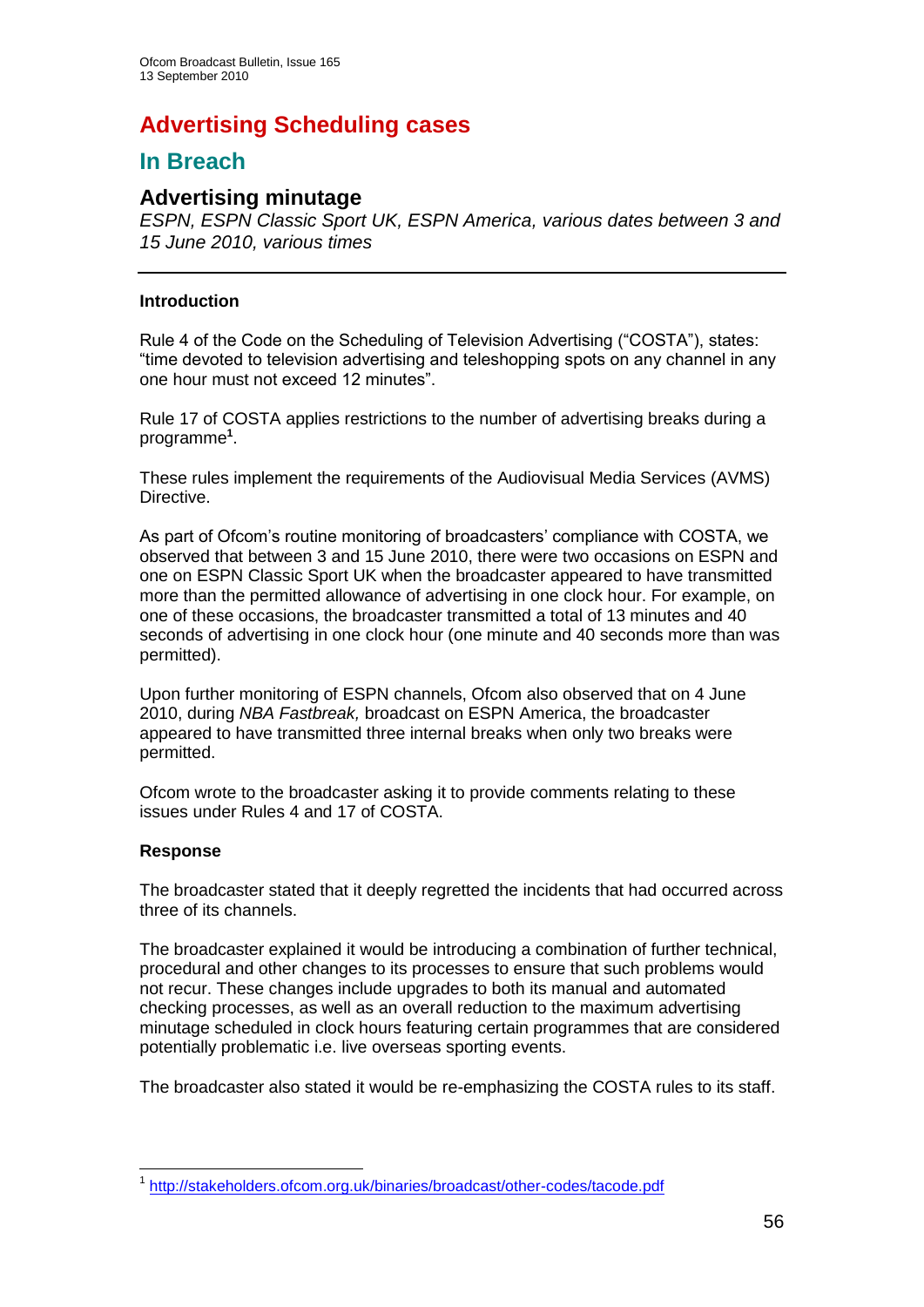#### **Decision**

Ofcom notes that this is the second time it has investigated issues on ESPN channels under COSTA. On 24 May 2010, Ofcom published a finding in the Broadcast Bulletin recording breaches of COSTA minutage rules<sup>2</sup> in relation to content broadcast on both ESPN and ESPN Classic Sport UK. Following these breaches, the broadcaster stated that it had improved its procedures to prevent this issue recurring. Ofcom is concerned that the broadcaster"s procedures were not adequate to prevent these latest breaches of COSTA rules occurring. Accordingly, we are recording a breach of Rule 4 and Rule 17 of COSTA.

Ofcom has asked ESPN to explain how the further changes it has introduced to its internal processes will ensure that its channels are compliant with COSTA in future. Ofcom will also continue to monitor ESPN, ESPN Classic Sport UK and ESPN America and may consider further regulatory action if this problem recurs.

#### **Breaches of Rules 4 and 17 of COSTA**

1

<sup>2</sup> Ofcom Broadcast Bulletin 158: [http://stakeholders.ofcom.org.uk/binaries/enforcement/broadcast](http://stakeholders.ofcom.org.uk/binaries/enforcement/broadcast-bulletins/obb158/Issue158.pdf)[bulletins/obb158/Issue158.pdf](http://stakeholders.ofcom.org.uk/binaries/enforcement/broadcast-bulletins/obb158/Issue158.pdf)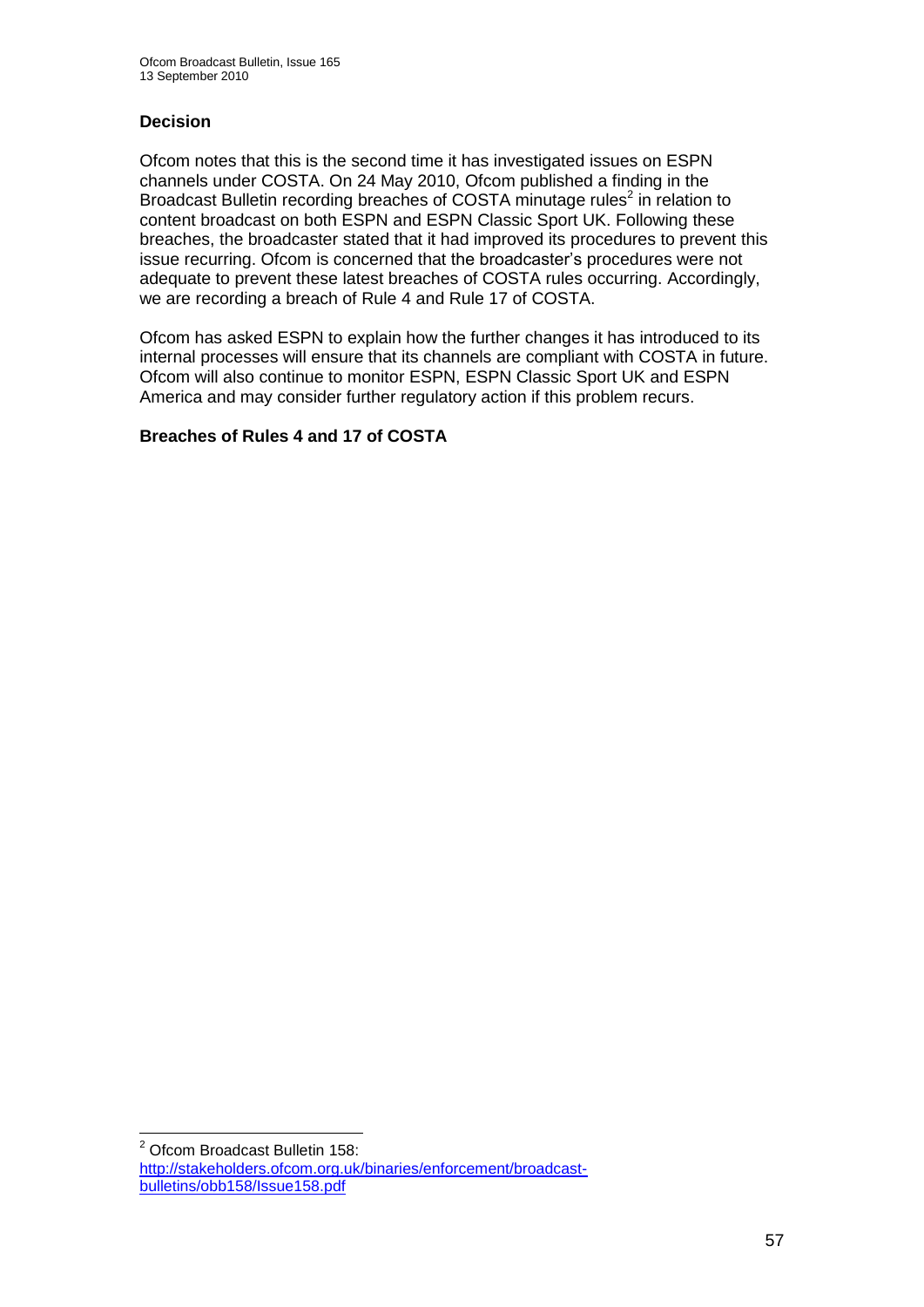# **In Breach**

## **Advertising minutage**

*Wedding TV Asia, 3 May 2010, 20:00*

#### **Introduction**

Rule 4 of the Code on the Scheduling of Television Advertising ("COSTA"), states: "time devoted to television advertising and teleshopping spots on any channel in any one hour must not exceed 12 minutes". This rule implements the requirements of the Audiovisual Media Services (AVMS) Directive.

As part of Ofcom's routine monitoring of broadcasters' compliance with COSTA, Ofcom observed that on 3 May 2010, during the 20:00 clock hour, a total of 12 minutes and ten seconds of advertising had been transmitted on Wedding TV Asia (ten seconds more than is permitted).

Ofcom wrote to Wedding TV Limited, the licence holder for Wedding TV Asia, to request its comments relating to the incident under Rule 4 of COSTA.

#### **Response**

The broadcaster explained that it had been checking all schedules manually to ensure they were compliant with COSTA but unfortunately had failed to detect this particular overrun.

As a result of the incident, the broadcaster said that staff at Wedding TV Asia had been reminded of COSTA minutage rules. Furthermore, a more secure checking method would be introduced through the channel"s scheduling software to prevent further overruns occurring.

#### **Decision**

Ofcom notes the steps the broadcaster now intends to take to improve Wedding TV Asia"s compliance with COSTA.

However, this failure followed two earlier overruns on Wedding TV on 31 January and 1 February 2010. Following these earlier incidents, the broadcaster assured Ofcom that it would be introducing a number of measures to prevent further overruns occurring on its channels. Ofcom is therefore concerned that the broadcaster"s procedures were still not adequate to prevent the latest overrun from occurring. Accordingly, we are recording a breach of Rule 4 of COSTA.

Ofcom may consider further regulatory action if this problem recurs.

#### **Breach of Rule 4 of COSTA**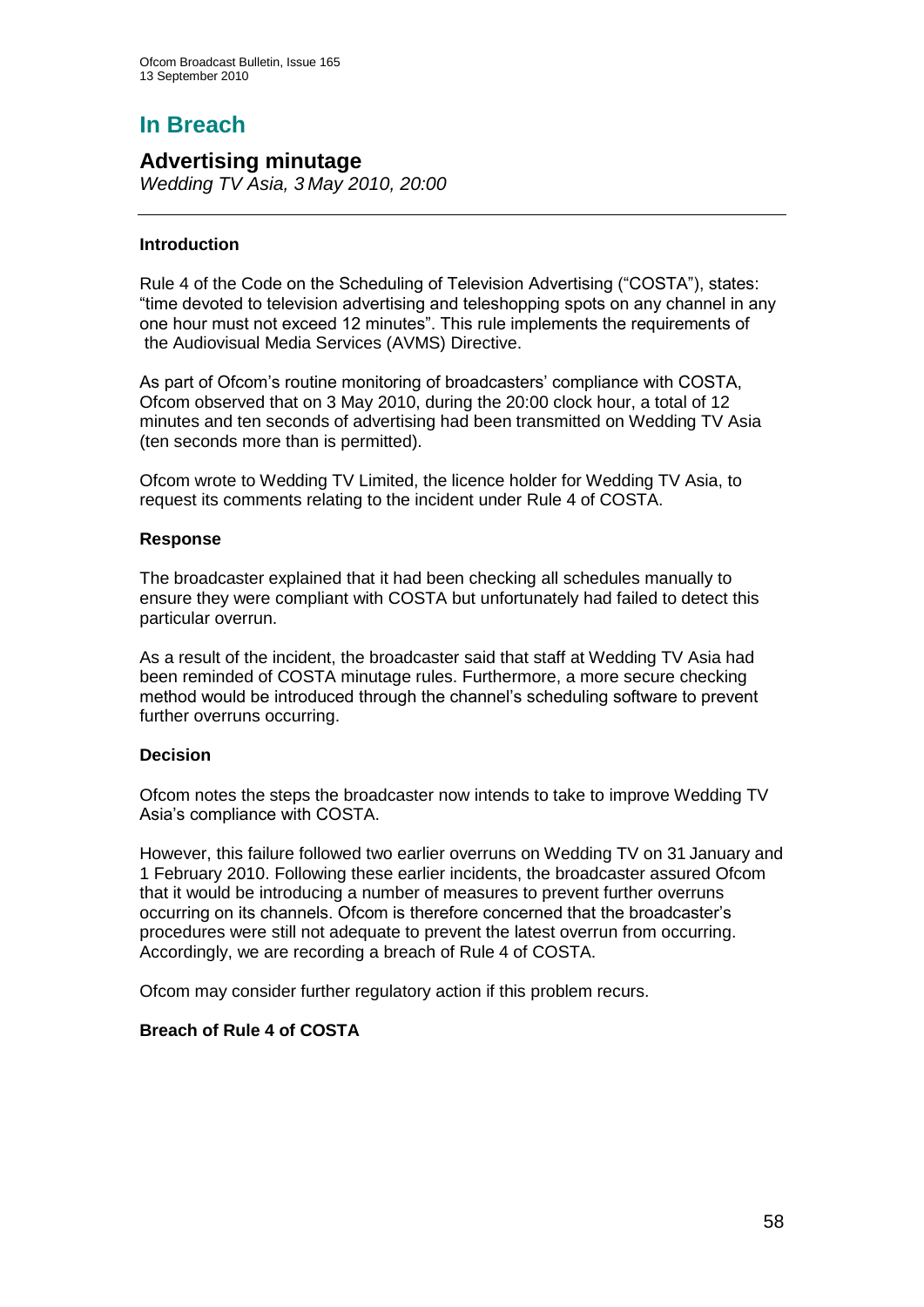## **Fairness and Privacy Cases**

## **Not Upheld**

## **Complaint by Miss Shamima Hussain**

*Detailed Story, Channel S, 22 June 2009*

**Summary:** Ofcom has not upheld Miss Shamima Hussain's complaint of unwarranted infringement of privacy in the making and the broadcast of the programme.

Channel S broadcast a documentary about marriage in the Bengali community. The programme looked at the age at which people married and reasons they had for delaying marriage. The programme included footage of Miss Hussain leaving a car as she arrived at her wedding and an interview with her husband. Miss Hussain complained that her privacy was unwarrantably infringed in the making and the broadcast of the programme.

In summary Ofcom found the following:

- To the extent that footage of Miss Hussain was filmed inside her wedding venue,  $\bullet$ a private place, sensitive and personal information about Miss Hussain was recorded without her consent and she had legitimate expectation of privacy in relation to it. However, in light of the public interest in recording such footage for a documentary about marriage in the Bengali community, Ofcom considered that any infringement of Miss Hussain"s privacy in the making of the programme was warranted.
- As the brief footage of Miss Hussain that was included in the programme was  $\bullet$ filmed in a public place, she had no legitimate expectation of privacy in relation to the information broadcast and so her privacy was not infringed by the broadcast of the programme.

#### **Introduction**

On 22 June 2009, Channel S, which broadcasts to the Bengali community in the United Kingdom, broadcast a documentary about marriage in that community. The programme included interviews with a number of married couples, who spoke about the age at which they married and their reasons for delaying marriage, if they did so. The programme included footage of an interview with Miss Shamima Hussain"s husband, in which he spoke of his views on the advantages of early marriage. The programme also included footage of Miss Hussain leaving a car as she arrived at her wedding.

Miss Hussain complained to Ofcom that her privacy was unwarrantably infringed in the making and the broadcast of the programme.

#### **The Complaint**

#### **Miss Hussain's case**

In summary, Miss Hussain complained that her privacy was unwarrantably infringed in the making of the programme in that: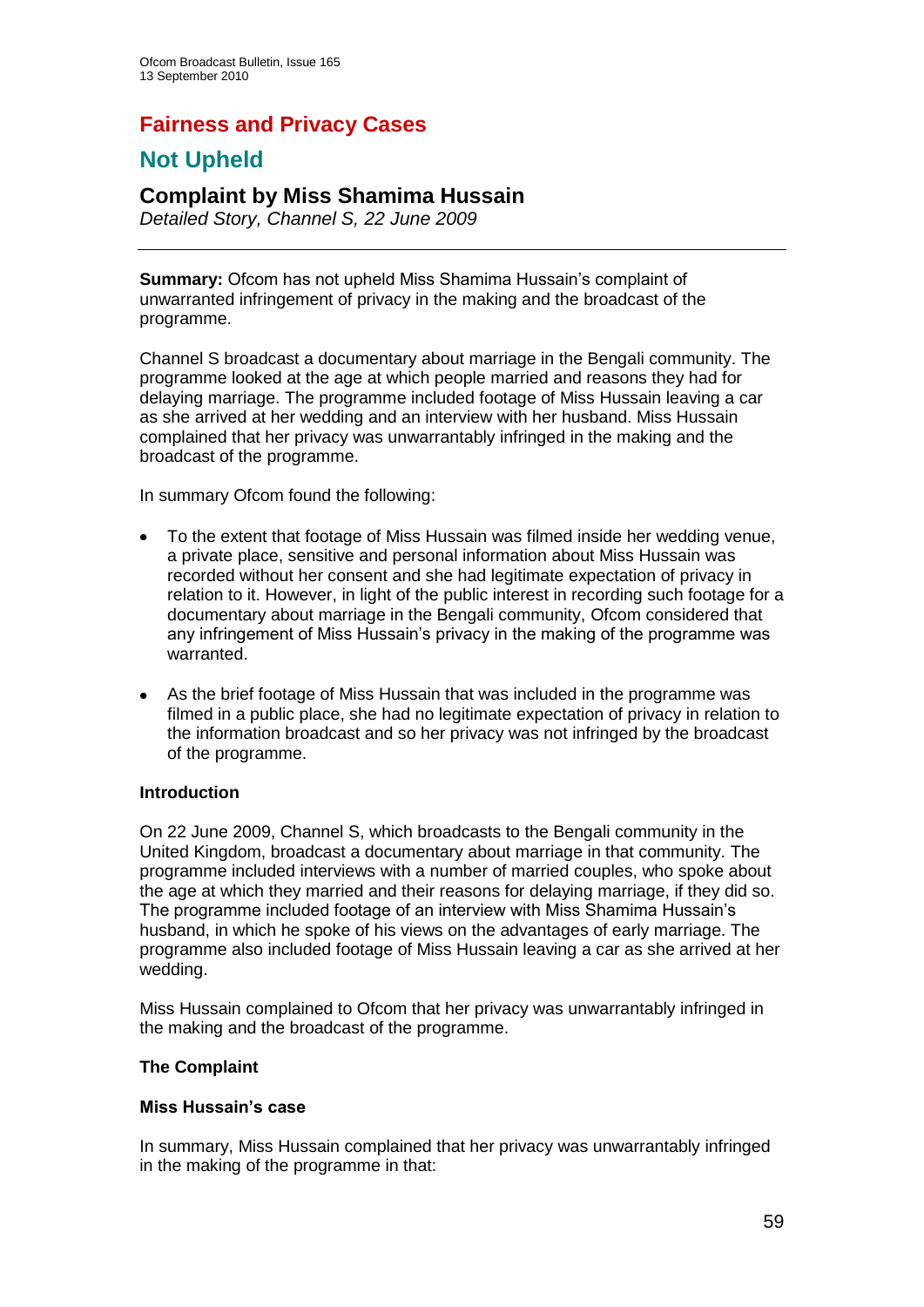a) Footage of her wedding was filmed without her consent. Miss Hussain said that she had two cameramen filming with permission at her wedding. She became aware of a third person filming and he was told to stop. He said he would stop and would delete the footage he had already filmed.

In summary, Miss Hussain complained that her privacy was unwarrantably infringed in the broadcast of the programme in that:

b) Footage of her wedding was broadcast without her knowledge or consent. Miss Hussain said that her husband had agreed to be interviewed by the programme makers but that he was not informed that the interview would be broadcast on digital television.

#### **Channel S's case**

By way of background, Channel S said that the programme was a documentary about the tradition of marriage among the Bangladeshi community people in Britain. The programme focused on the customs of the marriage ceremony from both a religious and a Bengali cultural point of view. Two couples had agreed to be interviewed and have their weddings filmed for the programme. Miss Hussain was from one of those couples.

In summary, Channel S responded to Miss Hussain"s complaint that her privacy was unwarrantably infringed in the making of the programme as follows:

a) Channel S said that before production began, the programme's producer met a prominent Bengali businessman and asked if he could help him find couples who were due to marry shortly. The businessman introduced his cousin, Miss Hussain"s husband, to the producer. He verbally agreed to give an interview on the wedding day and then gave that interview readily. Miss Hussain"s husband also gave his consent for the wedding to be filmed for the documentary without any hesitation. On the day of the wedding, the production team started filming with the bridegroom. When Miss Hussain entered the main gate of the wedding venue, the camera crew filmed her arrival as well. However, when the crew approached the ladies area to film, they were asked not to film them. The camera team considered this a logical request from a religious point of view and in light of conservative Bengali customs.

Channel S said that it was therefore not true that the producer did not have any permission to film at all. Although there was no formal agreement, the complainant"s husband verbally gave his approval and it was clear from his interview that there was no sign of any unwillingness to the filming or interviewing.

In summary, Channel S responded to Miss Hussain"s complaint that her privacy was unwarrantably infringed in the broadcast of the programme as follows:

b) Channel S said that, prior to the broadcast, Miss Hussain did not ask for the footage not to be included in the programme.

Channel S said that, after the programme was broadcast, Miss Hussain telephoned and asked for her part not to be shown. The producer edited the documentary by blurring the scene with Miss Hussain in it before repeating the programme. Channel S said that it received no complaints about the inclusion of Miss Hussain"s husband"s interview in the programme.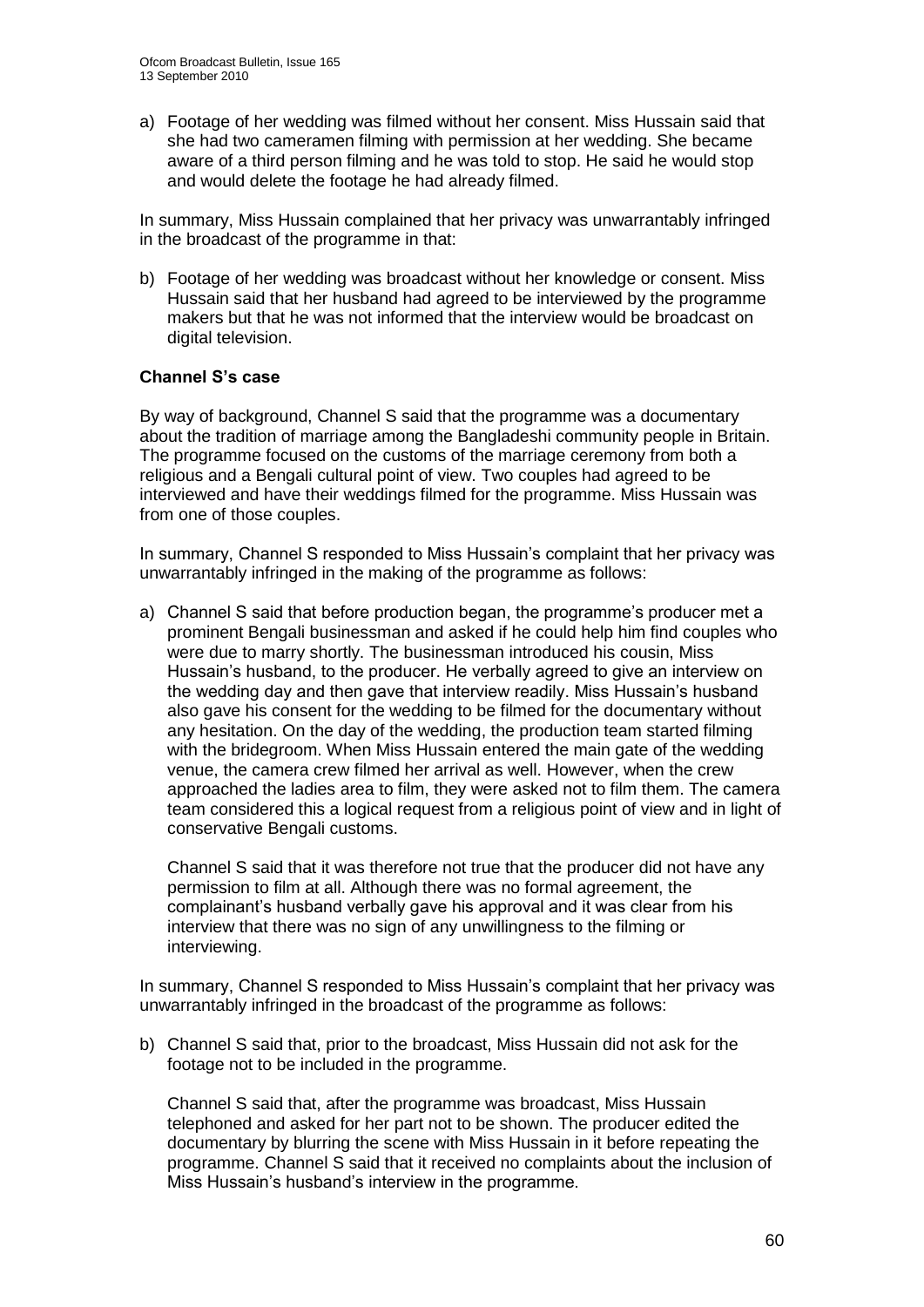Channel S said that the four second shot of Miss Hussain was included to show her getting out of the wedding car, but that there had been no intention of infringing her privacy.

#### **Decision**

Ofcom"s statutory duties include the application, in the case of all television and radio services, of standards which provide adequate protection to members of the public and all other persons from unfair treatment and unwarranted infringement of privacy in, or in the making of, programmes included in such services.

In carrying out its duties, Ofcom has regard to the need to secure that the application of these standards is in the manner that best guarantees an appropriate level of freedom of expression. Ofcom is also obliged to have regard, in all cases, to the principles under which regulatory activities should be transparent, accountable, proportionate and consistent and targeted only at cases in which action is needed.

In reaching its decision, Ofcom considered all the relevant material provided by both parties. This included a recording of the programme as broadcast and a transcript, and both parties" written submissions.

In Ofcom"s view, the individual"s right to privacy has to be balanced against the competing right of the broadcaster to freedom of expression. Neither right as such has precedence over the other and where there is a conflict between the two, it is necessary to focus on the comparative importance of the specific rights. Any justification for interfering with or restricting each right must be taken into account and any interference or restriction must be proportionate.

This is reflected in how Ofcom applies Rule 8.1 of the Code which states that any infringement of privacy in programmes or in connection with obtaining material included in programmes must be warranted.

a) Ofcom first considered the complaint that Miss Hussain"s privacy was unwarrantably infringed in the making of the programme, as a result of footage of her being filmed without her consent.

In considering this complaint, Ofcom had regard to Practice 8.5 of the Code which states that any infringement of privacy in the making of a programme should be with the person's consent or be otherwise warranted.

In considering whether Miss Hussain"s privacy was unwarrantably infringed in the making of the programme, Ofcom first considered the extent to which Miss Hussain could reasonably have expected that footage of her at her wedding would not be filmed without her prior consent by a television company.

Ofcom noted that some of the footage filmed, namely of Miss Hussain getting out of a car on arrival at her wedding venue, captured events that appear to have occurred in a public place outside the venue. These were events that any member of the public could have seen and, in Ofcom"s view, did not amount to information that may be understood to be sensitive and personal and in relation to which Miss Hussain had a legitimate expectation of privacy. There was therefore no infringement of her privacy in respect of the filming of that footage.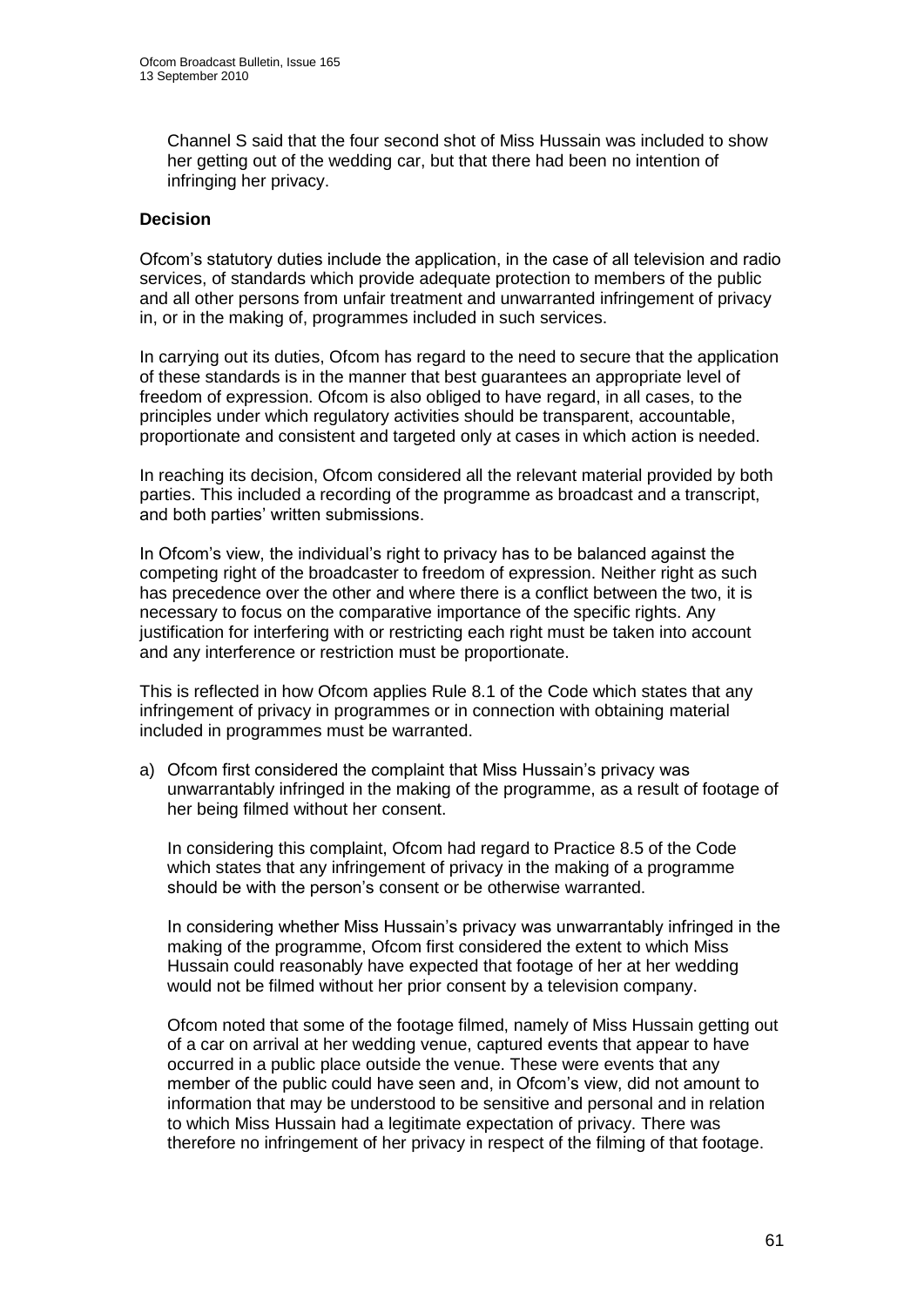As regards any footage of Miss Hussain filmed inside the wedding venue, Ofcom considered that this was information that may be understood to be sensitive and personal. Ofcom took the view that Miss Hussain would have a legitimate expectation of privacy in relation to the filming of such footage at her wedding by a television company.

Ofcom noted Miss Hussain"s acknowledgment that her husband had agreed to be filmed and to give an interview to the programme makers and considered that it appeared from the broadcast footage that Miss Hussain"s husband was comfortable giving an interview on camera. However, Ofcom also noted that Miss Hussain had not been asked for or given her personal consent to filming and had asked the programme makers to stop filming when she became aware of the filming taking place. Ofcom therefore concluded that Miss Hussain had a legitimate expectation of privacy in relation to the filming of her inside her wedding venue and that she did not give her consent to any such filming.

Ofcom then proceeded to consider the competing right of the broadcaster to freedom of expression. In this respect, Ofcom considered whether in the circumstances there was a sufficient public interest to warrant an infringement of Miss Hussain"s expectation of privacy. Ofcom considered that there was some public interest in a documentary about marriage in the Bengali community and in developing the public's understanding of traditions and attitudes. In Ofcom's view, the decision to record material in this case would be warranted by the public interest in the subject matter.

In addition, Ofcom recognises that there may be pressures on programme makers in certain situations which make it difficult to judge at the time whether filming or recording is likely to unwarrantably infringe the subject"s legitimate expectation of privacy. In this context, Ofcom took the view that it may not have been practicable for the programme makers to obtain the consent of all of those people at the wedding who were incidental to the filming of Miss Hussain"s husband, who had given his consent to be filmed and interviewed. In these circumstances what is important is that the broadcaster takes steps to ensure that the subsequent broadcast of material recorded in such circumstances does not result in an unwarranted infringement of privacy. This issue is dealt with in the decision at head b) below.

In conclusion, therefore, Ofcom found that Miss Hussain"s privacy was not unwarrantably infringed in the making of the programme.

b) Ofcom then considered the complaint that Miss Hussain"s privacy was unwarrantably infringed in the programme as broadcast, as a result of footage of her wedding being broadcast.

In considering this complaint, Ofcom had regard to Practice 8.6 of the Code which states that if the broadcast of a programme would infringe the privacy of a person, consent should be obtained before the relevant material is broadcast, unless the infringement of privacy is warranted.

Ofcom noted that Miss Hussain said she had not given consent for footage of her to be included in the broadcast programme, while Channel S said that Miss Hussain had not, prior to broadcast, asked for the footage not to be used. Ofcom noted that these accounts differed.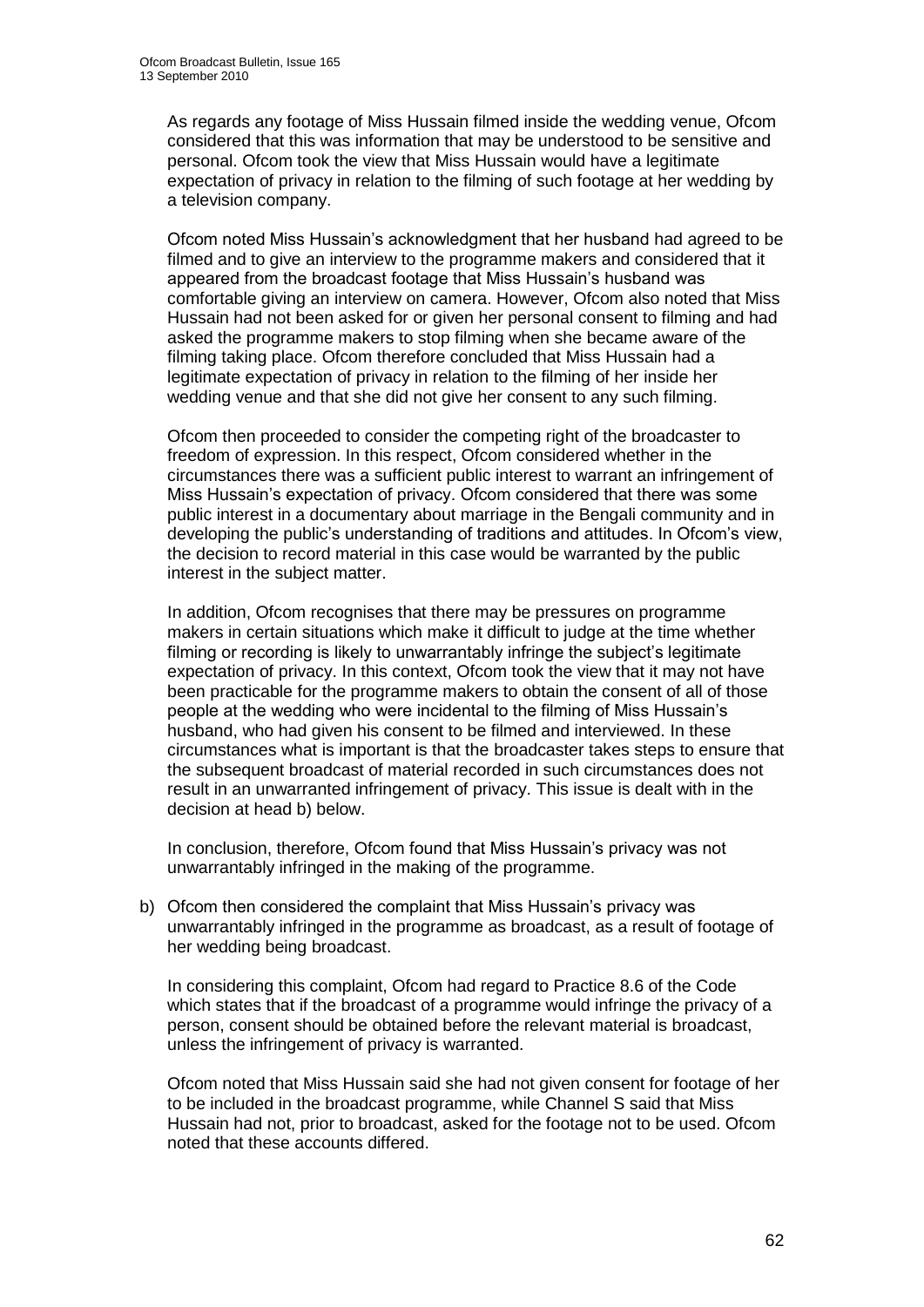In considering whether or not there had been any unwarranted infringement of Miss Hussain"s privacy, Ofcom first considered the extent to which Miss Hussain could legitimately have expected that the footage of her that was included in the programme would not be broadcast without her consent.

Ofcom examined the nature of the footage broadcast, and noted that it comprised a close-up shot, lasting approximately four seconds, of Miss Hussain getting out of a car on arrival at her wedding venue. Ofcom appreciated that Miss Hussain considered her arrival at her wedding to be a private matter. However, it appeared to Ofcom that the programme included footage of events that occurred in a public place outside the wedding venue. As set out under decision head a) above, these were events that any member of the public could have seen. In these circumstances, Ofcom considered that Miss Hussain did not have a legitimate expectation of privacy in relation to the broadcast of the clip showing her arriving at her wedding.

Having concluded that Miss Hussain did not have a legitimate expectation of privacy, Ofcom found that her privacy was not unwarrantably infringed in the programme as broadcast.

**Accordingly, Miss Hussain's complaint of unwarranted infringement of privacy in the making and the broadcast of the programme has not been upheld.**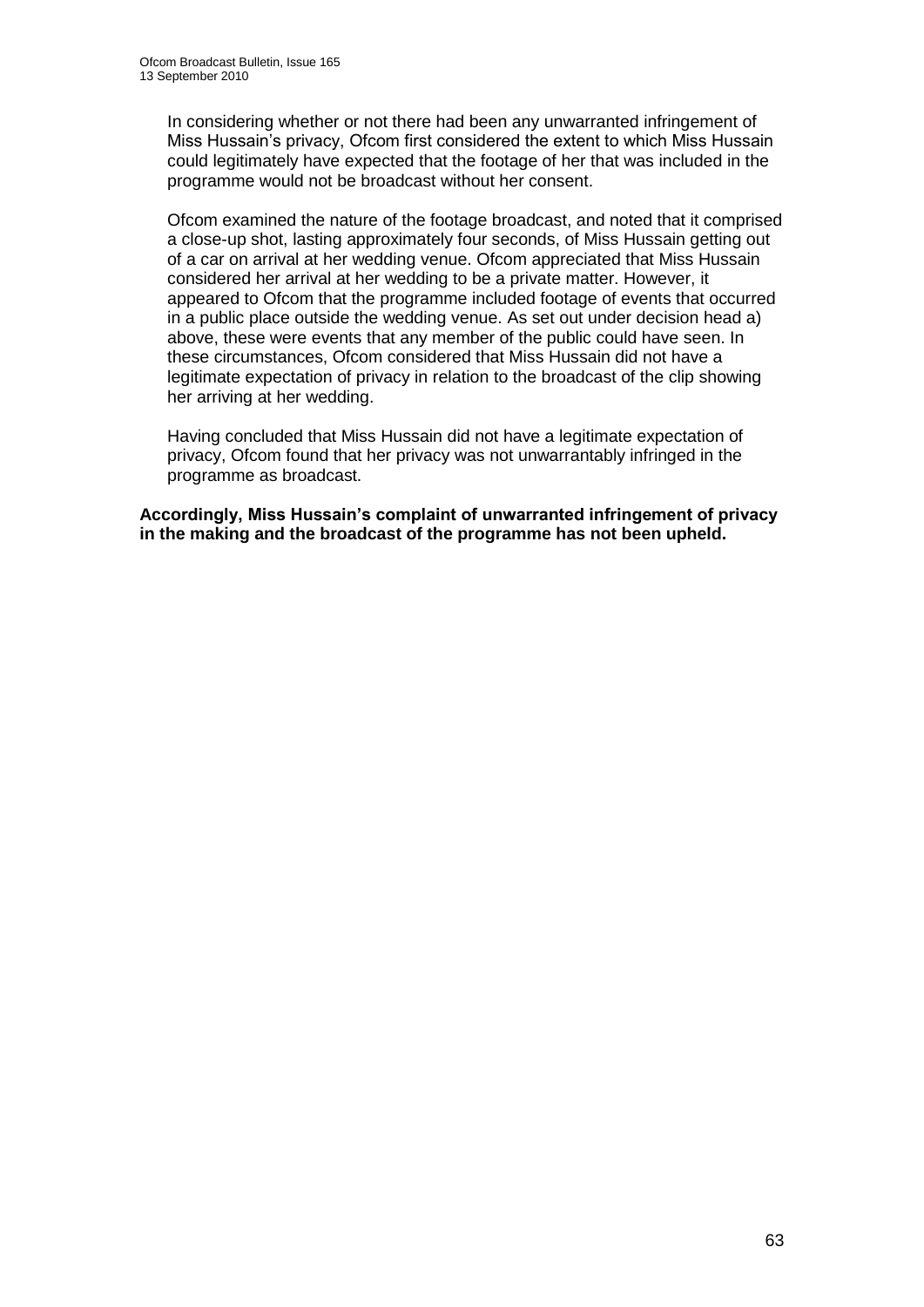# **Other Programmes Not in Breach**

## **Up to 23 August 2010**

| Programme                             | <b>Transmission</b><br><b>Date</b> | <b>Broadcaster</b>      | <b>Categories</b>                            | <b>Number of</b><br>complaints |
|---------------------------------------|------------------------------------|-------------------------|----------------------------------------------|--------------------------------|
| "More Music Variety" slogan           | n/a                                | <b>Heart FM</b>         | Materially misleading                        |                                |
| 10 Years Younger: The<br>Challenge    | 03/08/2010                         | Channel 4               | Scheduling                                   | 1                              |
| 10 Years Younger: The<br>Challenge    | 04/08/2010                         | Channel 4               | Scheduling                                   | 1                              |
| 10 Years Younger: The<br>Challenge    | 12/08/2010                         | Channel 4               | Offensive language                           | 1                              |
| 3@Three                               | 04/08/2010                         | ITV1                    | Generally accepted<br>standards              | $\overline{2}$                 |
| 4thought.tv                           | 07/08/2010                         | Channel 4               | Sexual orientation<br>discrimination/offence | $\overline{7}$                 |
| 4thought.tv                           | 05/08/2010                         | Channel 4               | Sexual orientation<br>discrimination/offence | $\overline{2}$                 |
| 4thought.tv                           | 15/08/2010                         | Channel 4               | Religious/Beliefs<br>discrimination/offence  | 1                              |
| Absolute 80's Breakfast Show          | 30/07/2010                         | Absolute 80's           | Generally accepted<br>standards              | 1                              |
| Advertising                           | 25/01/2010                         | <b>GEM TV</b>           | <b>COSTA</b>                                 | 1                              |
| Airline                               | 04/08/2010                         | Sky 3                   | Generally accepted<br>standards              | 1                              |
| Alan Carr: Chatty Man                 | 15/08/2010                         | Channel 4               | Generally accepted<br>standards              | $6\phantom{1}$                 |
| Alan Carr: Chatty Man                 | 15/08/2010                         | Channel 4               | Race<br>discrimination/offence               | 1                              |
| Amish: World's Squarest<br>Teenagers  | 01/08/2010                         | Channel 4               | Religious/Beliefs<br>discrimination/offence  | 1                              |
| Amish: World's Squarest<br>Teenagers  | 08/08/2010                         | Channel 4               | Generally accepted<br>standards              | 1                              |
| Amish: World's Squarest<br>Teenagers  | 08/08/2010                         | Channel 4               | Religious/Beliefs<br>discrimination/offence  | 1                              |
| Andy Goldstein's Sports Bar           | 24/07/2010                         | Talksport               | Generally accepted<br>standards              | $\overline{\mathbf{4}}$        |
| Antiques Roadshow                     | 18/07/2010                         | BBC <sub>1</sub>        | Race<br>discrimination/offence               | 1                              |
| Athletics                             | 28/07/2010                         | BBC <sub>2</sub>        | Race<br>discrimination/offence               | 1                              |
| Bargain Hunt                          | 27/07/2010                         | BBC <sub>1</sub>        | Offensive language                           | 1                              |
| <b>Battlefield Tour</b>               | 26/07/2010                         | <b>Military History</b> | Generally accepted<br>standards              | 1                              |
| <b>BBC News at Six</b>                | 19/08/2010                         | BBC <sub>1</sub>        | Generally accepted<br>standards              | $\overline{2}$                 |
| <b>BBC News at Ten</b>                | 19/08/2010                         | BBC1                    | Generally accepted<br>standards              | 1                              |
| Beckii: Schoolgirl Superstar at<br>14 | 12/08/2010                         | BBC <sub>3</sub>        | Generally accepted<br>standards              | $\overline{1}$                 |
| Being N-Dubz                          | 01/08/2010                         | Channel 4               | Violence and dangerous<br>behaviour          | 1                              |
| Big Brother 11                        | 30/07/2010                         | Channel 4               | Violence and dangerous<br>behaviour          | $\overline{7}$                 |
| Big Brother 11                        | 30/07/2010                         | Channel 4               | Violence and dangerous<br>behaviour          | $\mathbf{1}$                   |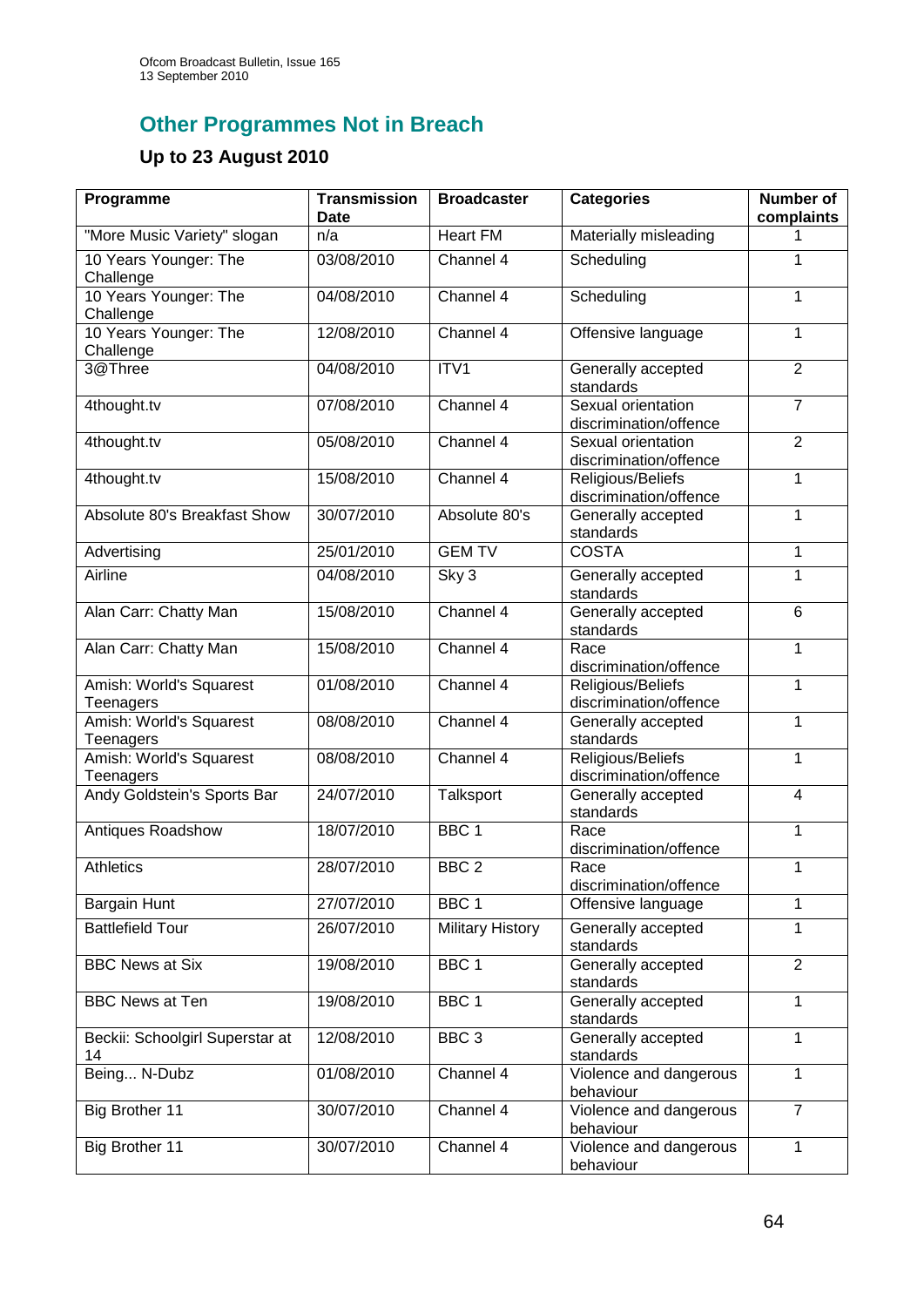| Big Brother 11                                             | 31/07/2010 | Channel 4      | Generally accepted<br>standards             | 1              |
|------------------------------------------------------------|------------|----------------|---------------------------------------------|----------------|
| Big Brother 11                                             | 01/08/2010 | Channel 4      | Violence and dangerous<br>behaviour         | 40             |
| Big Brother 11                                             | 01/08/2010 | Channel 4      | Generally accepted<br>standards             | $\overline{2}$ |
| <b>Big Brother 11</b>                                      | 04/08/2010 | Channel 4      | Harm                                        | 1              |
| Big Brother 11                                             | 05/08/2010 | Channel 4      | Race<br>discrimination/offence              | $\overline{4}$ |
| <b>Big Brother 11</b>                                      | 05/08/2010 | Channel 4      | Generally accepted<br>standards             | $\overline{4}$ |
| Big Brother 11                                             | 05/08/2010 | Channel 4      | Generally accepted<br>standards             | 12             |
| Big Brother 11                                             | 06/08/2010 | Channel 4      | Generally accepted<br>standards             | 9              |
| Big Brother 11                                             | 12/08/2010 | Channel 4      | Generally accepted<br>standards             | $\overline{2}$ |
| Big Brother 11                                             | 13/08/2010 | Channel 4      | Premium rate services                       | 5              |
| <b>Big Brother 11</b>                                      | 13/08/2010 | Channel 4      | Generally accepted<br>standards             | 4              |
| <b>Big Brother 11</b>                                      | 17/08/2010 | Channel 4      | Generally accepted<br>standards             | 9              |
| <b>Big Brother 11</b>                                      | 18/08/2010 | Channel 4      | Generally accepted<br>standards             | 1              |
| <b>Big Brother 11</b>                                      | 19/08/2010 | Channel 4      | Generally accepted<br>standards             | $\overline{3}$ |
| <b>Big Brother 11</b>                                      | 17/07/2010 | E <sub>4</sub> | Generally accepted<br>standards             | 1              |
| <b>Big Brother 11</b>                                      | 15/08/2010 | E4             | Generally accepted<br>standards             | 1              |
| <b>Big Brother Live</b>                                    | 05/08/2010 | Channel 4      | Generally accepted<br>standards             | 5              |
| <b>Big Brother Live</b>                                    | 06/08/2010 | Channel 4      | Generally accepted<br>standards             | 3              |
| <b>Big Brother Live</b>                                    | 12/08/2010 | Channel 4      | Violence and dangerous<br>behaviour         | 4              |
| <b>Big Brother Live</b>                                    | 17/08/2010 | Channel 4      | Generally accepted<br>standards             | 5              |
| <b>Big Brother Live</b>                                    | 19/08/2010 | Channel 4      | Generally accepted<br>standards             | 22             |
| <b>Big Brother Live</b>                                    | 08/08/2010 | Channel 4      | Religious/Beliefs<br>discrimination/offence | 1              |
| <b>Big Brother Live</b>                                    | 16/08/2010 | Channel 4      | Generally accepted<br>standards             | 1              |
| <b>Big Brother Live</b>                                    | 13/08/2010 | E <sub>4</sub> | Generally accepted<br>standards             | $\overline{7}$ |
| <b>Big Brother Live</b>                                    | 02/08/2010 | E <sub>4</sub> | Race<br>discrimination/offence              | 1              |
| <b>Big Brother Live</b>                                    | 15/08/2010 | E <sub>4</sub> | Crime                                       | 1              |
| Big Brother's Big Mouth                                    | 06/08/2010 | E4             | Generally accepted<br>standards             | 5              |
| <b>Big Brother's Little Brother</b>                        | 05/08/2010 | E4             | Offensive language                          | 1              |
| <b>Big Brother's Little Brother</b>                        | 04/08/2010 | E <sub>4</sub> | Premium rate services                       | 1              |
| BMIbaby.com's sponsorship of<br><b>ITV Granada Weather</b> | n/a        | ITV1 (Granada) | Generally accepted<br>standards             | 1              |
| Carpet Right's sponsorship of<br>Lie To Me                 | n/a        | Sky1           | Generally accepted<br>standards             | 1              |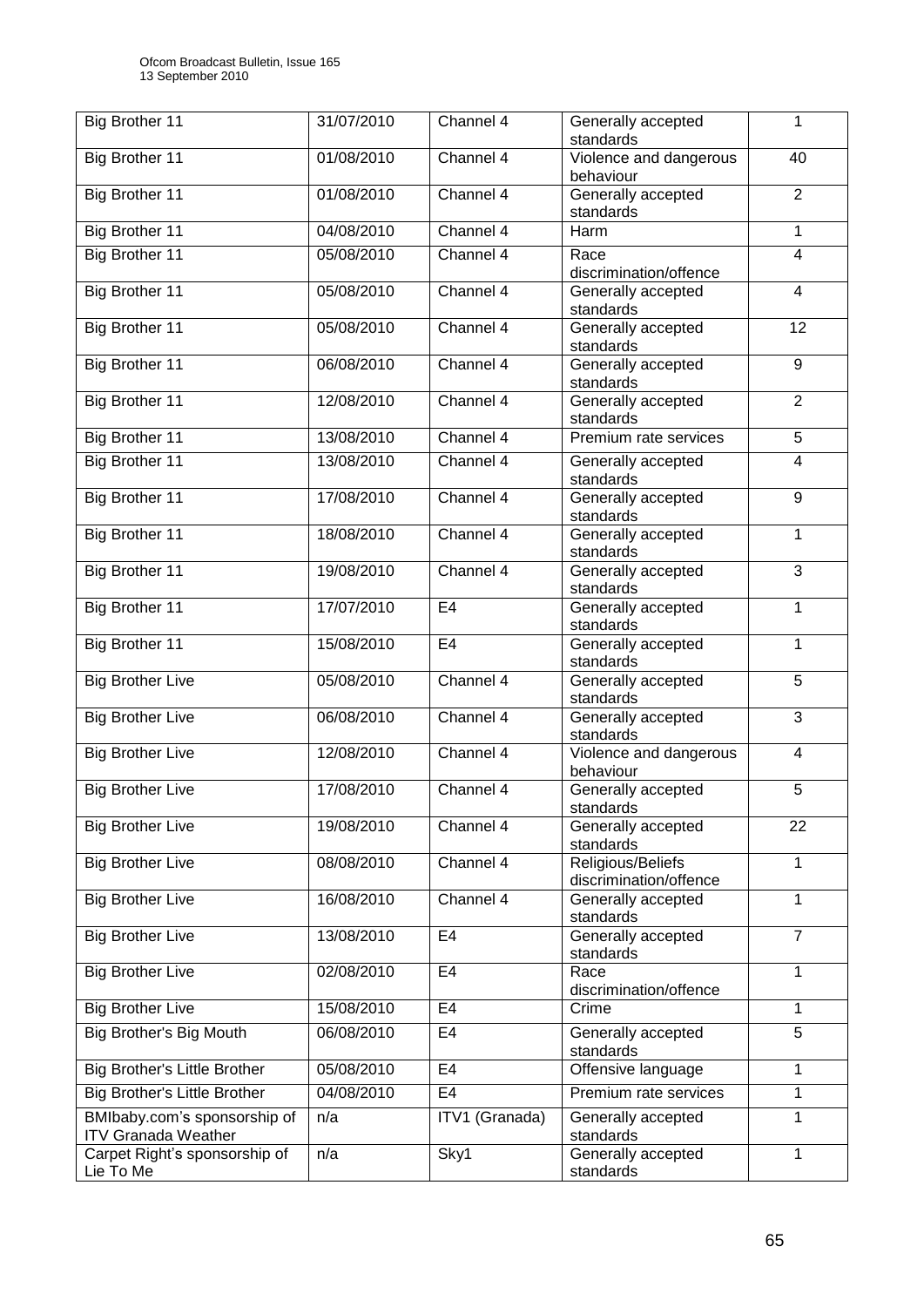| Casey and Brutus: Grizzly                   |            | Nat Geo Wild              | Animal welfare                               | 1              |
|---------------------------------------------|------------|---------------------------|----------------------------------------------|----------------|
| Encounters                                  |            |                           | Suicide and self harm                        |                |
| Casualty                                    | 07/08/2010 | BBC <sub>1</sub>          |                                              | $\overline{2}$ |
| <b>Celebrity MasterChef</b>                 | 19/08/2010 | BBC <sub>1</sub>          | Generally accepted<br>standards              | $\overline{2}$ |
| <b>Channel 4 News</b>                       | 02/08/2010 | Channel 4                 | Generally accepted<br>standards              | 1              |
| Channel 4 News                              | 04/08/2010 | Channel 4                 | Generally accepted<br>standards              | 1              |
| Channel 4 Pigeon ident                      | 12/08/2010 | Channel 4                 | Animal welfare                               | 1              |
| Chowder                                     | 04/08/2010 | Cartoon<br><b>Network</b> | Generally accepted<br>standards              | 1              |
| Come Dine with Me                           | 11/08/2010 | Channel 4                 | Generally accepted<br>standards              | 1              |
| Come Dine with Me Down<br>Under             | 07/08/2010 | Channel 4                 | Offensive language                           | 1              |
| Copycats                                    | 20/07/2010 | BBC <sub>2</sub>          | Offensive language                           | 1              |
| <b>Coronation Street</b>                    | 07/06/2010 | ITV1                      | Scheduling                                   | 61             |
| <b>Coronation Street</b>                    | 09/06/2010 | ITV1                      | Scheduling                                   | 16             |
| <b>Coronation Street</b>                    | 30/07/2010 | ITV1                      | Generally accepted<br>standards              | 1              |
| <b>Coronation Street</b>                    | 09/08/2010 | ITV1                      | Crime                                        | 1              |
| Countdown                                   | 10/08/2010 | Channel 4                 | Sexual orientation<br>discrimination/offence | 1              |
| Cowards                                     | 04/08/2010 | BBC <sub>4</sub>          | Generally accepted<br>standards              | 1              |
| Crank                                       | 09/06/2010 | <b>TV6 Sweden</b>         | Generally accepted<br>standards              | 1              |
| <b>CSI: New York</b>                        | 05/08/2010 | Five                      | Generally accepted<br>standards              | 1              |
| Dating in the Dark                          | 10/08/2010 | Living                    | Race<br>discrimination/offence               | 1              |
| Download Festival 2010 Uncut<br>and Extreme | 21/06/2010 | Scuzz <sub>TV</sub>       | Generally accepted<br>standards              | 1              |
| <b>Drop Dead Fred</b>                       | 11/07/2010 | <b>Comedy Central</b>     | Offensive language                           | 1              |
| <b>Early Bird</b>                           | 25/04/2010 | Tease Me TV<br>(Freeview) | Sexual material                              | 1              |
| EastEnders                                  | 09/08/2010 | BBC <sub>1</sub>          | Drugs, smoking,<br>solvents or alcohol       | 33             |
| EastEnders                                  | 10/08/2010 | BBC <sub>1</sub>          | <b>Disability</b><br>discrimination/offence  | $\overline{4}$ |
| EastEnders                                  | 30/07/2010 | BBC <sub>1</sub>          | Religious/Beliefs<br>discrimination/offence  | 1              |
| EastEnders                                  | 03/08/2010 | BBC <sub>1</sub>          | Violence and dangerous<br>behaviour          | 1              |
| EastEnders                                  | 13/08/2010 | BBC <sub>1</sub>          | Drugs, smoking,<br>solvents or alcohol       | 1              |
| EastEnders                                  | 17/08/2010 | BBC <sub>1</sub>          | Generally accepted<br>standards              | 1              |
| EastEnders                                  | 17/08/2010 | BBC <sub>1</sub>          | Drugs, smoking,<br>solvents or alcohol       | 1              |
| EastEnders                                  | 20/08/2010 | BBC <sub>1</sub>          | Violence and dangerous<br>behaviour          | 1              |
| Enemies of Reason (trailer)                 | 22/08/2010 | More4                     | Religious/Beliefs<br>discrimination/offence  | 1              |
| FreeBlue 3                                  | 28/07/2010 | LivexxxBabes              | Drugs, smoking,<br>solvents or alcohol       | 1              |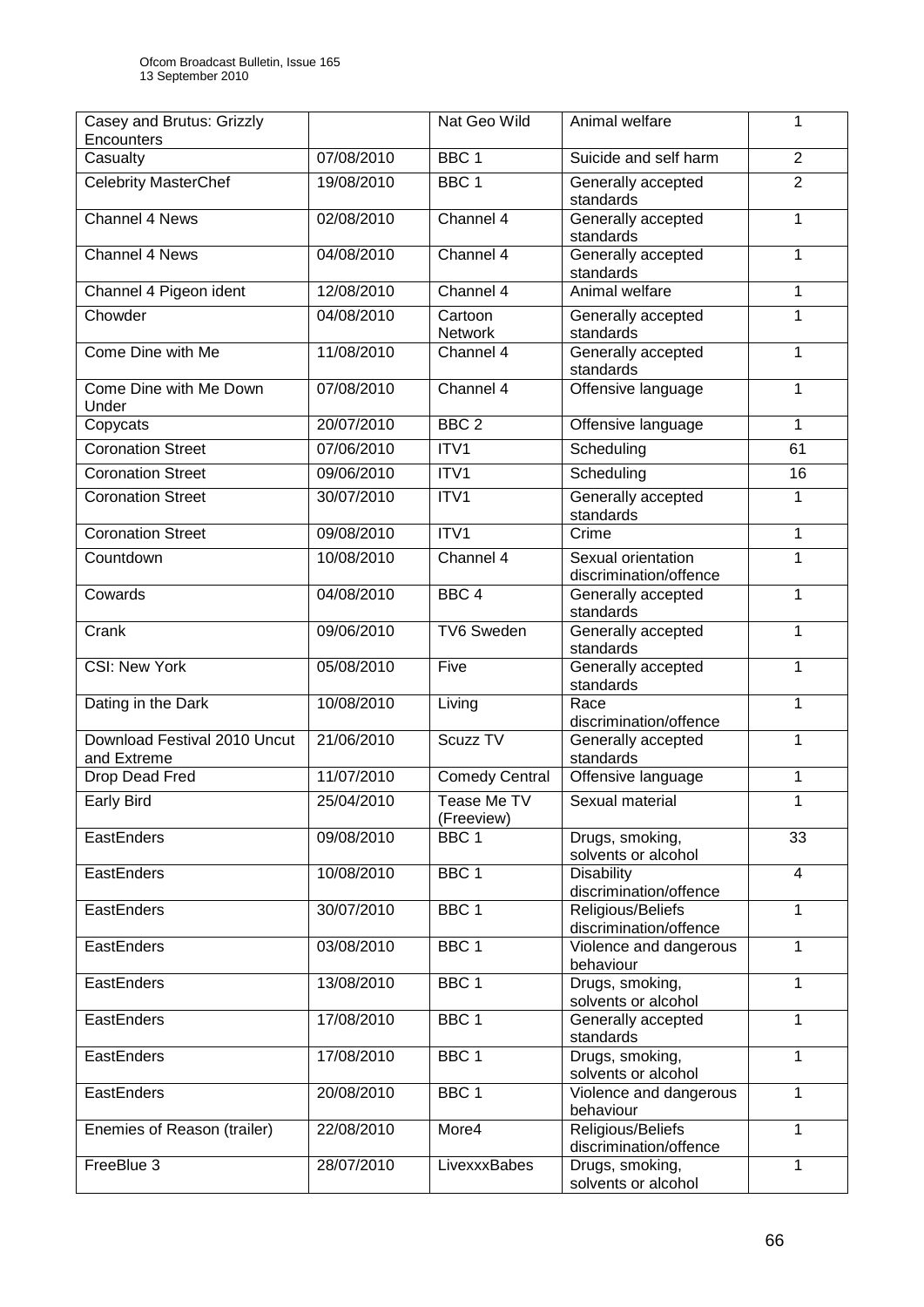| Freeblue 3                                          | 29/07/2010 | LivexxxBabes               | Drugs, smoking,<br>solvents or alcohol      | 1              |
|-----------------------------------------------------|------------|----------------------------|---------------------------------------------|----------------|
| FreeBlue1                                           | 09/07/2010 | Babeworld.tv               | Drugs, smoking,<br>solvents or alcohol      | 1              |
| FreeBlue2                                           | 26/07/2010 | Northern Birds             | Drugs, smoking,<br>solvents or alcohol      | 1              |
| Freederm Skincare's<br>sponsorship of Big Brother   | n/a        | Channel 4                  | Sponsorship                                 | 1              |
| Freederm Skincare's<br>sponsorship of Big Brother   | n/a        | Channel 4                  | Sexual material                             | 1              |
| Freederm Skincare's<br>sponsorship of Big Brother   | 11/08/2010 | Channel 4                  | Materially misleading                       | 1              |
| Gethin Jones                                        | 31/07/2010 | <b>BBC Radio 5</b><br>Live | Race<br>discrimination/offence              | 1              |
| <b>GMTV</b>                                         | 05/08/2010 | ITV1                       | Race<br>discrimination/offence              | 1              |
| <b>GMTV</b>                                         | 13/08/2010 | ITV1                       | Generally accepted<br>standards             | 1              |
| <b>GMTV</b>                                         | 15/07/2010 | ITV1                       | Undue prominence                            | 1              |
| <b>GMTV</b>                                         | 18/08/2010 | ITV1                       | Generally accepted<br>standards             | 1              |
| Harveys' sponsorship of<br><b>Coronation Street</b> | 26/07/2010 | ITV1                       | Scheduling                                  | 1              |
| Help! My House is Falling<br>Down (trailer)         | 12/08/2010 | Channel $4$                | Generally accepted<br>standards             | 1              |
| Hollyoaks                                           | 30/06/2010 | Channel 4                  | Transgender<br>discrimination/offence       | 1              |
| Hollyoaks                                           | 18/08/2010 | Channel 4                  | Generally accepted<br>standards             | 1              |
| <b>Horrible Histories</b>                           | 16/08/2010 | <b>CBBC</b>                | Harm                                        | 1              |
| <b>House Gift</b>                                   | 01/08/2010 | ITV1                       | Offensive language                          | 1              |
| How Lo competition                                  | 26/07/2010 | <b>LBC 97.3FM</b>          | Premium rate services                       | 1              |
| How to Look Good Naked                              | 04/08/2010 | Channel 4                  | Offensive language                          | $\overline{2}$ |
| Hyundai's sponsorship of Five<br><b>Movies</b>      | 06/07/2010 | Five                       | <b>Disability</b><br>discrimination/offence | 1              |
| Inside Incredible Athletes<br>(trailer)             | n/a        | Channel 4                  | <b>Disability</b><br>discrimination/offence | $\overline{2}$ |
| <b>ITV News and Weather</b>                         | 03/08/2010 | ITV1                       | Race<br>discrimination/offence              | 1              |
| <b>ITV News and Weather</b>                         | 11/08/2010 | ITV1                       | Generally accepted<br>standards             | 1              |
| ITV News at Ten and Weather                         | 01/07/2010 | ITV1                       | Advertising/editorial<br>separation         | 1              |
| <b>ITV News at Ten and Weather</b>                  | 02/08/2010 | ITV1                       | Violence and dangerous<br>behaviour         | 1              |
| ITV News at Ten and Weather                         | 12/08/2010 | ITV1                       | Violence and dangerous<br>behaviour         | 1              |
| James O'Brien                                       | 01/07/2010 | <b>LBC 97.3FM</b>          | Religious/Beliefs<br>discrimination/offence | $\overline{2}$ |
| Jason Anderson                                      | 14/07/2010 | Radio<br>Hartlepool        | Advertising/editorial<br>separation         | 1              |
| Jeeves and Wooster                                  | 09/08/2010 | ITV3                       | <b>COSTA</b>                                | 1              |
| John Bishop's Britain                               | 07/08/2010 | BBC <sub>1</sub>           | <b>Disability</b><br>discrimination/offence | 1              |
| Justin Lee Collins: Good Times                      | 08/05/2010 | Five                       | Sexual material                             | 1              |
| Justin Lee Collins: Good Times                      | 15/05/2010 | Five                       | Generally accepted<br>standards             | $\overline{2}$ |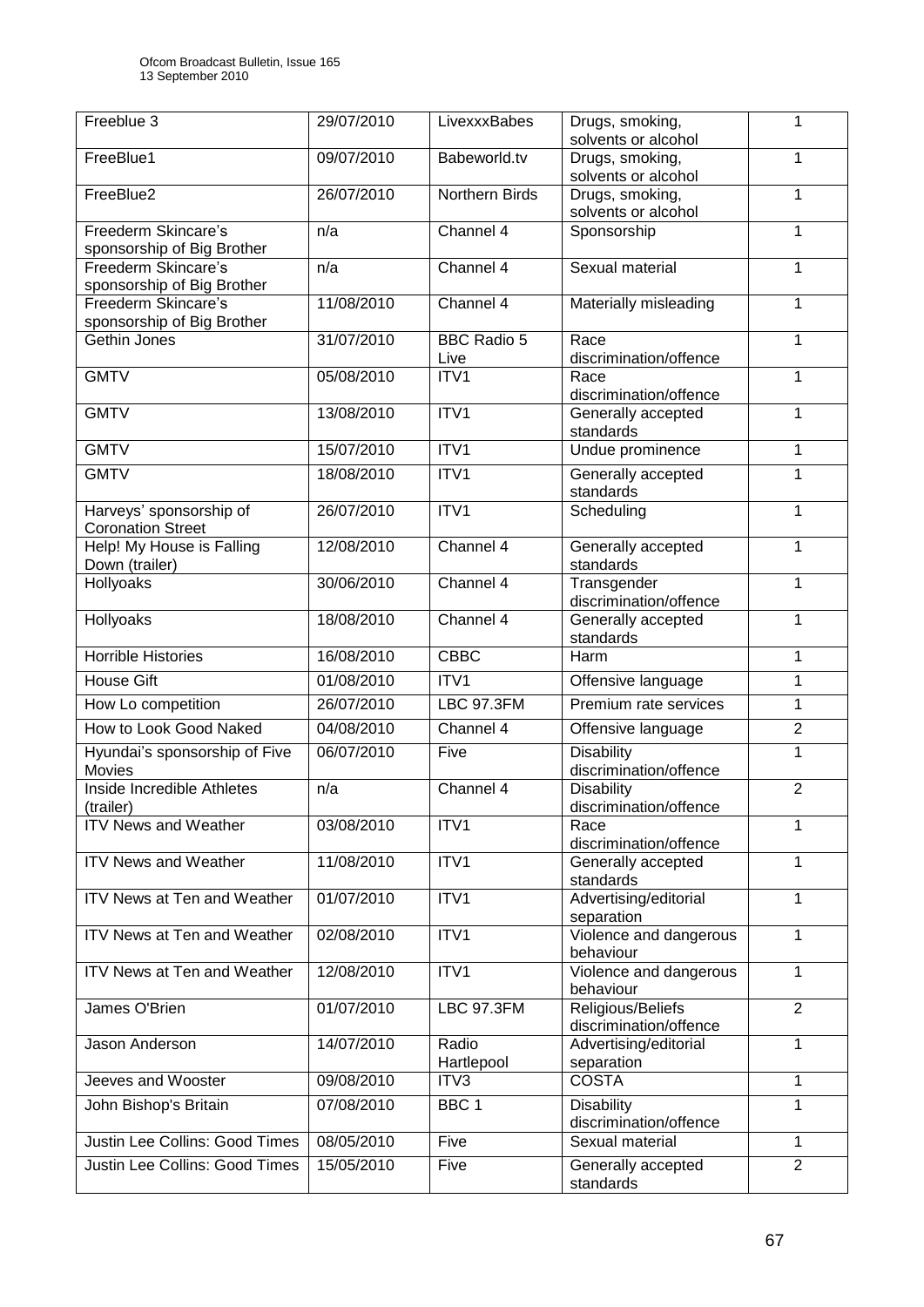| <b>Key 103</b>                        | 04/08/2010 | <b>Key 103</b>     | Competitions                        | 1              |
|---------------------------------------|------------|--------------------|-------------------------------------|----------------|
| Loose Ends                            | 21/08/2010 | <b>BBC Radio 4</b> | Religious/Beliefs                   |                |
| Loose Women                           | 04/08/2010 | ITV1               | discrimination/offence<br>Gender    | 1              |
|                                       |            |                    | discrimination/offence              |                |
| Madness in the Fast Lane              | 10/08/2010 | BBC <sub>1</sub>   | Generally accepted                  | 1              |
|                                       |            |                    | standards                           |                |
| <b>Magic Numbers</b>                  | 07/08/2010 | ITV1               | Race<br>discrimination/offence      | 4              |
| <b>Magic Numbers</b>                  | 17/07/2010 | ITV1               | Premium rate services               | 1              |
| <b>Magic Numbers</b>                  | 14/08/2010 | ITV1               | Competitions                        | $\overline{2}$ |
| Man in a Van competition <sup>1</sup> | n/a        | Talksport          | Competitions                        | $\mathbf{1}$   |
| <b>Midsomer Murders</b>               | 02/08/2010 | ITV1               | Offensive language                  | 1              |
| Midsomer Murders                      | 26/07/2010 | ITV1               | Offensive language                  | 1              |
| Midsomer Murders                      | 13/08/2010 | ITV1               | Offensive language                  | 1              |
| <b>Midsomer Murders</b>               | 21/08/2010 | ITV1               | <b>Nudity</b>                       | 1              |
| Mike Parry and Mark Saggers           | 13/08/2010 | <b>Talksport</b>   | Generally accepted<br>standards     | 1              |
| Mike Parry and MG Graham              | 20/08/2010 | Talksport          | Race                                | 1              |
|                                       |            |                    | discrimination/offence              |                |
| Must be the Music                     | 12/08/2010 | Sky1               | Offensive language                  | 1              |
| My Super Sweet 16                     | n/a        | <b>MTV</b>         | Generally accepted<br>standards     | 1              |
| Natureshock: Jellyfish Invasion       | 16/07/2010 | Five               | Generally accepted<br>standards     | 1              |
| <b>News</b>                           | 06/08/2010 | Sky / Five         | Due accuracy                        | 1              |
| Newsnight                             | 16/08/2010 | BBC <sub>2</sub>   | Race<br>discrimination/offence      | 1              |
| <b>Nick Baker's Weird Creatures</b>   | 04/08/2010 | Five               | Sexual material                     | 1              |
| Odd One In                            | 14/08/2010 | ITV1               | Generally accepted                  | 1              |
|                                       |            |                    | standards                           |                |
| Omid Djalili: No Agenda               | 03/08/2010 | Channel 4          | Generally accepted<br>standards     | 1              |
| Out of Reach                          | 08/08/2010 | Five               | Race<br>discrimination/offence      | 1              |
| Passport Patrol                       | 02/08/2010 | Virgin 1           | Information/warnings                | 1              |
| Pat and Stan                          | 17/07/2010 | <b>CITV</b>        | Sexual material                     | 1              |
| Peter Andre: The Next Chapter         | 29/07/2010 | ITV <sub>2</sub>   | Undue prominence                    | 1              |
| <b>Planet's Funniest Animals</b>      | 31/07/2010 | ITV <sub>2</sub>   | Animal welfare                      | 1              |
| Police Interceptors                   | 06/08/2010 | Five               | Violence and dangerous<br>behaviour | 1              |
| Police, Camera, Action!               | 05/08/2010 | ITV1               | Crime                               | 1              |
| Police, Camera, Action!               | 05/08/2010 | ITV1               | Materially misleading               | 1              |
| Police, Camera, Action!               | 18/08/2010 | ITV1               | Materially misleading               | 1              |
| Premier League Football:              | 15/08/2010 | Sky Sports 1       | Materially misleading               | 8              |
| Liverpool v Arsenal                   |            |                    |                                     |                |
| <b>Press Preview</b>                  | 05/08/2010 | <b>Sky News</b>    | Generally accepted<br>standards     | 1              |
| Rakt Sambandh (trailer)               | 30/07/2010 | NDTV Imagine       | Violence and dangerous<br>behaviour | 1              |

 1 This case was closed on 21 January 2010 but was not included in the Broadcast Bulletin at that time due to an administrative error.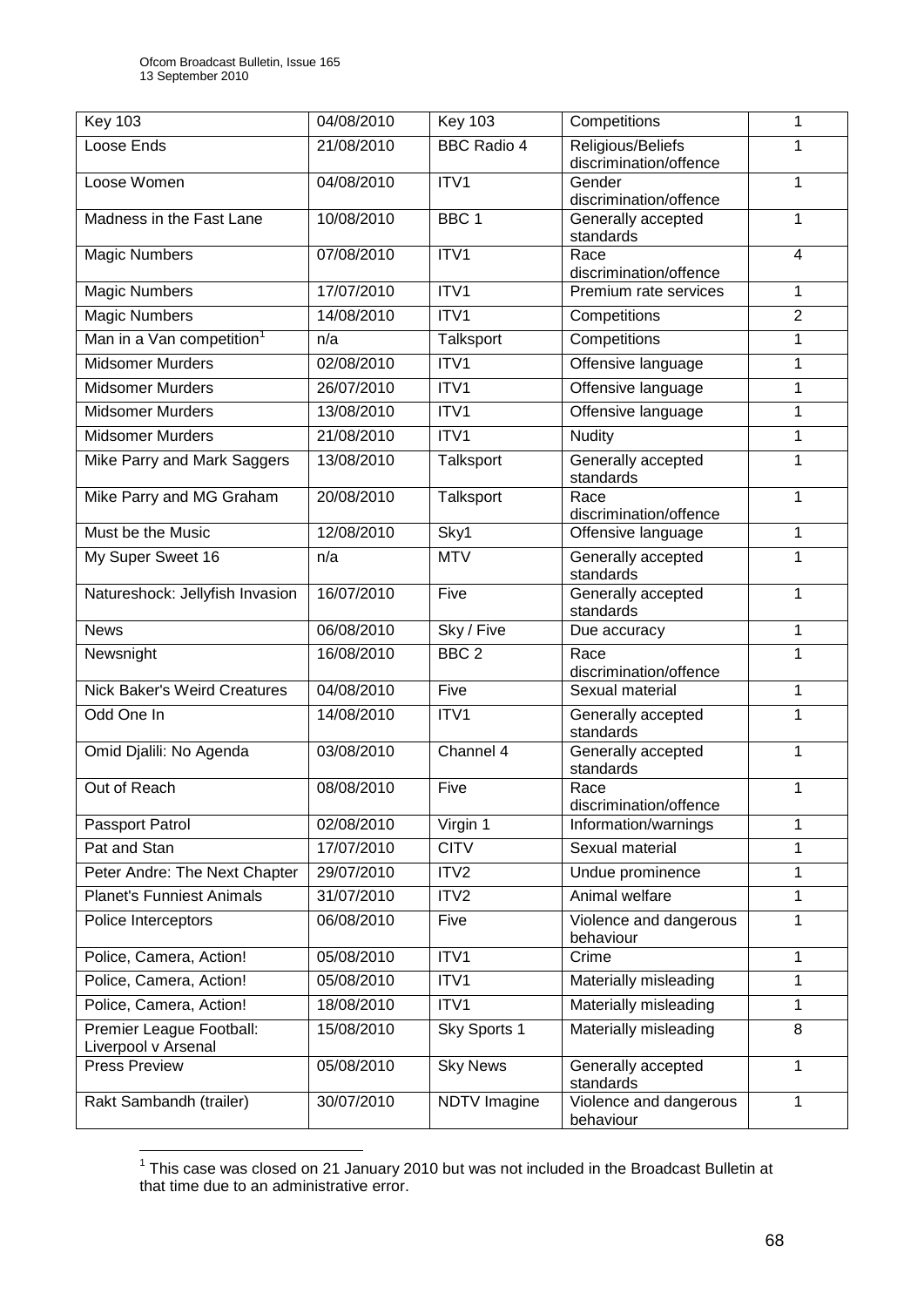| <b>Russell Howard's Good News</b>                                 | 17/08/2010 | BBC <sub>2</sub>           | Religious/Beliefs<br>discrimination/offence  | 1              |
|-------------------------------------------------------------------|------------|----------------------------|----------------------------------------------|----------------|
| Sex in the City with Jim Davis                                    | 30/07/2010 | LBC 97.3 FM                | Sexual material                              | 1              |
| Sex Lessons (trailer)                                             | 23/07/2010 | <b>Five USA</b>            | Sexual material                              | 1              |
| Sex Lessons (trailer)                                             | 28/07/2010 | <b>Five USA</b>            | Sexual material                              | 1              |
| Sex: How to Do Everything                                         | 27/07/2010 | Fiver                      | Sexual material                              | $\overline{2}$ |
| Sex: How to Do Everything                                         | 27/07/2010 | Fiver                      | Generally accepted<br>standards              | 1              |
| <b>Sky News</b>                                                   | 08/08/2010 | <b>Sky News</b>            | Race<br>discrimination/offence               | 1              |
| South Park (trailer)                                              | 29/07/2010 | <b>Comedy Central</b>      | Sexual material                              | 1              |
| Stand Up for the Week                                             | 01/08/2010 | Channel 4                  | Violence and dangerous<br>behaviour          | 1              |
| Stephen Tompkinson's<br>Australian Balloon Adventure<br>(trailer) | n/a        | ITV1                       | Animal welfare                               | 1              |
| Suck My Pop!                                                      | 31/07/2010 | Viva                       | Generally accepted<br>standards              | 1              |
| Terminator 3: Rise of the<br>Machines                             | 22/08/2010 | Five                       | Offensive language                           | 1              |
| That Mitchell and Webb Look                                       | 10/08/2010 | BBC <sub>2</sub>           | Generally accepted<br>standards              | 1              |
| That Mitchell and Webb Look                                       | 17/08/2010 | BBC <sub>2</sub>           | Generally accepted<br>standards              | $\overline{2}$ |
| The Chris Evans Breakfast<br>Show                                 | 06/08/2010 | <b>BBC Radio 2</b>         | Religious/Beliefs<br>discrimination/offence  | 1              |
| The Deep                                                          | 03/08/2010 | BBC <sub>1</sub>           | Religious/Beliefs<br>discrimination/offence  | 1              |
| The Deep                                                          | 17/08/2010 | BBC <sub>1</sub>           | Religious/Beliefs<br>discrimination/offence  | 1              |
| The Filth Files                                                   | 21/07/2010 | Sky 3                      | Animal welfare                               | 1              |
| The Gadget Show                                                   | 02/08/2010 | Five                       | <b>COSTA</b>                                 | 1              |
| The Gadget Show                                                   | 02/08/2010 | Five                       | Advertising/editorial<br>separation          | 1              |
| The Hospital                                                      | 16/08/2010 | Channel 4                  | Materially misleading                        | 6              |
| The Hospital                                                      | 02/08/2010 | Channel 4                  | Generally accepted<br>standards              | $\mathbf{1}$   |
| The Hospital                                                      | 02/08/2010 | Channel 4                  | Due impartiality/bias                        | 1              |
| The Hospital                                                      | 09/08/2010 | Channel $4$                | Under 18s in<br>programmes                   | $\overline{2}$ |
| The Hotel Inspector                                               | 05/08/2010 | Five                       | Offensive language                           | 3              |
| The Inbetweeners                                                  | 10/08/2010 | Channel 4                  | Disability<br>discrimination/offence         | 1              |
| The Jeremy Kyle Show                                              | 18/08/2010 | ITV1                       | Harm                                         | 1              |
| The Late Show with Ian Collins                                    | 05/08/2010 | Talksport                  | Generally accepted<br>standards              | $\mathbf{1}$   |
| The Man Who Moves Buildings                                       | 22/07/2010 | Five                       | Race<br>discrimination/offence               | 4              |
| The Nolan Show                                                    | 02/08/2010 | <b>BBC Radio</b><br>Ulster | Generally accepted<br>standards              | 1              |
| The Nolan Show                                                    | 16/08/2010 | <b>BBC Radio</b><br>Ulster | Under 18s in<br>programmes                   | 1              |
| The Sex Education Show v                                          | 26/07/2010 | E4                         | Sexual orientation                           | 1              |
| Pornography<br>The Simpsons                                       | 16/08/2010 | Channel 4                  | discrimination/offence<br>Generally accepted | 1              |
|                                                                   |            |                            |                                              |                |